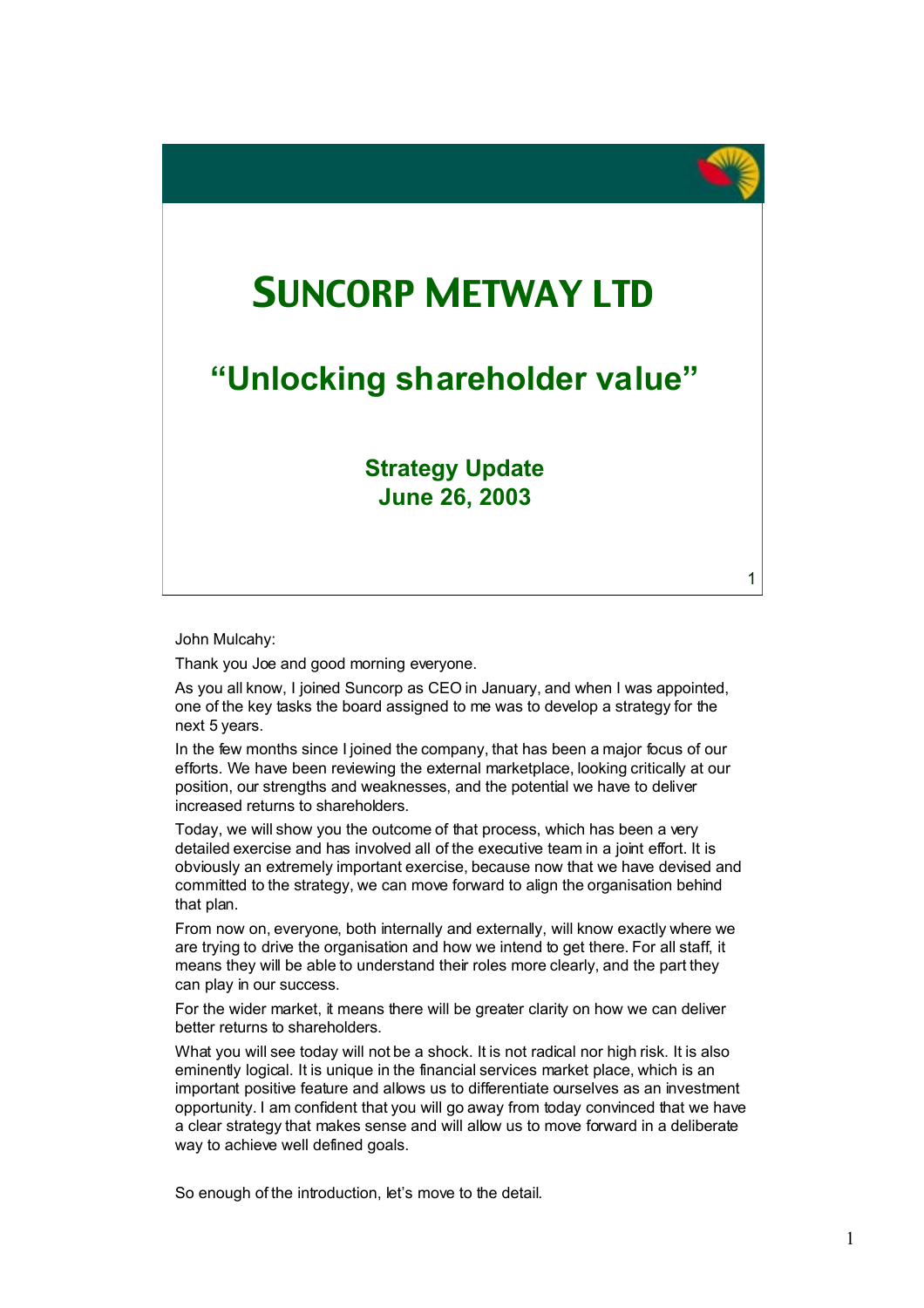## **Agenda**

- **Overview John Mulcahy**
	- **External environment**
	- **Strong strategic base**
	- **Our path to unlocking shareholder value**
- **Business Unit Strategies**
	- **Business Banking Ray Reimer**
	- **General Insurance John Trowbridge**
	- **Wealth Management Bernadette Fifield**
	- **Retail Banking Mark Blucher**
- **Corporate Centre John Mulcahy**
- **Capital, Financial Position, Outlook Chris Skilton**
- **Summary and Close John Mulcahy**

We have about two hours for the presentation today and then we will have some time for questions.

The agenda today involves me giving an overview of the external environment, defining our strong strategic base and completing the first section by outlining our path to unlocking shareholder value.

In this section, I define the framework that will ensure we deliver our targets. Then each of the business units will give an overview of their strategies and spend a little time giving more detail around a couple of their major initiatives.

I will then return to talk through the role of our corporate centre.

Our CFO Chris Skilton will then present the capital position and long term financial goals and confirm our 02/03 outlook.

I will then summarize and close before we take questions.

So I would like to begin by quickly reviewing the external environment in which we are operating, looking at some of the factors that have influenced us in devising our strategy.

2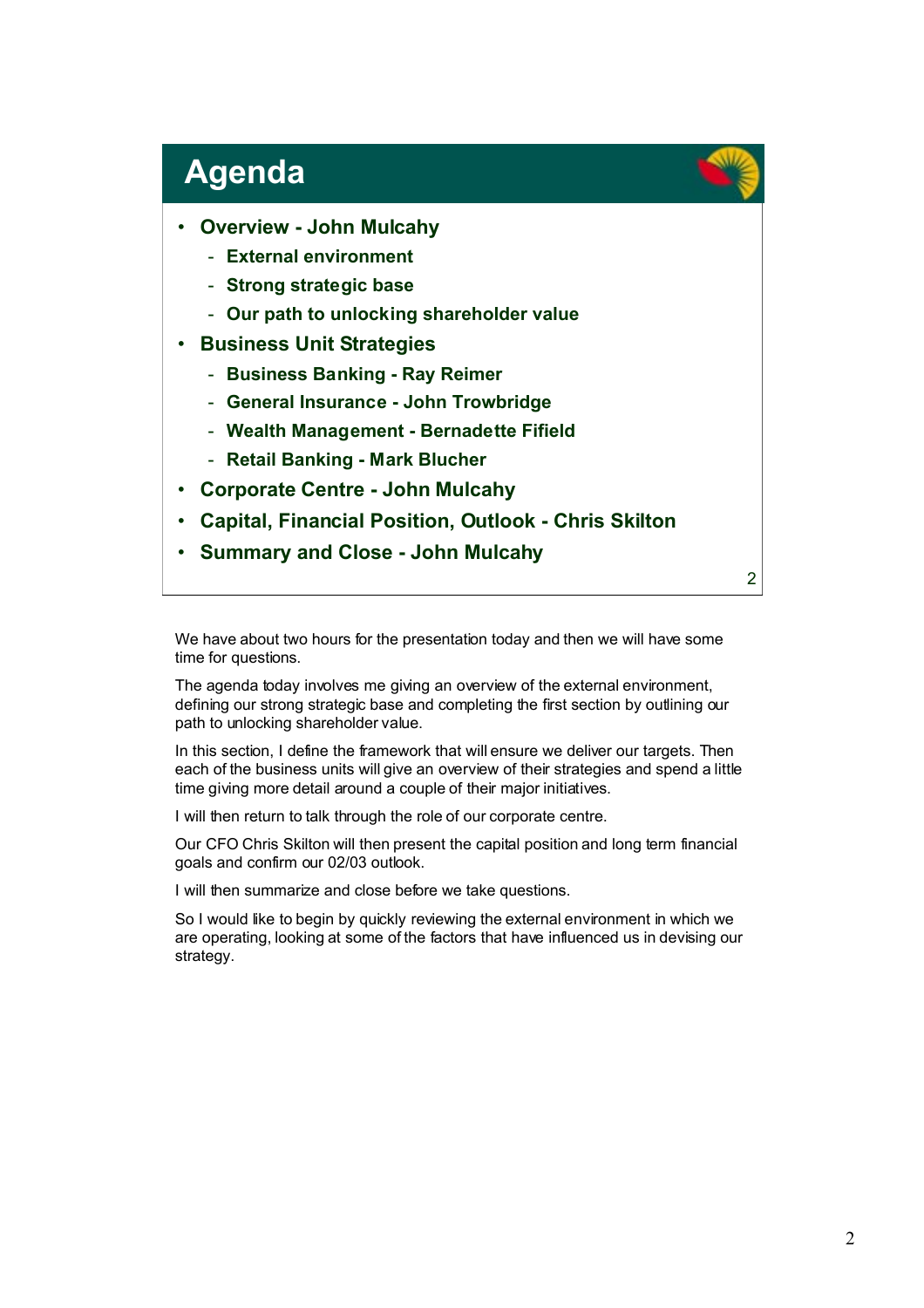

## **Resilient domestic economy**

Suncorp's operations are entirely domestic, so the Australian economic conditions obviously have an important impact on our financial performance.

In broad terms, the outlook for the domestic economy remains favourable, with the Federal Treasury predicting solid growth despite a very difficult international environment. Growth in 2003-04 is forecast to be 3 per cent. Inflation should be moderate at 2\_ per cent through the year. The unemployment rate should be steady at around 6 per cent.

Interest rates are now widely expected to be eased in the next few weeks, but then remain fairly stable for the next 12 to 18 months.

So this is a stable position, reasonably conducive to business growth in financial services, despite some uncertainties about the global economic picture.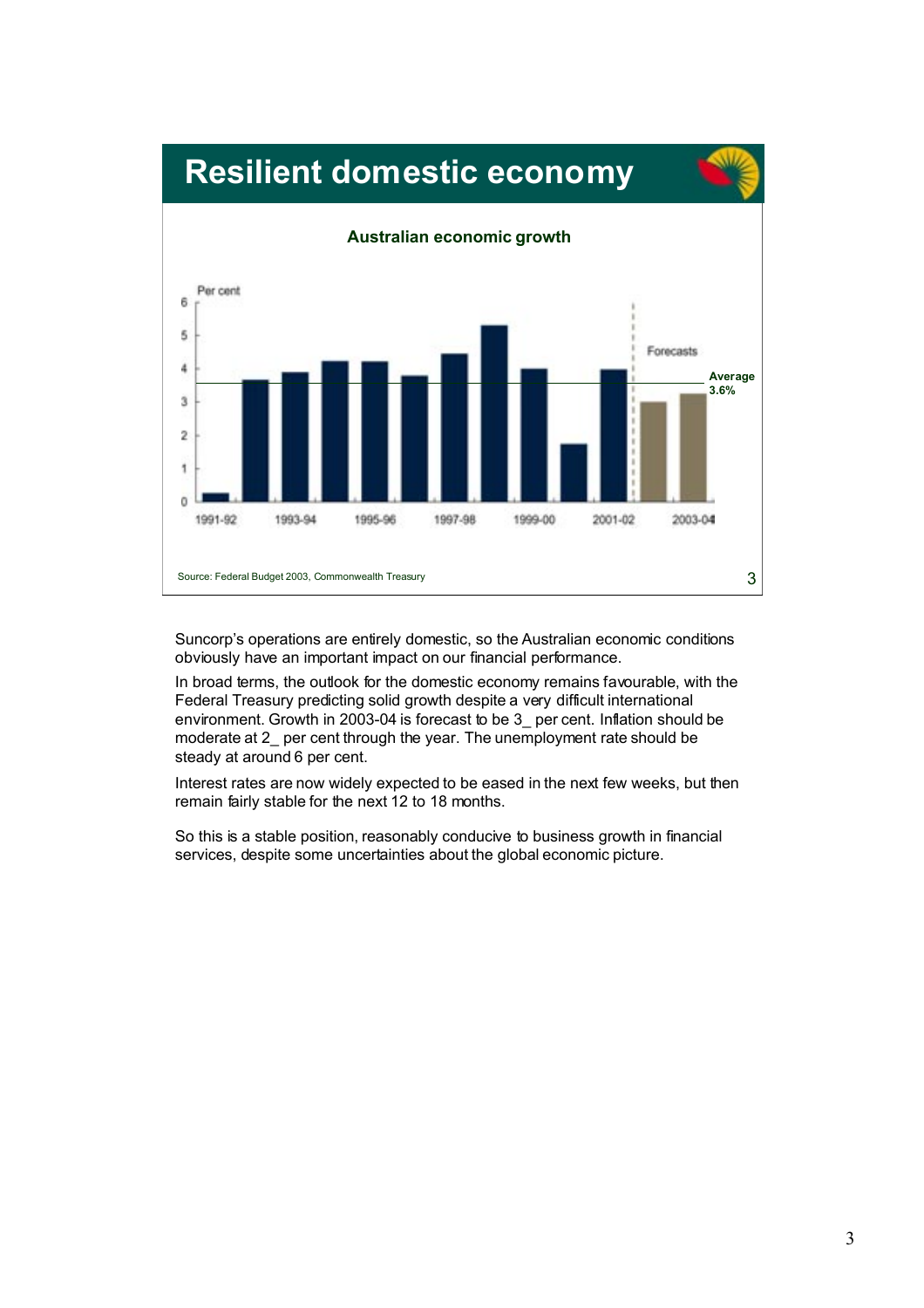

Looking more specifically at the financial services sector, there are a number of clear trends that have emerged over the past decade.

- There is a clear trend to financial convergence internationally, with companies like Wells Fargo, Citigroup, Lloyds etc, and domestically, where we have seen a number of wealth management acquisitions by the majors in the past few years.
- All financial institutions are becoming more focused on maximising the value of their customer bases and distribution networks.
- All companies are vying for ownership of the customer, by increased cross sales.
- There is intense focus on customer service as a way to differentiate your product and deepen the customer relationship.
- In order to compete, companies today need to have a solid strategic base to work from. Happily, I think Suncorp does have a strong base and I would now like to quickly summarise our current position.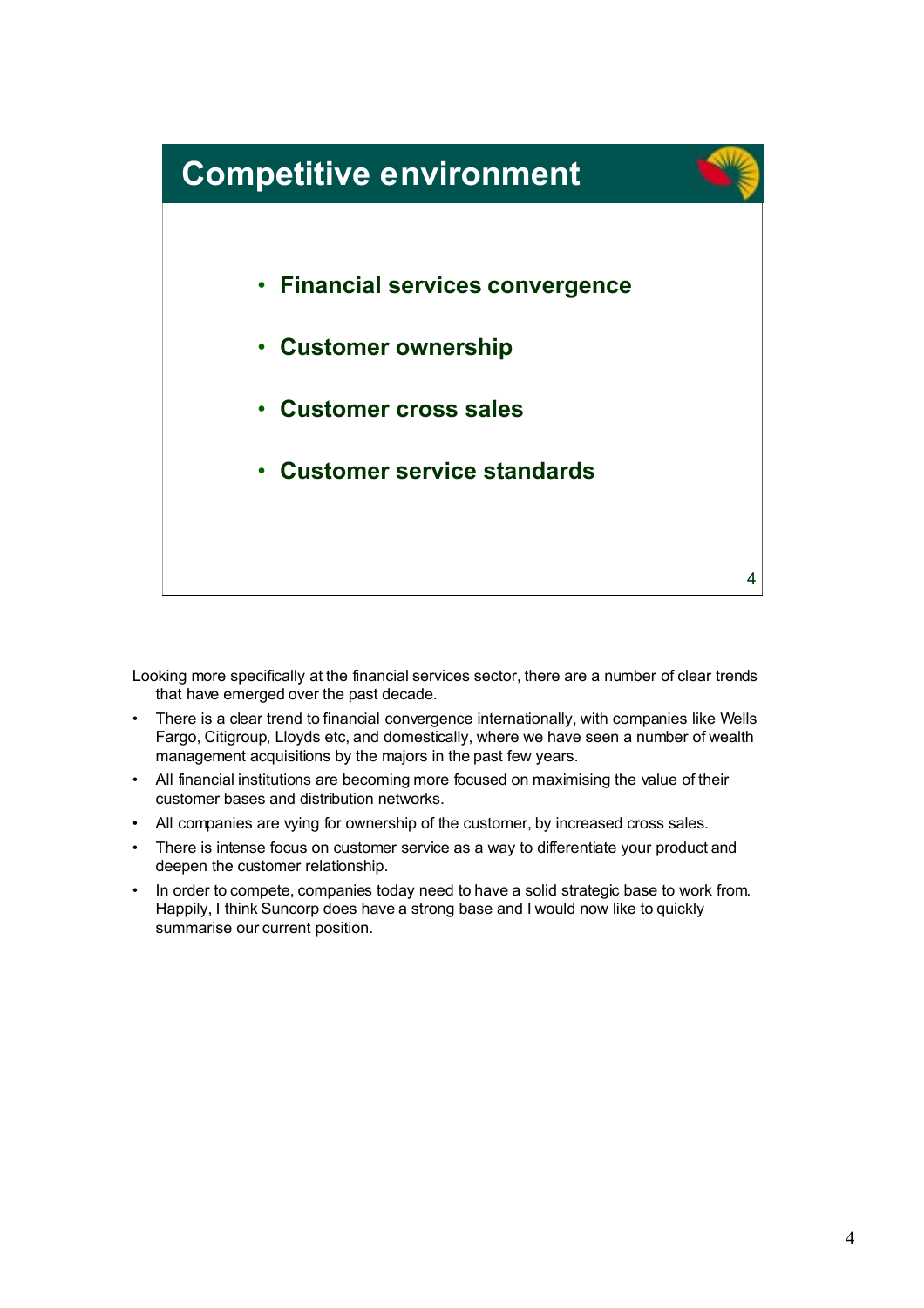# **Agenda**

### • **Overview - John Mulcahy**

- **External environment**

### - **Strong strategic base**

- **Our path to unlocking shareholder value**
- **Business Unit Strategies**
	- **Business Banking Ray Reimer**
	- **General Insurance John Trowbridge**
	- **Wealth Management Bernadette Fifield**
	- **Retail Banking Mark Blucher**
- **Corporate Centre John Mulcahy**
- **Capital, Financial Position, Outlook Chris Skilton**
- **Summary and Close John Mulcahy**

5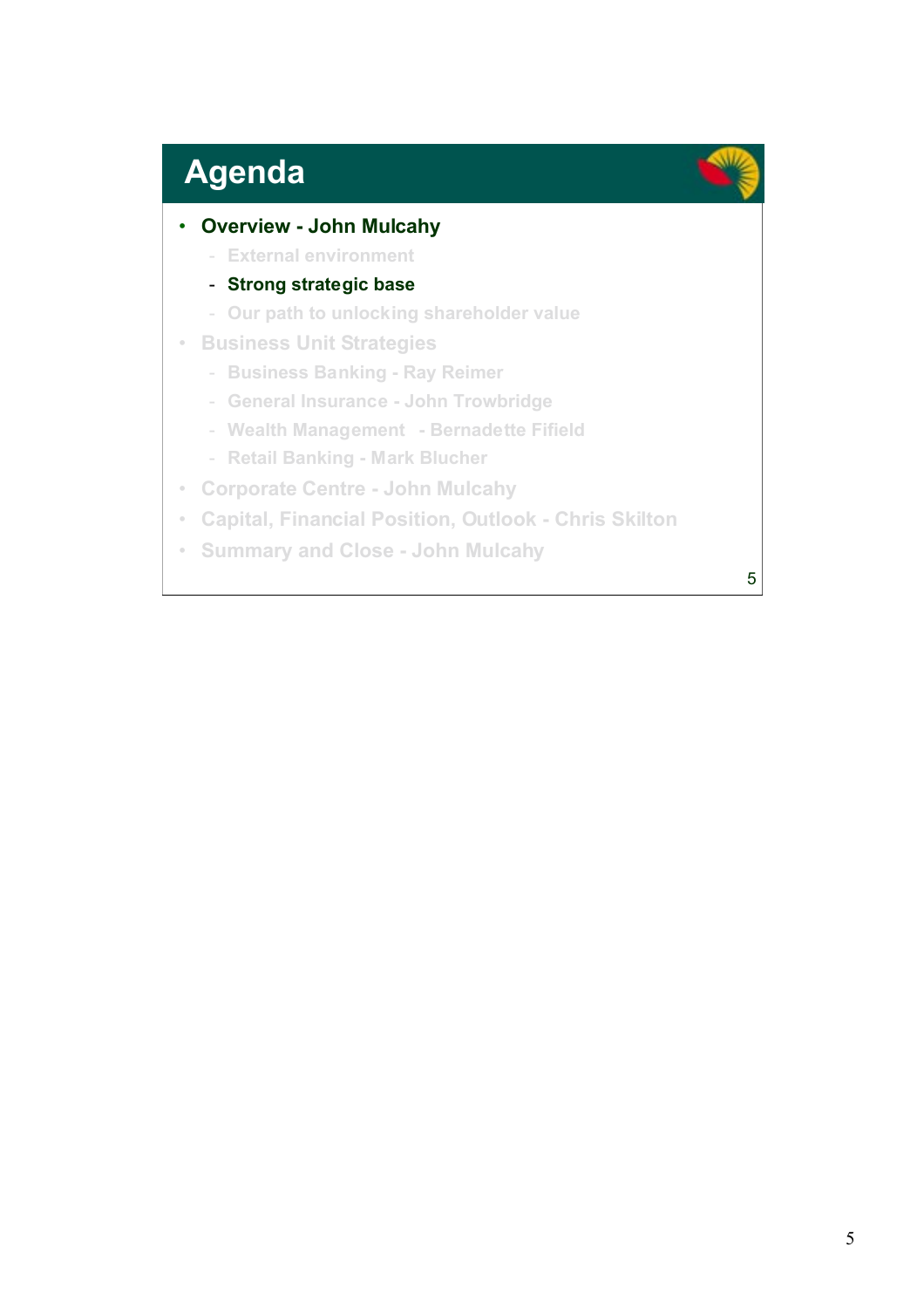

As most of you would know, we have operations in three segments of financial services - banking, general insurance and wealth management.

In banking, we have \$23 billion in interest earning assets across retail and business banking, giving us a widely diversified portfolio underpinned by housing loans, which are the lowest risk, making up 59% of the portfolio.

In general insurance, we are the second largest insurer in the country, with \$2 billion in annual premiums, again widely diversified across personal lines and commercial insurance. Short tail lines make up approximately 64% of the portfolio.

Wealth Management makes up the smallest of our three business segments, with sales across superannuation, investment products, and risk products.

We have a rare portfolio of businesses in the Australian financial services sector, with an unparalleled degree of diversification, and an unrivalled product set to offer to our customer base.

In total, we have 3.8 million customers, including some 900,000 banking customers, 150,000 wealth management customers and 3.3 million general insurance customers.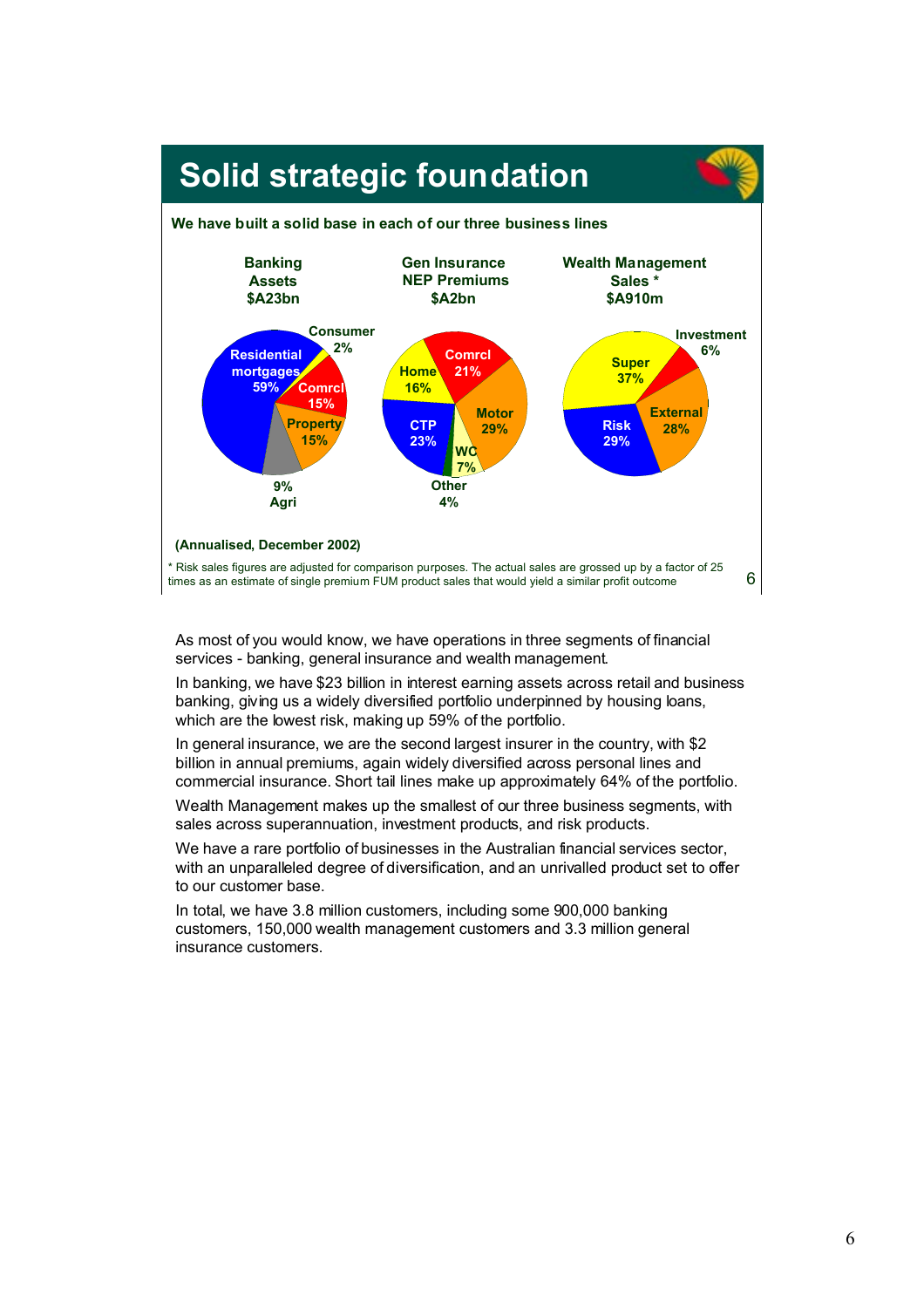

This slide drives home the unique nature of our business.

Suncorp is the most diversified of the major financial services companies in Australia.

While most of our major banking competitors have diversified into other financial services, particularly wealth management, the proportion of their earnings derived from non-banking operations is noticeably smaller than Suncorp. Suncorp earns some 38% of profits from non-banking business, compared to 5-16% for the majors.

The other point here is in relation to the relative size of our wealth management business. If you put aside our general insurance business, and compare us to the major banks, who have virtually no GI, then you see that Wealth makes up 12% of our profits, which is broadly in line with the contribution of Wealth to the major bank profits.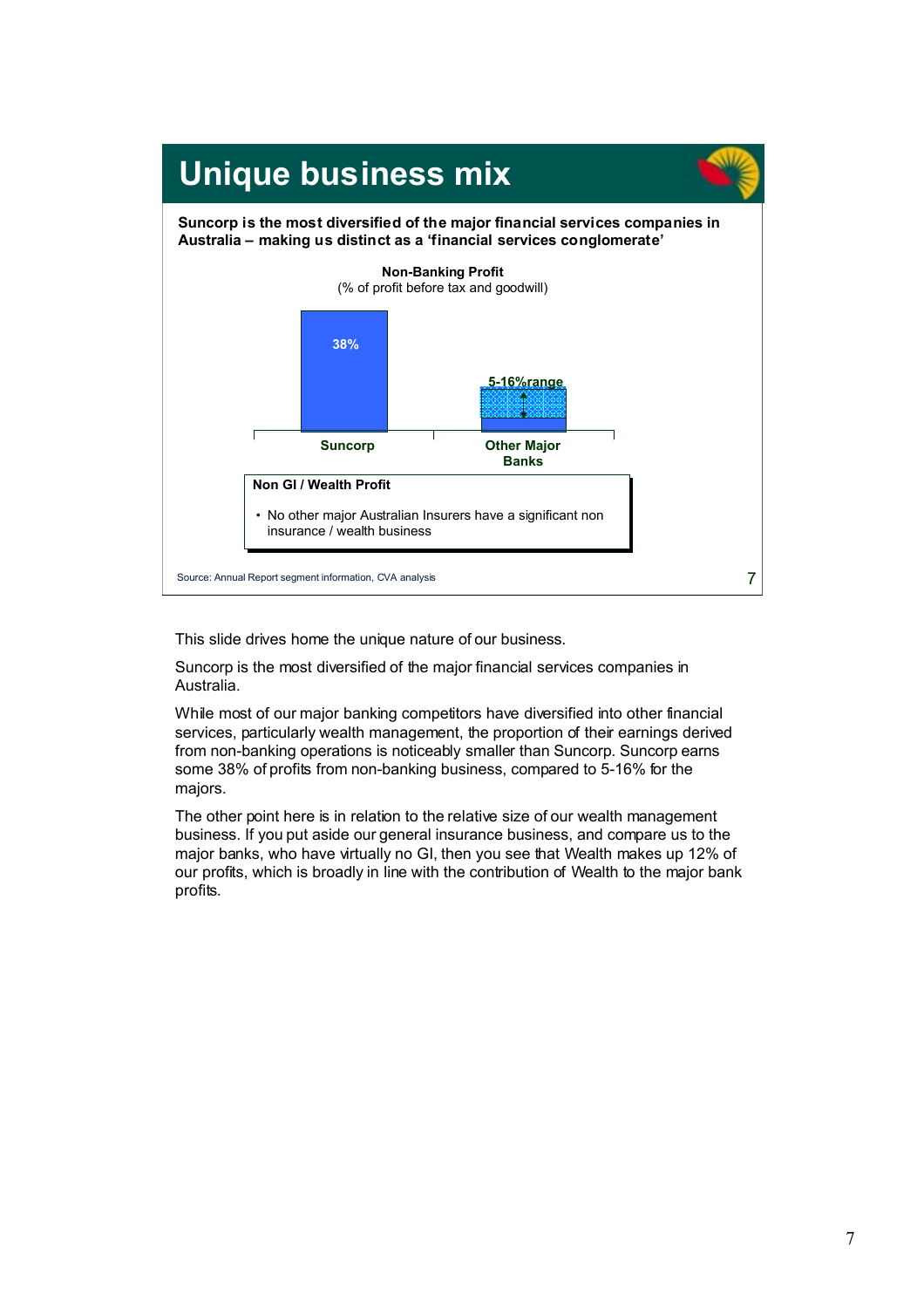## **Market shares**

| <b>Banking</b>             | <b>Market Share</b> | <b>Market Position</b> |
|----------------------------|---------------------|------------------------|
| <b>Queensland Deposits</b> | 20%                 | #1                     |
| <b>Queensland Lending</b>  | 16%                 | #3                     |
| <b>Australia Assets</b>    | 3%                  | #6                     |
| <b>General Insurance</b>   |                     |                        |
| <b>Queensland Premiums</b> | 35%                 | #1                     |
| <b>Australia Premiums</b>  | 13%                 | #2                     |
| <b>Wealth Management</b>   |                     |                        |
| <b>Australia FUM</b>       | $1\%$               | #19                    |

This slide looks at our market shares, and you can see that in Banking, the bulk of our operations are in the Queensland market, where we are a leader with 20% of deposits. We also have roughly 16% of lending in Queensland. On a national basis, our market share is more modest, at approximately 3%.

In GI, as I said we are the number two in Australia with a 13% share. Again, the bulk of our operations are in Queensland, with a 35% share.

In Wealth Management, we are a small player on the national stage, with approximately a 1% share. However, we have a solid, profitable business, providing us a solid base to grow and prosper.

Clearly, this slide demonstrates that we have a very strong regional position to work from, and we have major opportunities available to grow nationally in our key lines of business. While many people still regard us as a Queensland financial services organisation, we are now a national company, with our head office in Brisbane.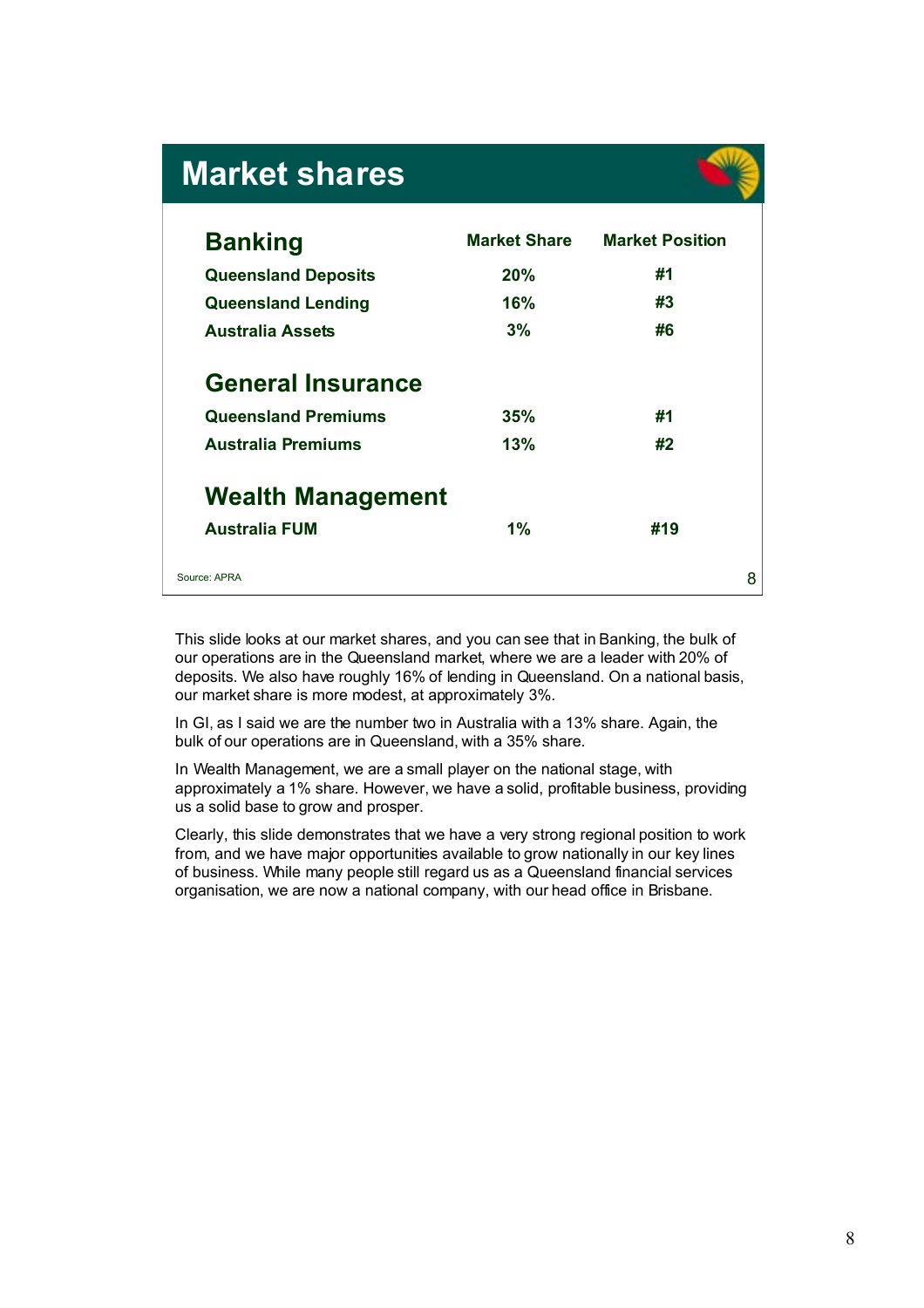

This slide drives home that point.

Following the GIO acquisition in June 2001, we now have distribution capabilities across most of Australia, and across a variety of distribution channels - both direct and through intermediaries.

Of our 3.8 million customers, just over half are in Queensland, but 1.8 million are located outside of Queensland, predominantly in NSW and Victoria, but also in WA, South Australia and Tasmania.

We have 271 branches and agencies, mainly down the eastern seaboard, including 99 outside of Queensland. And on top of that we have mobile banking lenders, insurance representatives and Financial Advisers located across the country.

We have 63 consultants servicing the LJ Hooker real estate network, bringing good business inflows, and we also have an exclusive distribution arrangement with the AMP network to sell general insurance products.

So you can see that our infrastructure already extends well beyond our traditional Queensland base. The challenge for us is to leverage that distribution powerbase to grow profitably in the future.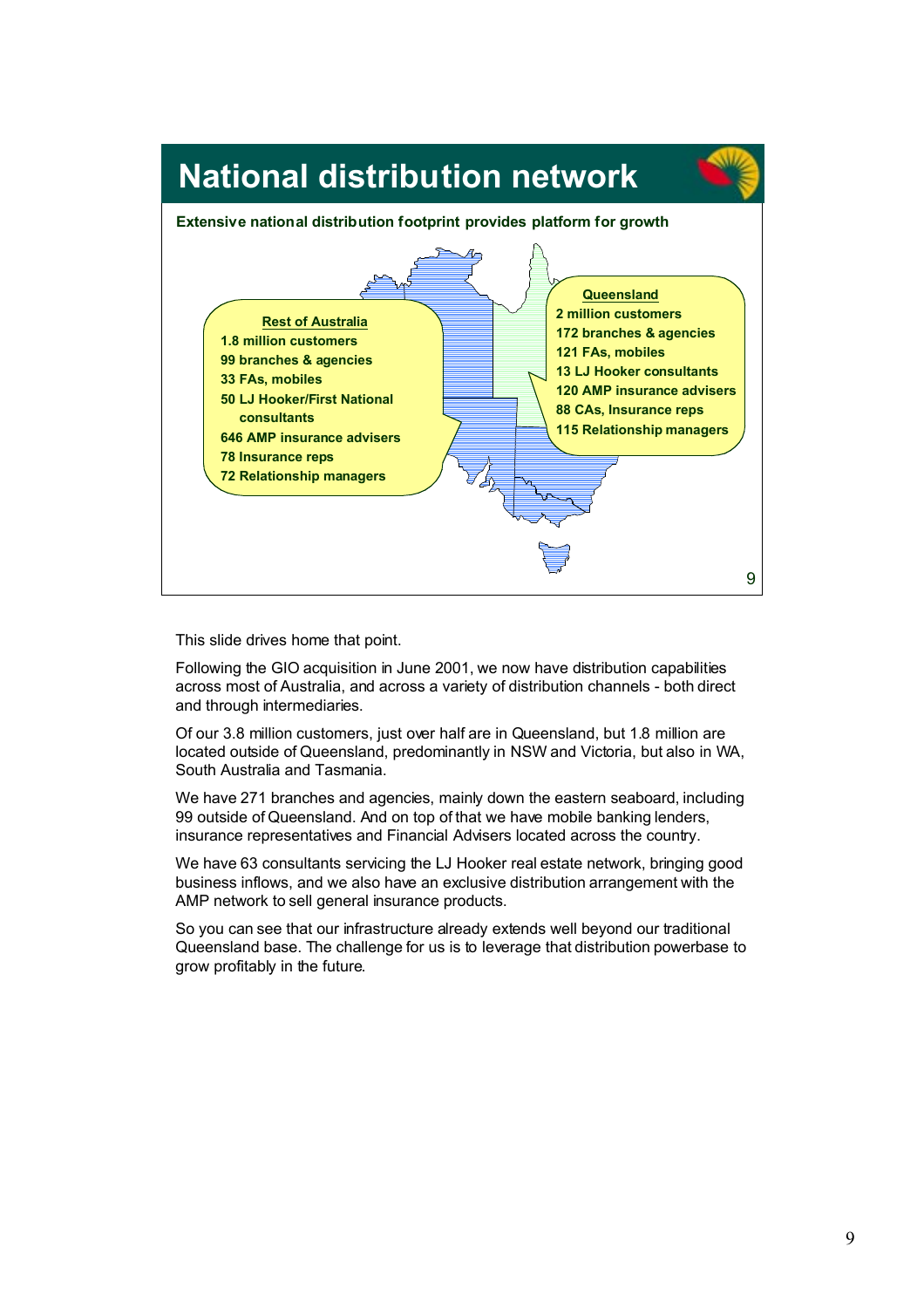

A key to growth is customer satisfaction. It is now paramount as companies compete for ownership of the customer.

In recent years there has been a backlash against the industry, and the major banks in particular, in response to branch closures and the substitution of fees for interest margins.

As a regional bank, we have been able to differentiate ourselves from the majors through adopting a more customer friendly, service based approach, and by retaining our regional brand personality.

We consistently rank above the majors in customer satisfaction, according to Roy Morgan research, and we have been able to increase customer satisfaction while the Big 4 have remained stagnant.

This is very important in the emerging financial services market place, and is vital in our business because the banking customer base is the key customer base in developing cross sales of other product lines and developing the customer relationship.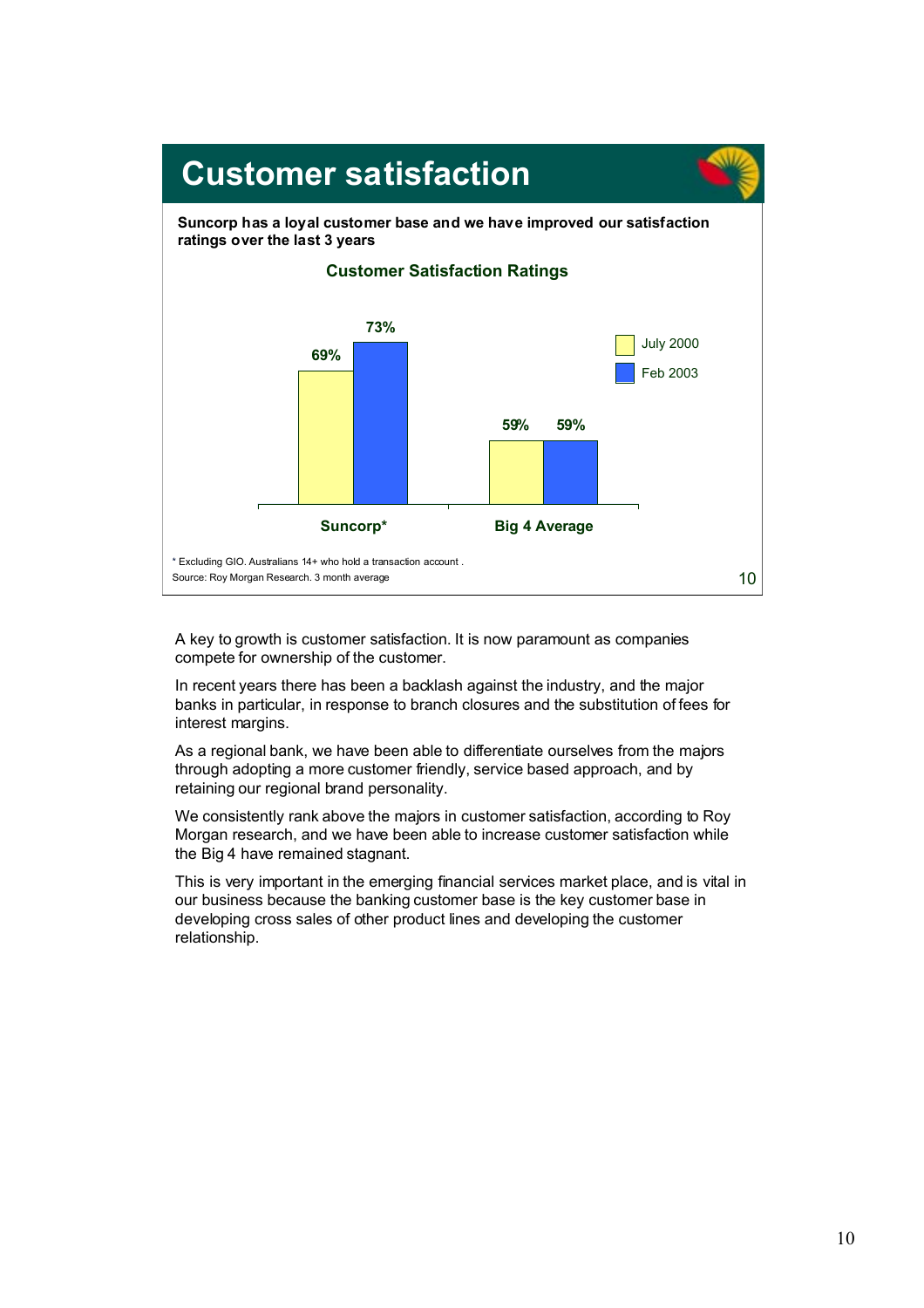

Our financial track record has been strong.

While net profit performance in recent years has been affected by reductions in investment income, due to the decline in global share markets, our underlying profit before tax, goodwill and investment income on shareholders funds has improved strongly. The chart on the left shows a compound profit growth of 26.6%.

When we look at the bottom line profit and at ROE and EPS, as you would expect, profitability since 2001 has been affected by the decline in investment returns on equity markets. It also was affected by the issue of shares to fund the GIO acquisition. As anticipated, the GIO acquisition temporarily reduced our profitability ratios as we have undergone the process of integrating GIO and extracting merger benefits. However, we are already seeing the desired recovery in profitability, and would expect to see EPS and ROE recover strongly in future results.

The benefits of our original 1996 merger and the subsequent GIO acquisition are clearly visible in this slide. The chart on the left shows the strong downward trend in expenses as a proportion of income.

 So through improving our processes and extracting merger benefits, we have been able to increase efficiency steadily.

While there has been some volatility in earnings due to factors such as investment income fluctuations, the company has been able to deliver consistent increases in dividends for shareholders. When determining dividends, the board seeks to look through short term volatility to focus on longer term profitability, and so we are prepared to move our payout ratio from period to period. We believe that investors reward steady consistent dividends.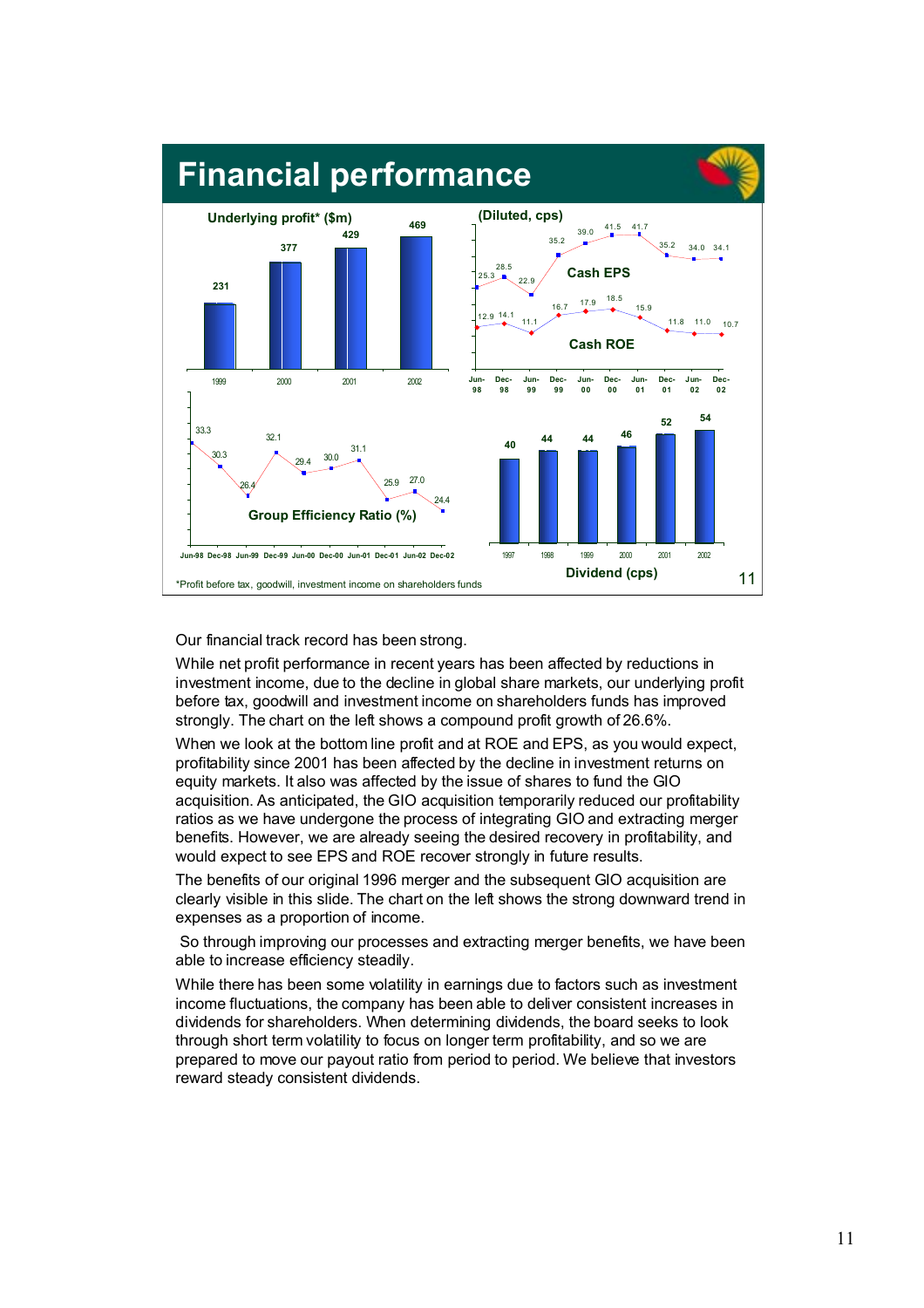## **Strategic base**

- **Unique financial services conglomerate**
- **All businesses profitable**
- **Regional leadership positions**
- **Strong national coverage**
- **Healthy mix of direct and intermediary distribution**
- **Strong customer satisfaction**
- **Solid financial track record**
- **Focus on efficiency and productivity**
- **Growing dividend**

*Focusing Question: How can we build a great national business on the foundation of our achievements over the last 5 years?*

12

#### So, to summarise:

We are a unique financial services conglomerate in the Australian market. No-one else matches our spread of businesses, and all of those are profitable and strong

Our businesses are based on regional leadership positions with strong national coverage in key product lines. We have good market shares in Queensland in Banking and GI, and we have a good position in GI in markets outside Queensland. We also have beach-heads in banking and wealth management nationally to work from.

We have a healthy mix of direct and intermediary distribution channels across the country, so we already posses the necessary infrastructure to grow.

Our customers – the key to our future success – are increasingly satisfied in contrast to major competitors

Our financial track record is evident, and while profitability has been affected by investment returns and the GIO acquisition, the underlying growth trends are very positive.

Through the integration period we have maintained our focus on efficiency and productivity, and grown our dividends consistently.

The challenge now is to take that solid base and continue the momentum, leveraging our skills and creating wealth for shareholders.

In formulating our strategy, our focusing question then has been "how can we build a great national business on the foundations of our achievements over the last five years?"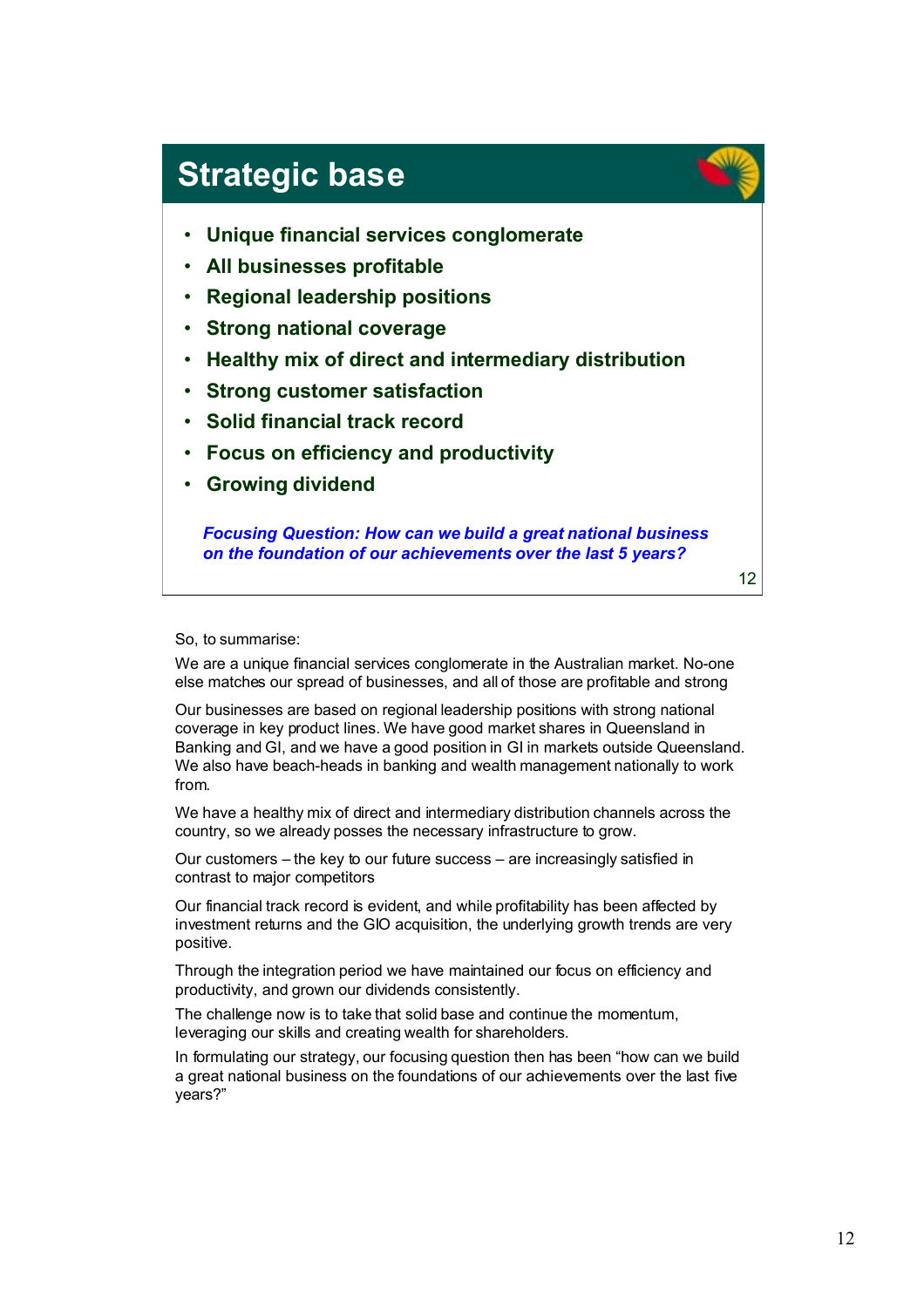# **Agenda**

### • **Overview - John Mulcahy**

- **External environment**
- **Strong strategic base**

### - **Our path to unlocking shareholder value**

- **Business Unit Strategies**
	- **Business Banking Ray Reimer**
	- **General Insurance John Trowbridge**
	- **Wealth Management Bernadette Fifield**
	- **Retail Banking Mark Blucher**
- **Corporate Centre John Mulcahy**
- **Capital, Financial Position, Outlook Chris Skilton**
- **Summary and Close John Mulcahy**

13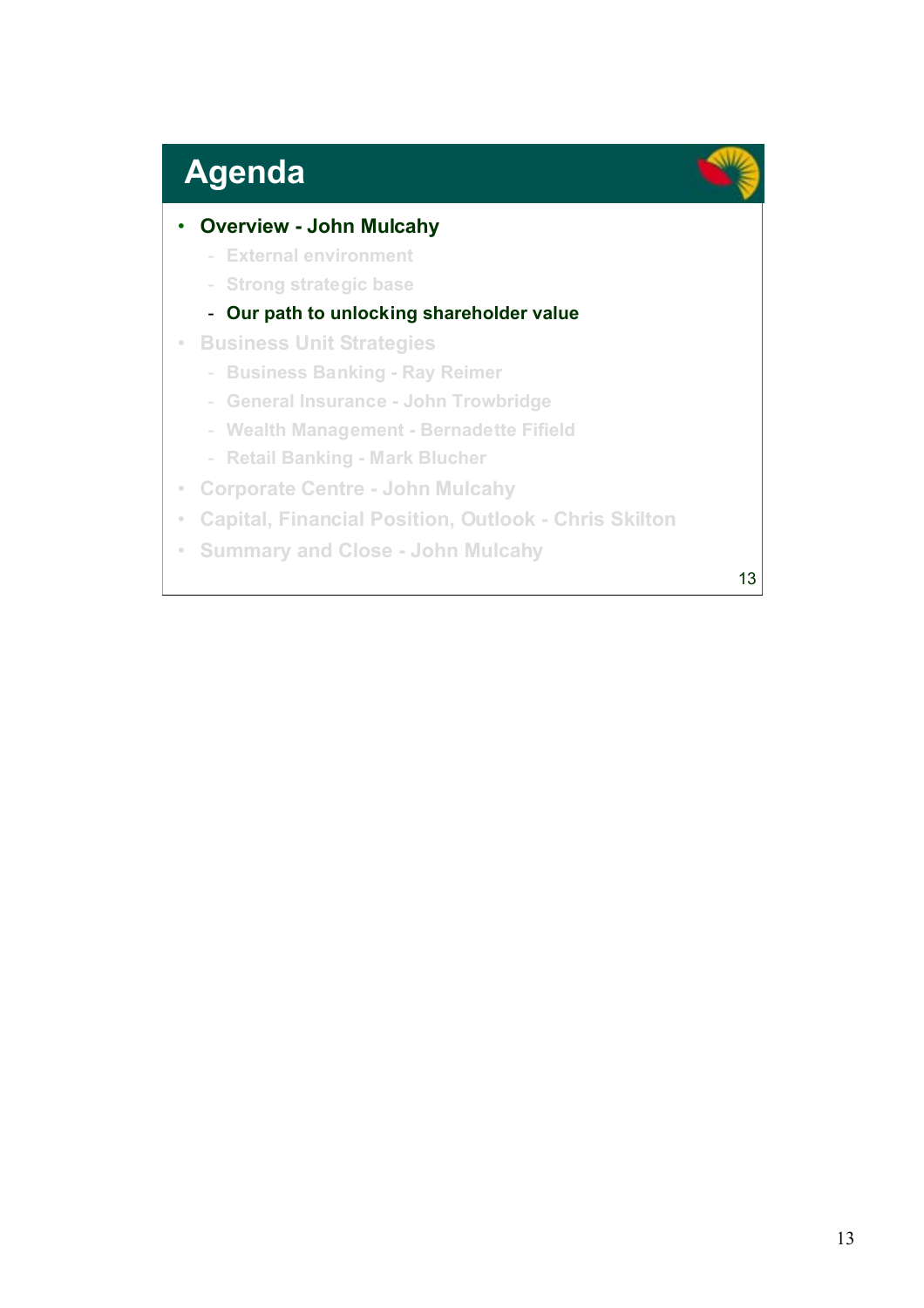

In the process of developing our strategy, we began by looking at some fundamental questions and setting some parameters, and we announced this to the market back in February when we released our interim results.

Firstly, as I said, we believe that we have a very distinct advantage in our business mix. The market is clearly moving towards greater aggregation of financial services and we are already well ahead of the pack. We therefore want to retain all of our four business lines – General Insurance, Retail Banking, Business Banking and Wealth Management. They are all attractive markets. Each of them is making a positive contribution to economic profit.

Secondly, we looked at the value chain and reviewed the debate about whether we should continue to be a manufacturer of financial services, or should adopt a model more reliant on distribution margin. We came to the conclusion that there are attractive margins and profit pools to be achieved in all parts of the value chain. We do not intend to retreat to being a pure distributor. To be successful in financial services you need to be able to differentiate in product design and innovation, service and relationship management. To be successful in any of those four areas, you need to be in both manufacturing and distribution.

Three, this strategy is primarily organic and has been developed independently of our acquisition planning. It is not dependent on any acquisitions for success. Acquisitions will be evaluated within the overall strategic framework and considered in terms of their capacity to add to shareholder value. With those basic principles set, how then can we leverage our assets to maximise returns to shareholders.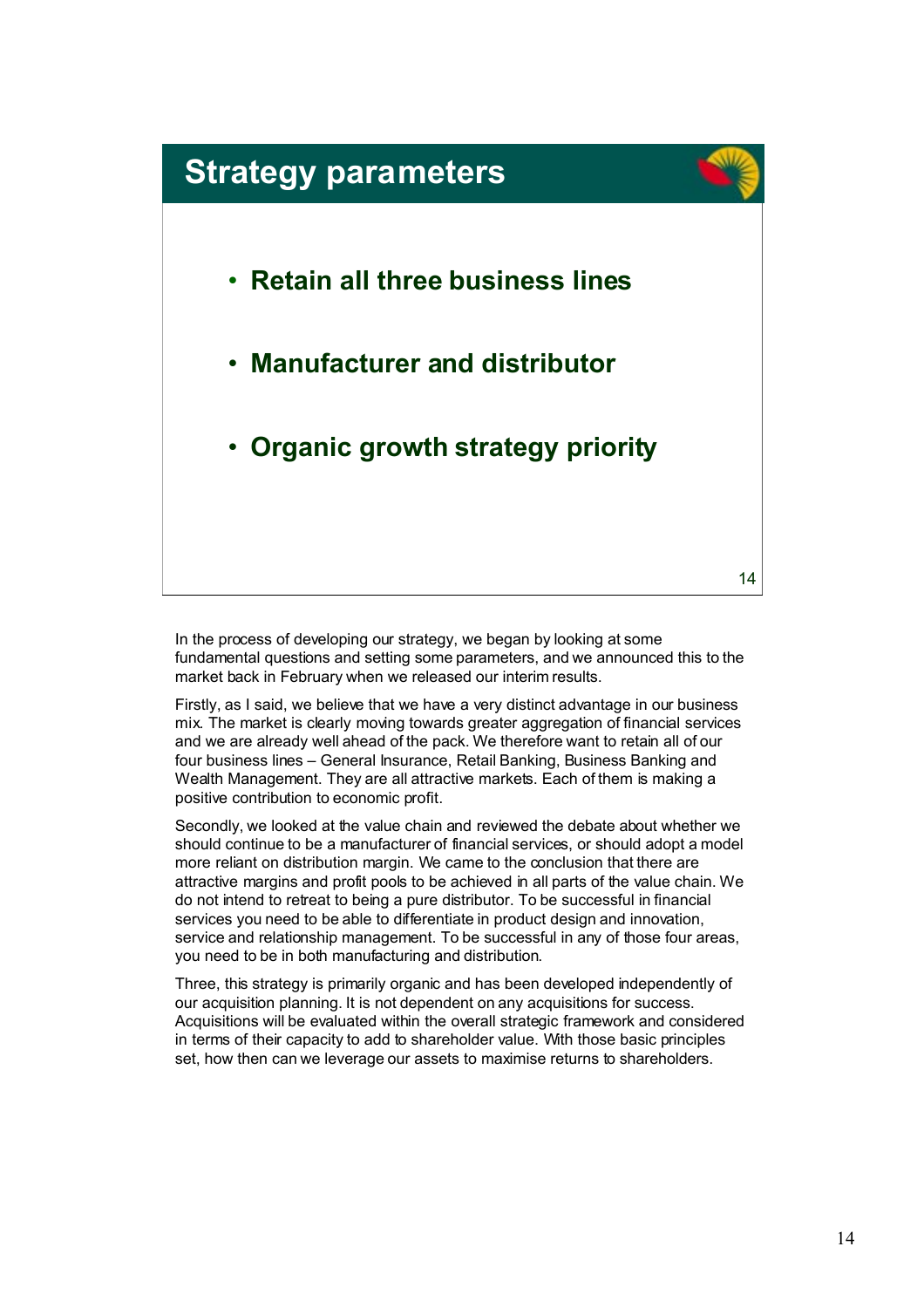

We believe that our unique business mix and assets give us a rare opportunity to deliver consistent above-market returns to shareholders.

The key lies in being able to run our business lines at peak performance, and then to add value through extracting the synergies available from being part of a financial services conglomerate.

At the moment, it is clear that we are undervalued by the market. Our shares trade at a discount to valuation on a sum of the parts basis. One reason for that is that some investors see it as a disadvantage being part of a financial conglomerate, and instead, they would prefer to invest in pure plays. Another reason, perhaps more critical, is that we are seen to have underperformed relative to expectations in recent periods. So we see 1+1+1=2.5.

If each of our business lines were consistently performing as well as the competition, then we should expect to be valued at least equal to the sum of the parts, so 1+1+1=3.

And then as we can extract additional benefits and synergies from our financial conglomerate model, we should be able to report financial performance better than our peers consistently, leading to us obtaining a PE premium. So 1+1+1= 4.

Once we have reached that level, we will be able to participate in the consolidation of the financial services market place from a position of strength. So we will be able to use a strong share price as currency for mergers and acquisitions that will drive higher returns again.

That is the essence of the strategy. It is very simple, not radical, and it is a refinement of the strategy the group has been working towards for some time. But so far, the organisation has not been clearly aligned, structured and driven to deliver the results, hence the market has discounted the story. But we are already moving to change that.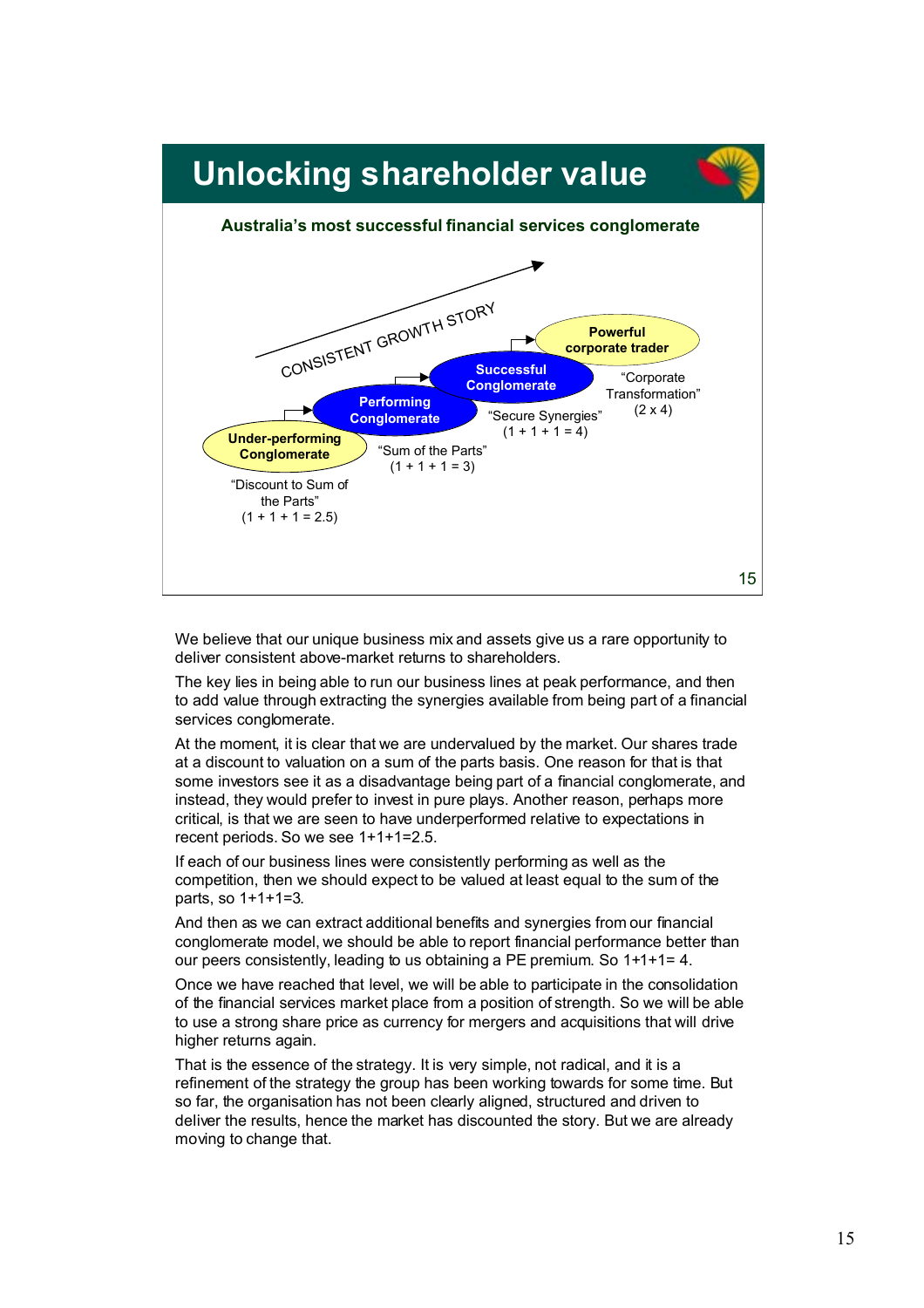| <b>Key success factors</b>              |                    |                                           |                                      |
|-----------------------------------------|--------------------|-------------------------------------------|--------------------------------------|
|                                         |                    | <b>Success Characteristics</b>            |                                      |
| <b>Business Unit</b><br><b>Focus</b>    | $\left( 1 \right)$ | <b>BUs have end-to-end accountability</b> |                                      |
|                                         | $\overline{2}$     | <b>BUs successful standalone</b>          |                                      |
| <b>Corporate Centre</b><br><b>Focus</b> | $\sqrt{3}$         | <b>Effective corporate centre</b>         | Organisational<br><b>Restructure</b> |
|                                         | $\overline{4}$     | <b>Strong portfolio management</b>        |                                      |
| <b>Cross Fertilisation</b>              | 5 <sub>5</sub>     | Manage & exploit complexity               |                                      |
|                                         | 6                  | <b>Consistent core processes</b>          |                                      |
|                                         | $\overline{7}$     | Leverage resources                        |                                      |
| <b>Communication</b>                    | $\mathbf{8}$       | <b>Effective communication</b>            |                                      |
| Source: CVA analysis                    |                    |                                           | 16                                   |

Essentially the research we have done suggests that successful conglomerates exhibit common characteristics around four key themes

Business unit focus - you have to ensure that business units are successful on a standalone basis, and a key to that is ensuring that divisional management is held responsible for the end to end business and profit and loss.

Corporate Centre - you must have a corporate centre which is effective, achieving the benefits available from the financial conglomerate model, and in allocating capital across the portfolio to achieve best returns.

Cross fertilisation - that the additional benefits available from being part of a conglomerate are shared across the group through leveraging resources and utilising consistent core processes.

Communication - absolutely important that we effectively communicate to all stakeholders the strategy and progress of the company.

We are now well on the way to achieving these keys to success, beginning with a fundamental organisational restructure.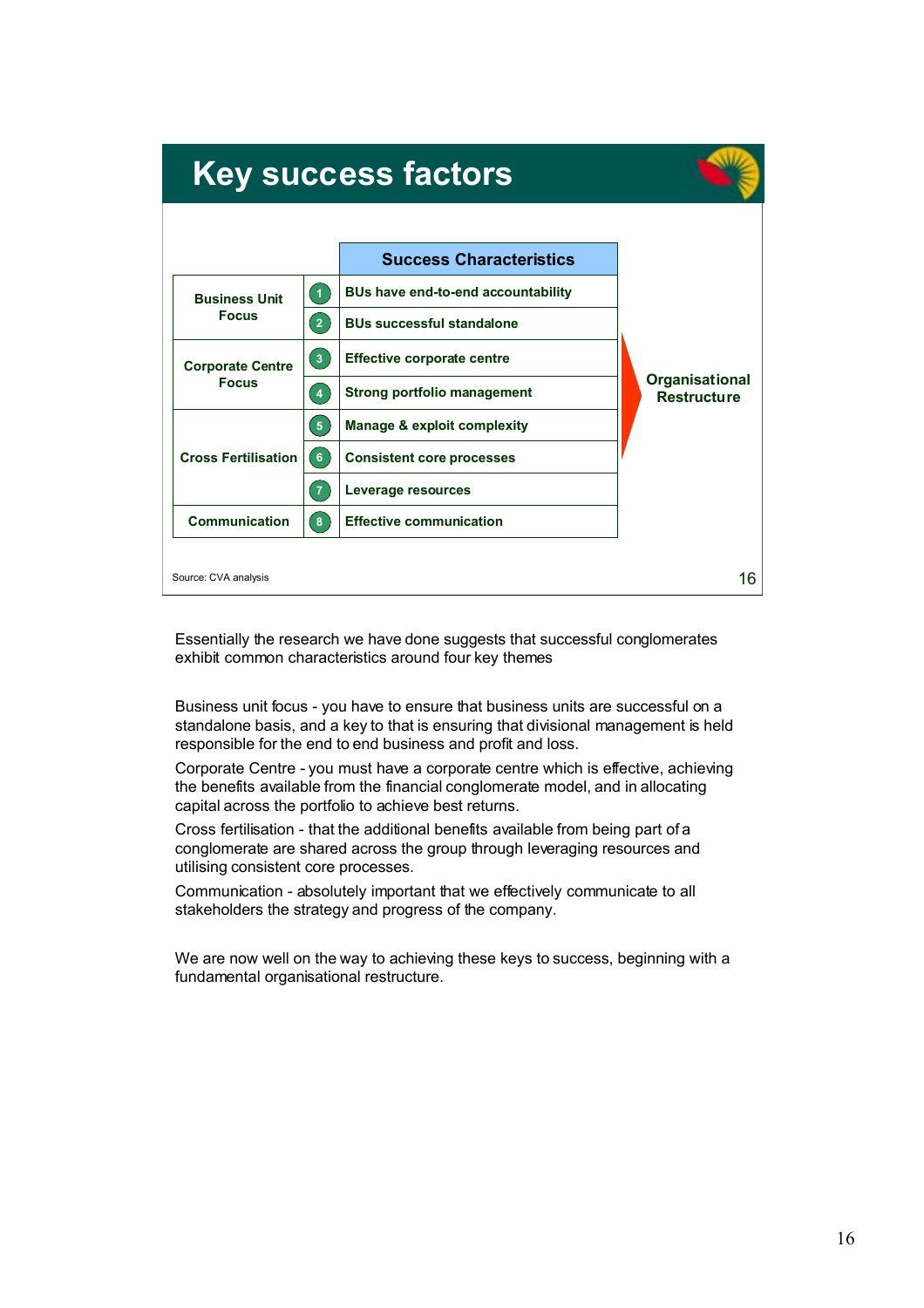

The original matrix structure, which set up the company in 1996 along functional lines - distribution, product and operations – was very useful in helping to merge the disparate cultures we originally inherited with our 1996 merger. But over time, as we have become a bigger, more complex organisation, it became deficient because it blurred the lines of authority, responsibility and accountability in the group.

Instead, we have reorganised along the financial conglomerate model, with four business units independently responsible for their own end to end profitability, supported by an effective corporate centre.

Within each of the business lines, we have reorganised functions to ensure that the focus is shifted to the customer. In the past, the organisation has adopted an inside out approach to the market, focused on product and processing efficiencies. Now we are turning that around and putting the customer first, and designing products and processes around meeting customer needs. That is an important shift in mindset.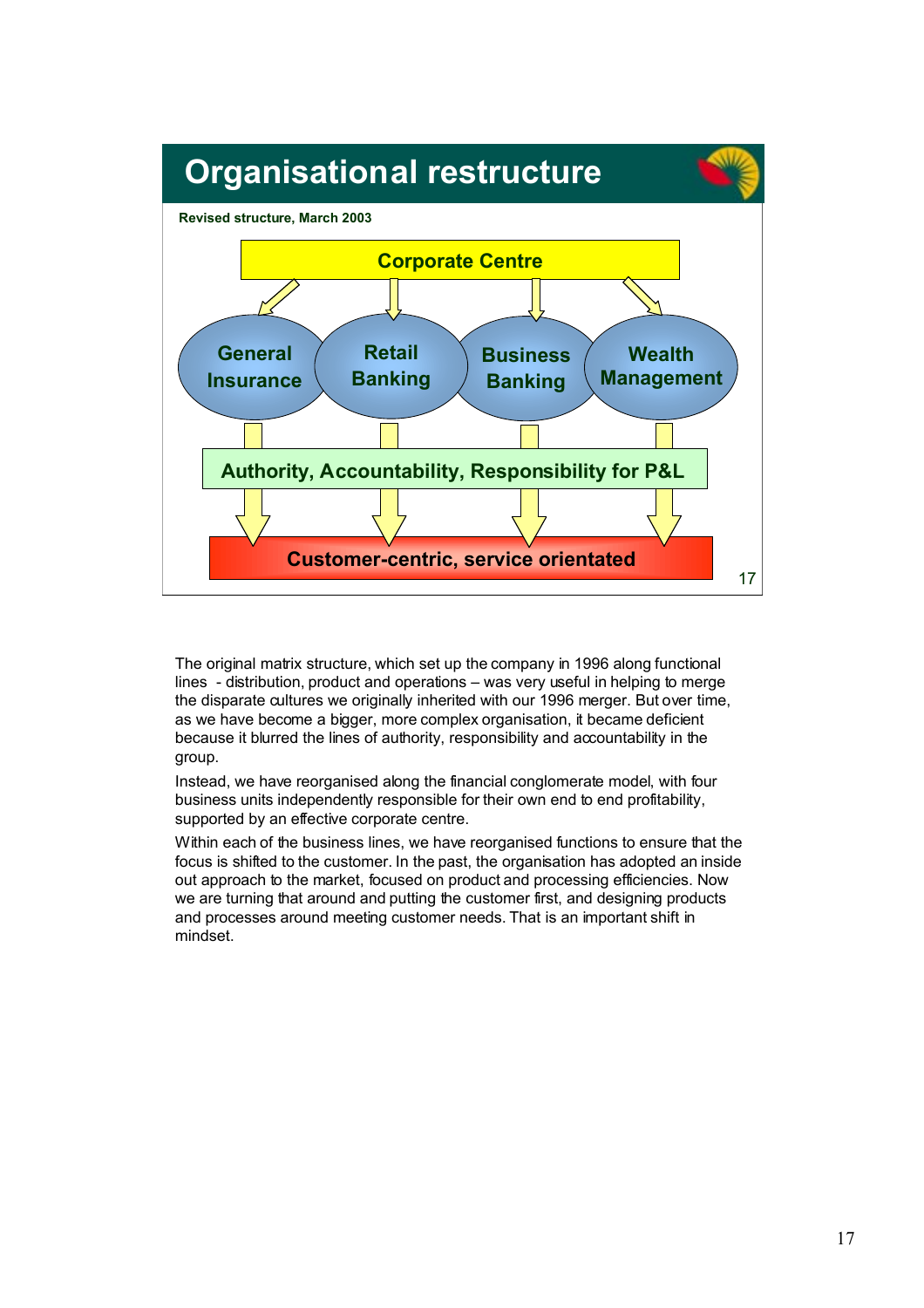

Within the business lines, we have looked carefully at the value chain and designed the structure around that, to maximize customer focus.

The key function becomes customer management. That is the area which has responsibility for the profit and loss outcome, product management and the design of distribution and processing function.

Customer management takes input from business development, which looks across the group and develops opportunities for cross sales and efficiencies.

The distribution and processing areas are responsible for effectively implementing the designs established by customer management. And finance plays a key role within the business line by providing accurate management information to measure performance and improve accountability.

The outcome is clear accountability and authority around the customer management function, which is acutely focused on meeting customer needs to drive improved performance.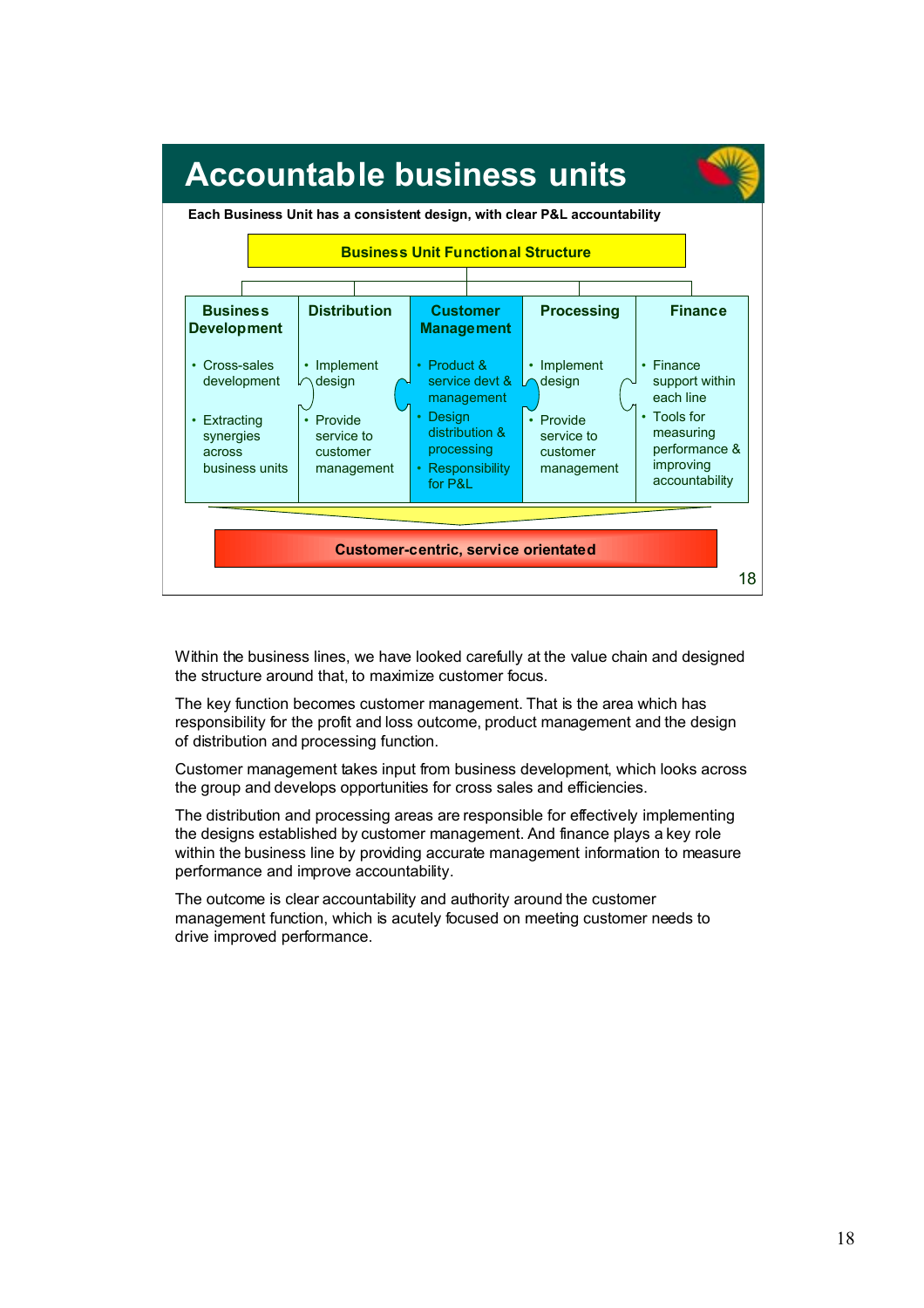

The role of the corporate centre becomes very important within the financial conglomerate model. Firstly, the corporate centre is a **resource allocator**. That means it is responsible for analysing the business portfolio and coming to conclusions about what existing or future businesses fit our corporate strategy, whether the current mix of businesses can deliver to shareholder expectations, and whether our

resources and capital can be allocated more effectively elsewhere. It also is responsible for deciding the optimal way to measure the relative performance of the businesses,

setting challenging stretch goals accordingly, and designing appropriate remuneration structures. That then feeds into the HR function, and the leadership framework for developing and fostering management talent.

As a **synergy extractor**, the Corporate Centre has a role in ensuring that all of the benefits available from the financial conglomerate role are being captured. There are four key synergies:

**Cost** synergies are clearly available, as we have demonstrated through our two previous mergers which extracted significant efficiencies and financial rewards for shareholders - benefits that are simply not available to the stand alone business units.

**Revenues** - through being part of a financial conglomerate, we have enormous opportunities to lift sales. Because of the existing relationship we have with our 3.8 million customers, our high levels of customer satisfaction, and our extensive knowledge of their financial profile and needs, they are our best opportunity for growth. We have slowly been lifting our cross sale rates within our customer base, and have already demonstrated a superior ability to cross sell. This is despite the fact that in the past, our organisational structure has not assisted in the process, because there was no clear customer ownership and no corporate centre to drive the strategy. Therefore the organisational culture has not embraced cross sales as much as we think it can. We are now set up to deliver.

**Innovation** - The next category of synergies available are innovation synergies. By innovation I mean the opportunity for business lines to work together to identify emerging market trends and best practices and adapt them to different financial services segments. For example, we believe there may be a major opportunity for us to adopt some GI pricing techniques in banking, to price risk more specifically, instead of a one size fits all approach. Another example is our adoption of best practices in customer management systems through our Enterprise system, which provides staff across all our business units with customer information to drive sales.

**Capital -** We have three distinct business units, and as you would expect, each carries a prudent amount of excess capital above regulatory minimums. As a financial conglomerate, with a banking holding company structure, the opportunity exists for us to move that capital if necessary. That benefit has been explicitly recognised by the ratings agencies who have given us credit for the additional capital flexibility that provides. That has contributed to improvements in our credit ratings, leading to a lower cost of funds and improved access to funding, so it is a very tangible benefit. The corporate centre plays an important role in that process.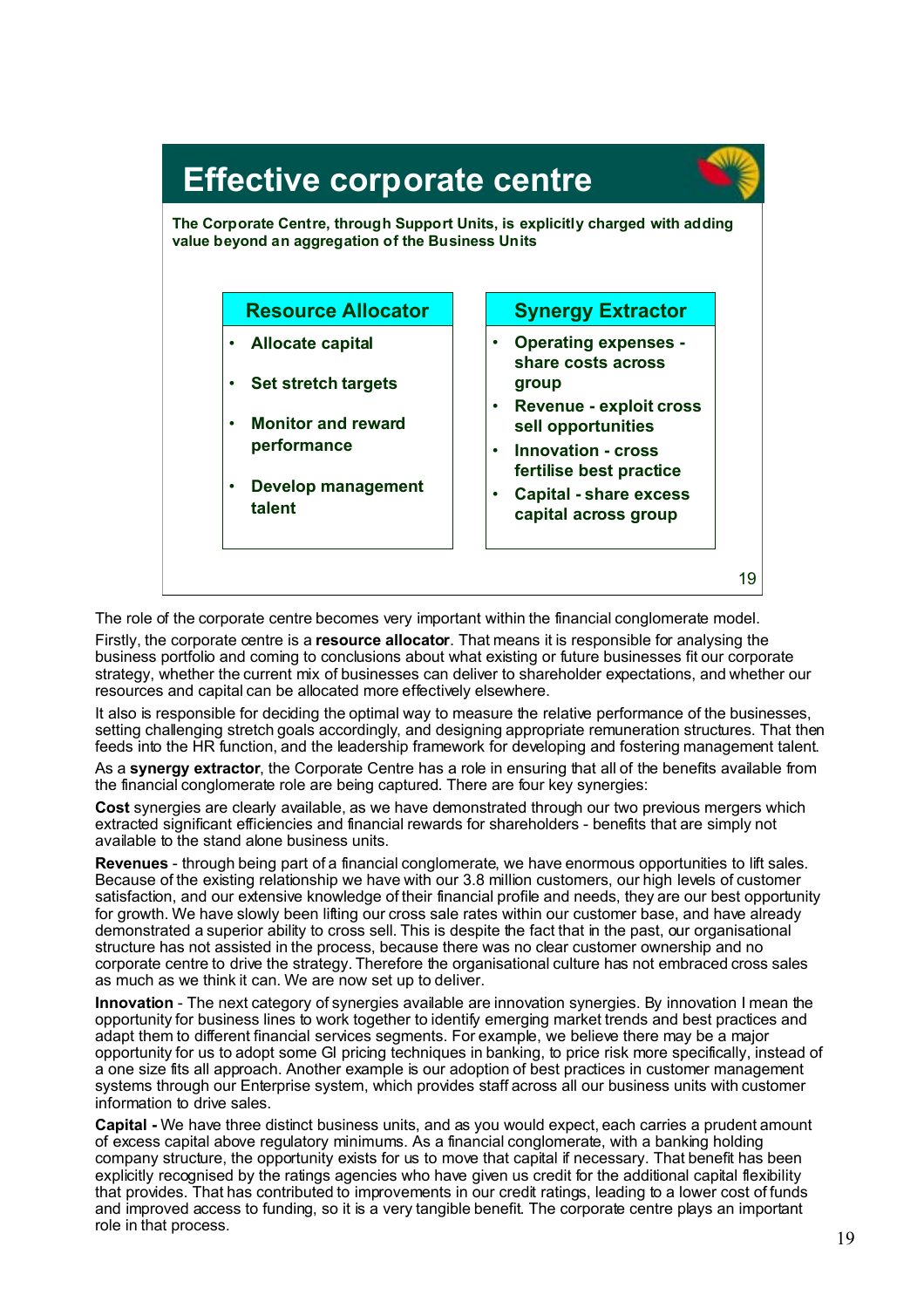

A vital component in ensuring that the full benefits of the Financial Conglomerate Model can be attained is the adoption of a consistent business model and language across the group.

We have adopted a business model, made up of six key components.

They are customers, distribution, products and services, processes, systems and technology, people and community.

In formulating their strategies, each of the business units and the corporate centre have been required to specifically address each of these components. That way we are certain that all of the key aspects of our business are being fully considered in a coherent, co-ordinated way.

As we go through the presentation of business line strategy later, you will see this diagram reappear for each of the units, with details of how they intend to approach each of these components of our business.

In addition, we will engage each of our employees to take our corporate vision and personalise it by considering their role in each component of the business model.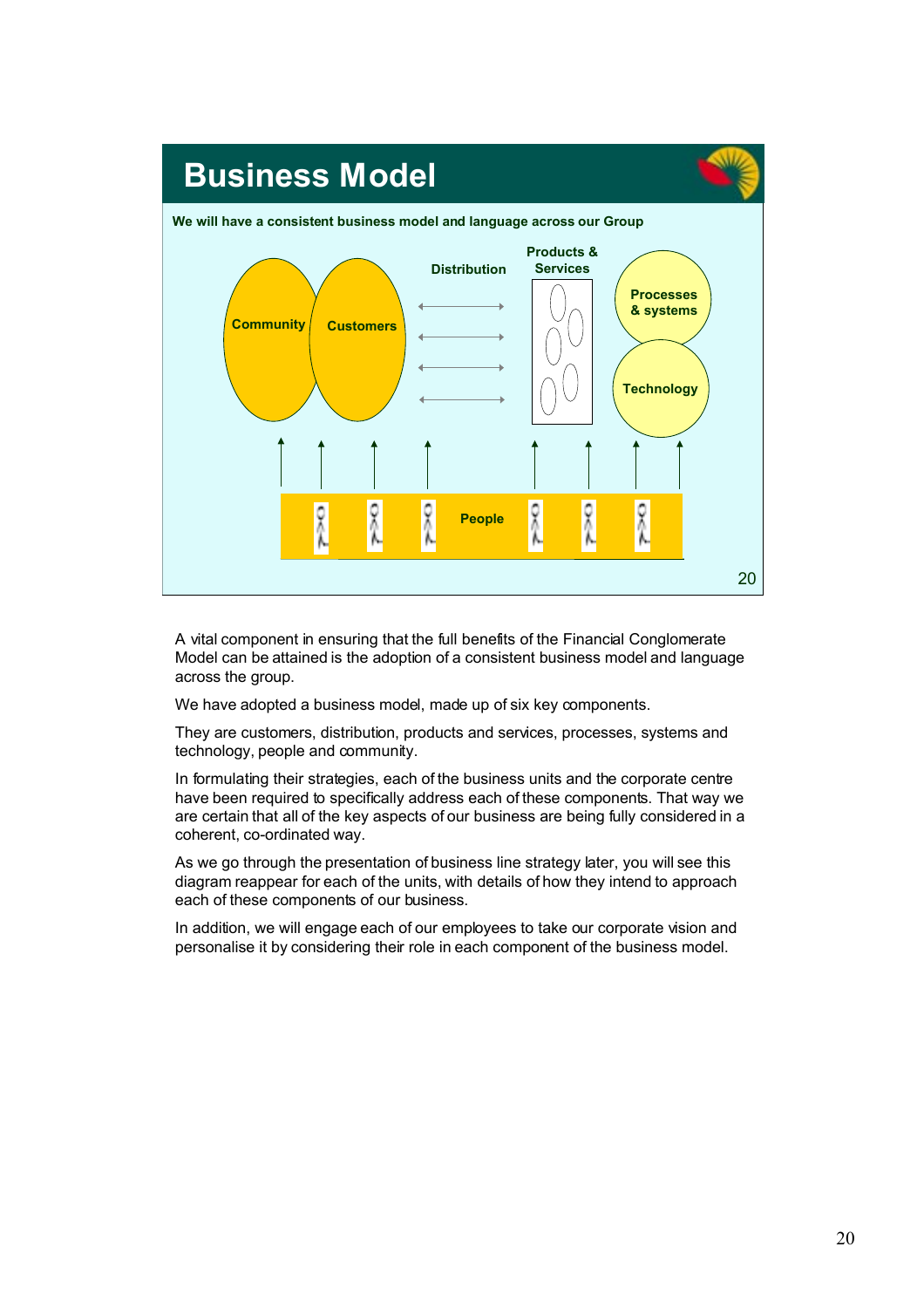## **Summary**

- **Australia's most successful financial services conglomerate**
- **Secure synergies within/across our businesses**
- **Restructured to simplify, bring greater accountability and enable managers**
- **Businesses fully responsible for all elements of customer service and profitability**
- **Consistent business model and language**
- **Each team member engaged to personalise the vision**

21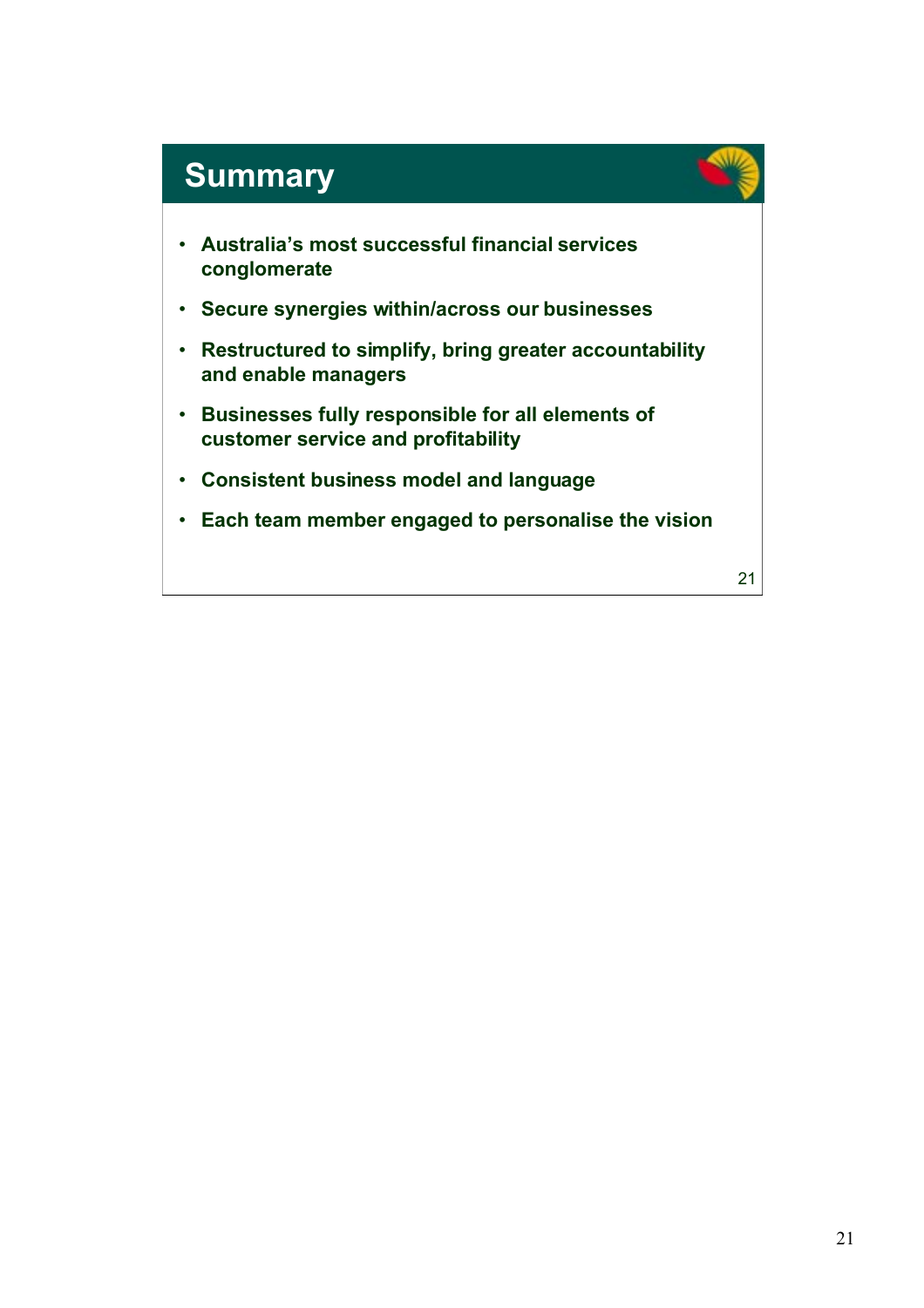

We have already installed the new management team under the revised organisational structure.

All are now given the authority and responsibility to run their businesses and achieve results.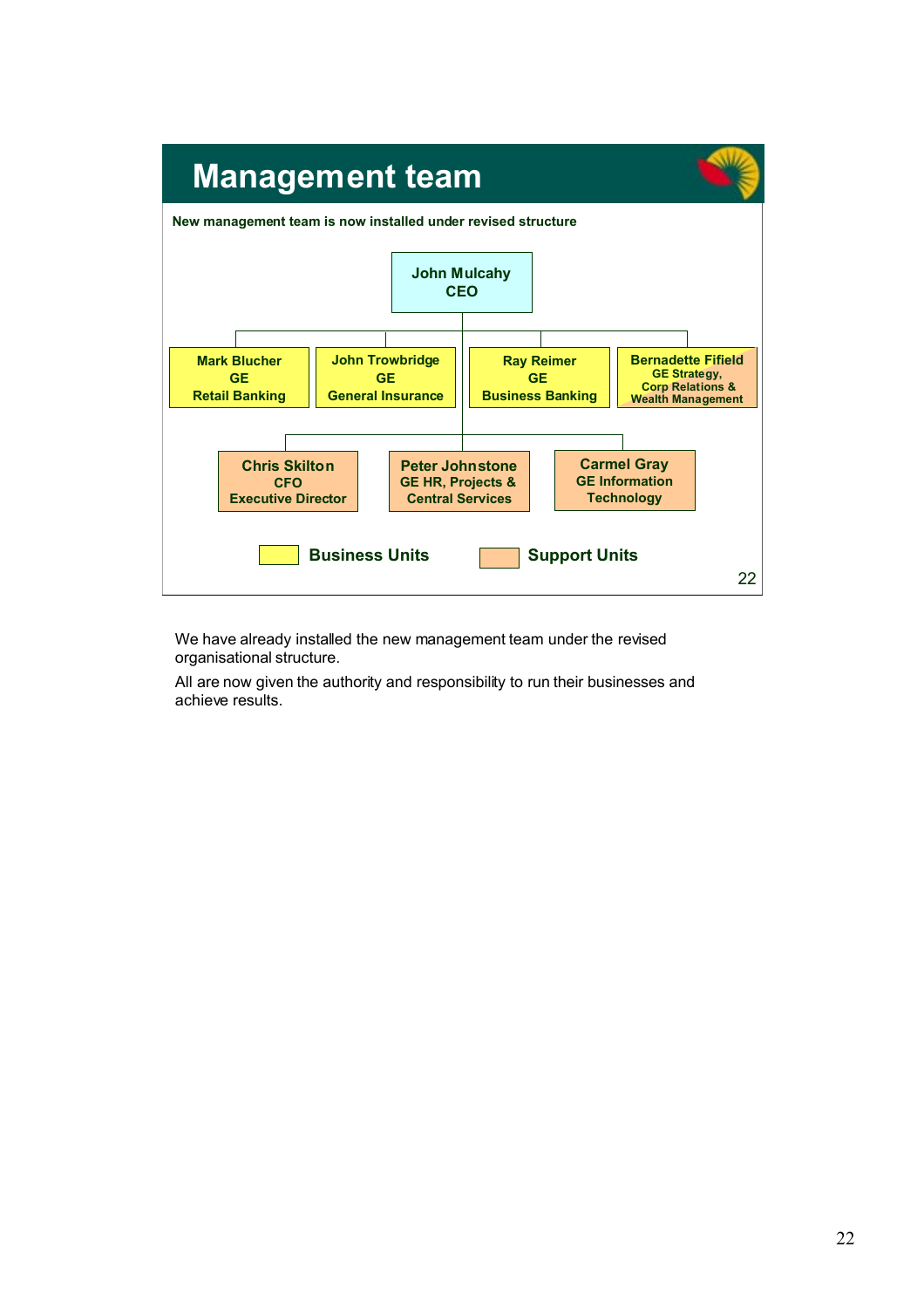## **Agenda**

- **Overview John Mulcahy**
	- **External environment**
	- **Strong strategic base**
	- **Our path to unlocking shareholder value**
- **Business Unit Strategies**
	- **Business Banking Ray Reimer**
	- **General Insurance John Trowbridge**
	- **Wealth Management Bernadette Fifield**
	- **Retail Banking Mark Blucher**
- **Corporate Centre John Mulcahy**
- **Capital, Financial Position, Outlook Chris Skilton**
- **Summary and Close John Mulcahy**

23

On that note, I will now ask each of our business line Group Executives to run through the strategies they have developed for their business units, beginning with Ray Reimer, in Business Banking.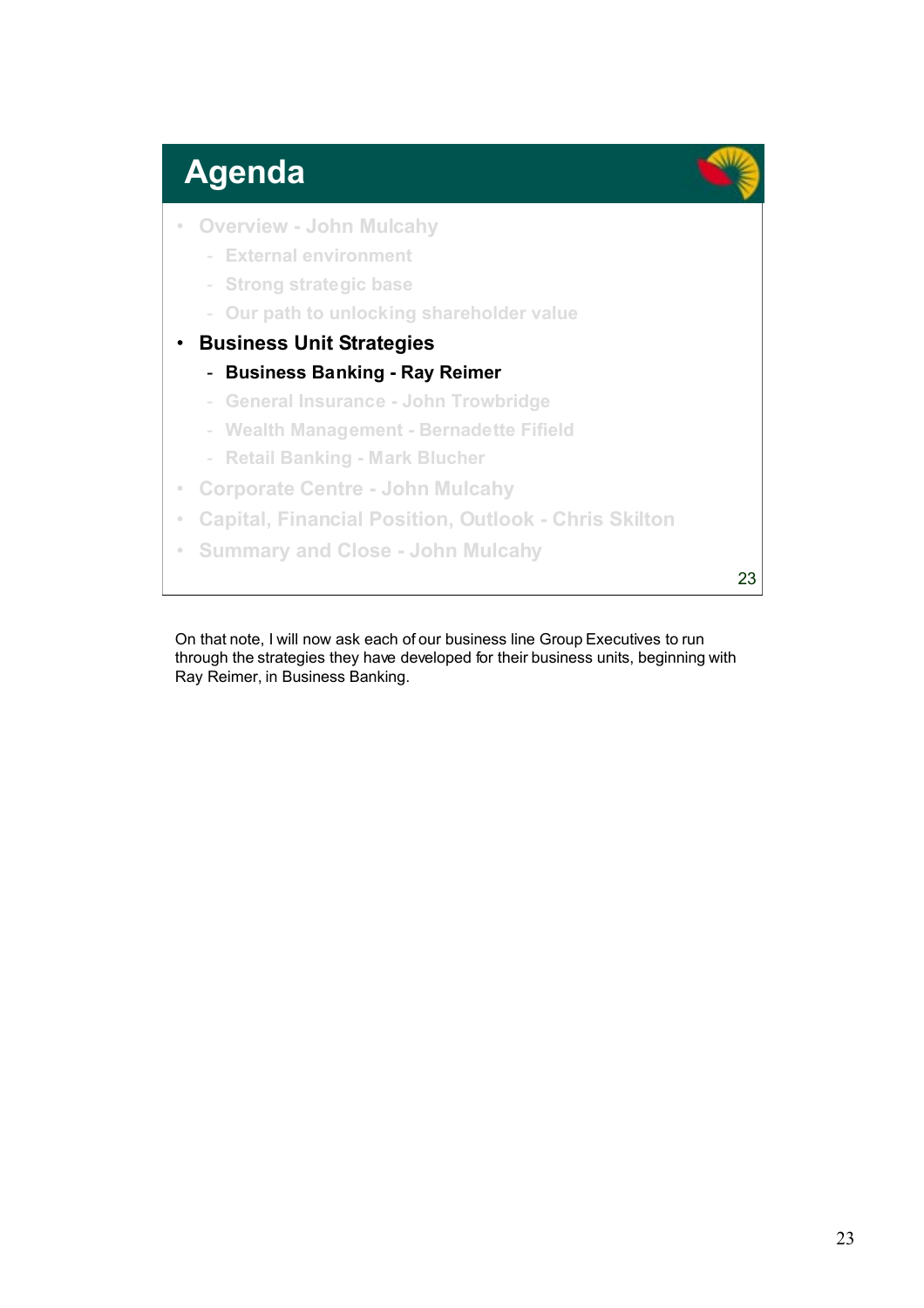

Thank you John and good morning everyone. John made the point about the change in our Organisation Structure to four distinct lines of business with full End to End responsibility. This provides me with the opportunity to present those strategies specific to Business Banking.

I welcome that as our Business Banking unit has been excelling in performance over the last few years, with strong asset growth and good profitability – and we intend to continue that trend.

I'd like to begin today by having a look at the overall business banking environment:-

- •Signs of a slowdown emerging
- •Leading to falling interest rates, however
- •Overall conditions remain favourable
- •Economy is stable
- •Inflation rates remain low;
- •Unemployment low
- •& interest rates are at record low levels.

The slide shows business credit growing modestly at 4.7% YOY at April but lagging business investment. We would ultimately expect this to flow through into credit growth.

There are signs the property market is peaking, and in agribusiness, the drought and rising dollar are having an impact on export crops and farm incomes.

These are all factors which we have had in the back of our minds when devising our strategy. Another important facet of our strategy development has been the benefit of our very detailed Business Planning / budget process model which allows us to be precise and accurate on our initiatives and outcomes.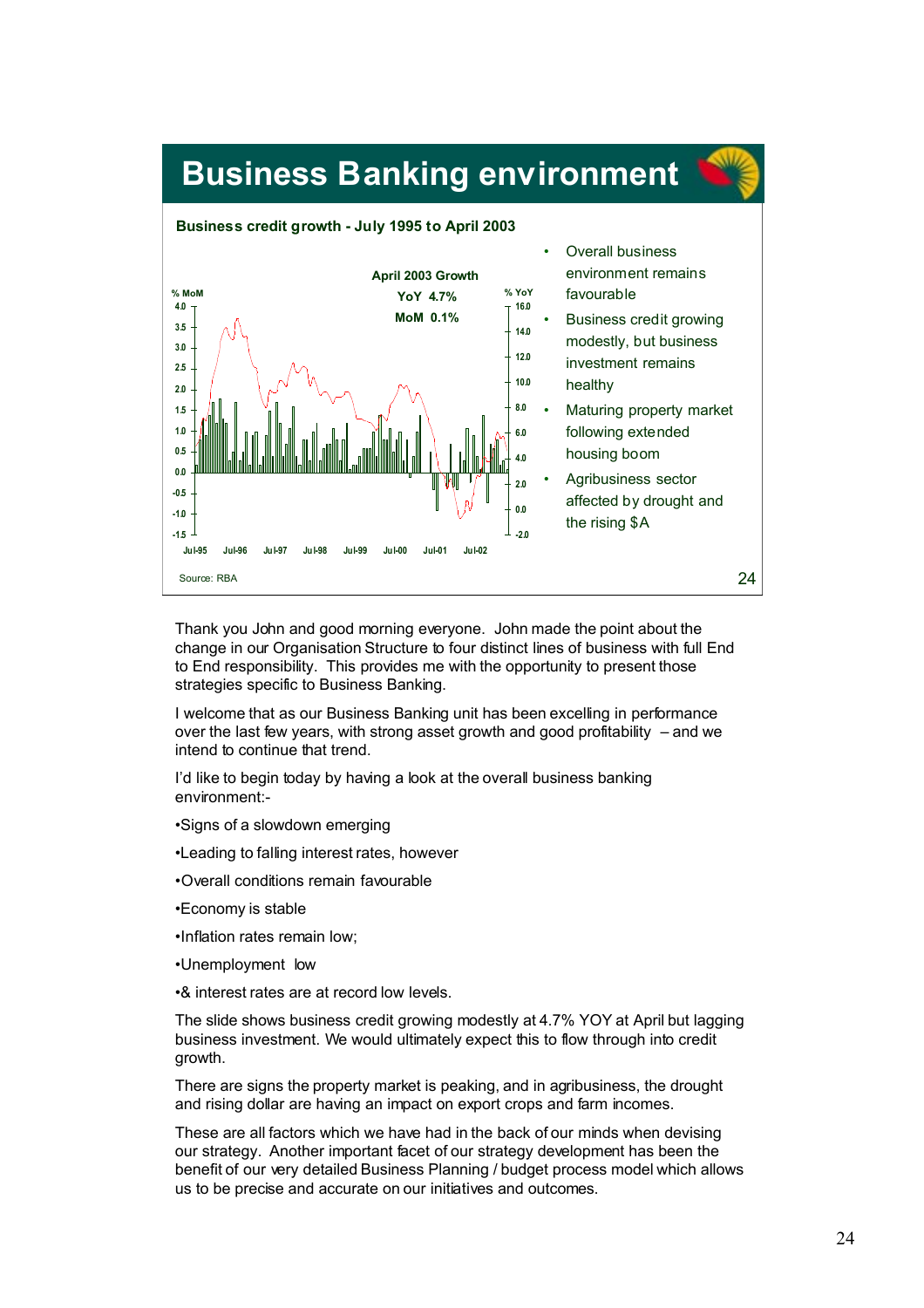

This slide refers to an overview of our mix of business segment and geographic location.

Importantly*,* we do have a strong business banking base within the company, with total assets of around \$9.1 billion at Dec 02. We have a broad spread of business across Property, Agribusiness, and Commercial (which includes SME and Equipment Finance) and a reasonable geographic spread also. Queensland dominates the portfolio at 61% of assets. However we have a solid, growing presence in NSW and Victoria.

A key point I'd like to make is that we have minimal risk to the big end of town - that is to major corporate lending. Therefore we had no lending losses to the corporate collapses such as Ansett or HIH.

We do have significant presence in property and agribusiness, but we are very comfortable with these exposures because we believe we have specialist expertise in these areas, and tight credit policies which ensure we can operate profitably without adopting too high a risk profile.

Certainly, our track record in these areas shows very low levels of bad debts, so we are happy to maintain our existing exposures. We are very committed to these areas and believe we possess a competitive advantage that enables us to capture high levels of profits and risk-adjusted returns.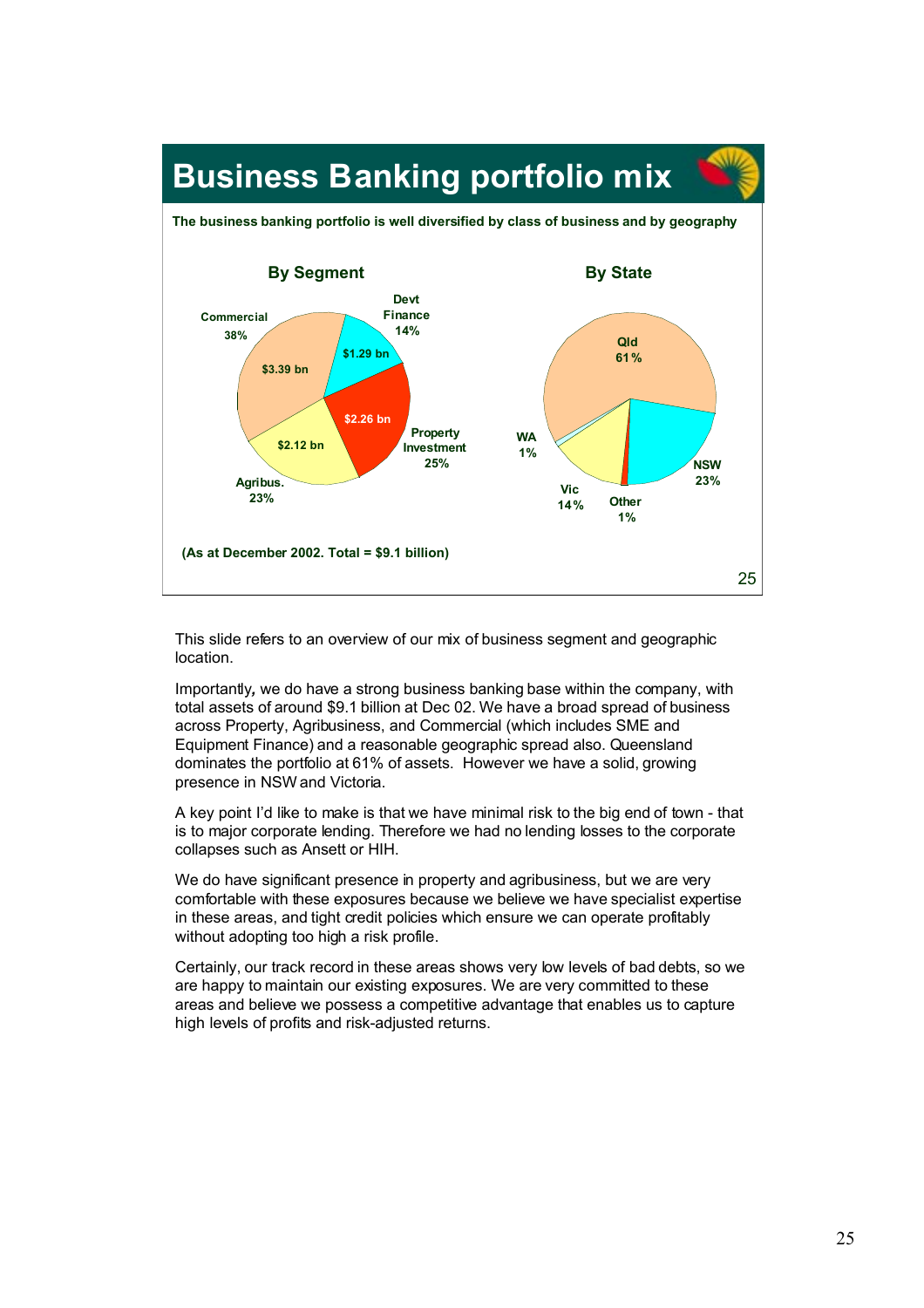

Our Vision

"Australia's Most Desirable Business Bank"

Aligns with the Group's Corporate Vision

Is simple but very appropriate for us and it's where we want to be.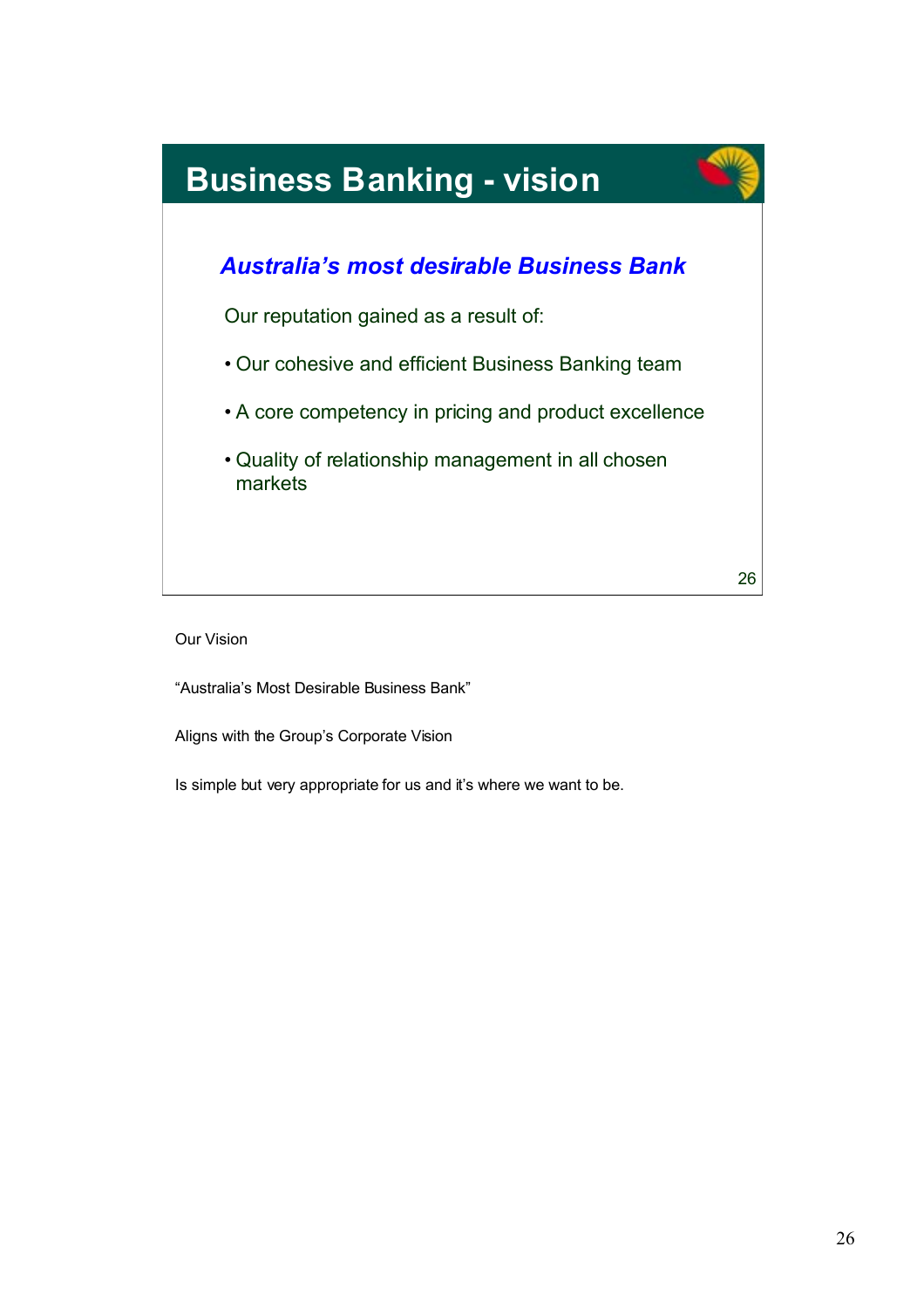

Our lending performance has been strong, and we have been growing at more than twice system growth rates across the whole portfolio. Growth has been particularly strong in property generally, due to the strength of the property market. But commercial lending also has grown rapidly in the past year.

In the 12 months to March, our total lending grew by approximately 15.5%, compared with 5.8% for system.

And importantly, we have been able to achieve that without any reductions in credit quality.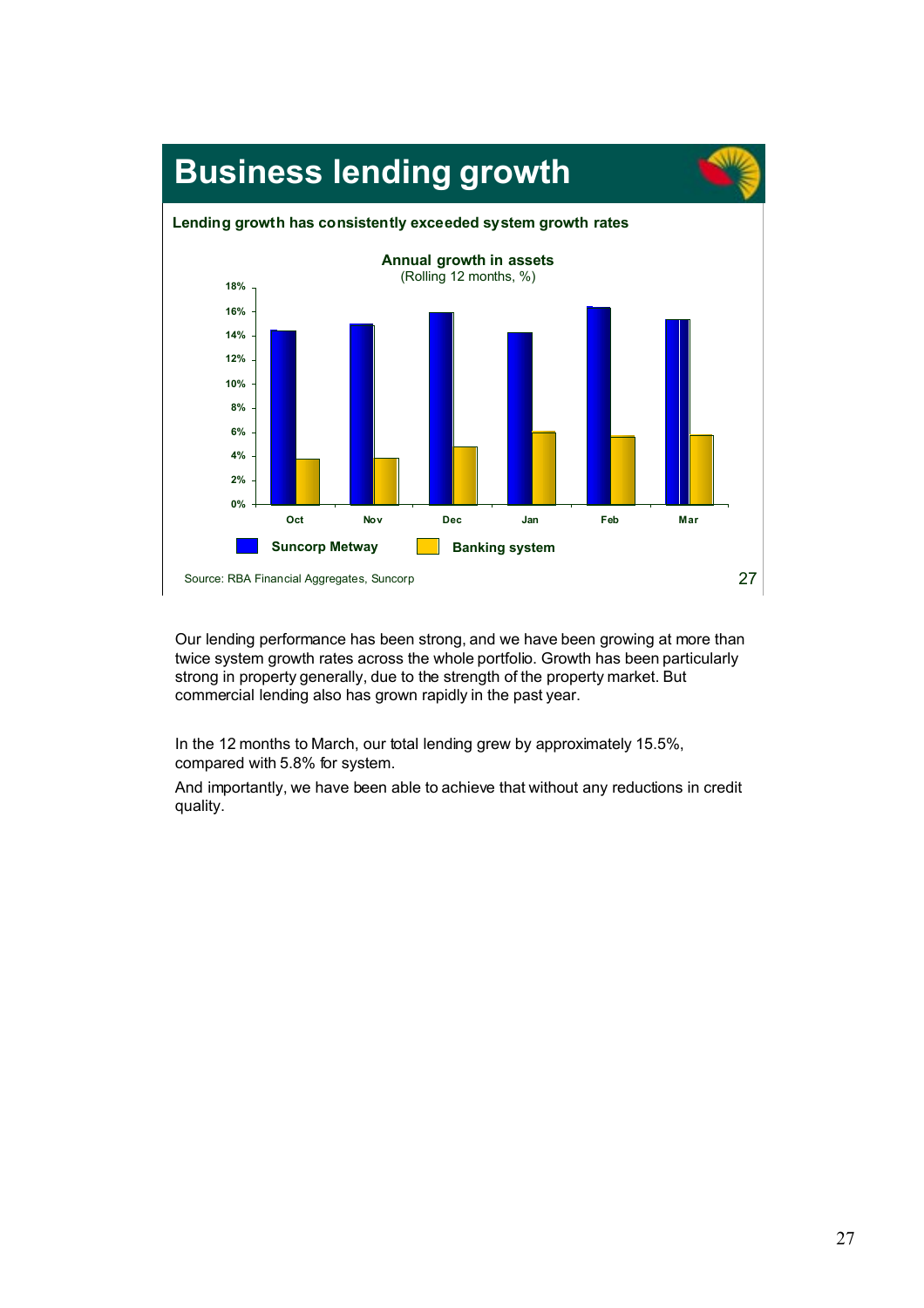

With regard to the Business Model, within Business Banking we have considered each of these sectors and developed specific initiatives for each of them. Your pack has more complete detail, but I will touch on 3 or 4 here:-

For example - for customers*:-*

We have segmented the customer base and under product, we have developed specific offers designed to meet that segment needs, i.e. value proposition - such as in the Property area, especially property investment, we have found since the HIH demise that many of our commercial property customers have had trouble sourcing insurance. We now aim to fill that gap because the revised pricing regime now makes that viable. John Trowbridge will talk about that in the General Insurance presentation.

#### For people:-

Clear career paths for our staff

Extensive training programs to provide them with deeper relationship management skills so they become financial partners with their clients, and contribute to customers achieving their goals.

For processes / systems:-

The Transformation skills that we have honed through the GIO integration exercise are now being embedded in the Business Banking division as BAU – focus being on delivery of Business Plan initiatives

#### For the community:-

Understanding the diversity of the communities in which we operate and become engaged in a way that is relevant to the community.

Considerate of our social responsibility in the way we conduct our business and envied by our competitors for our reputation.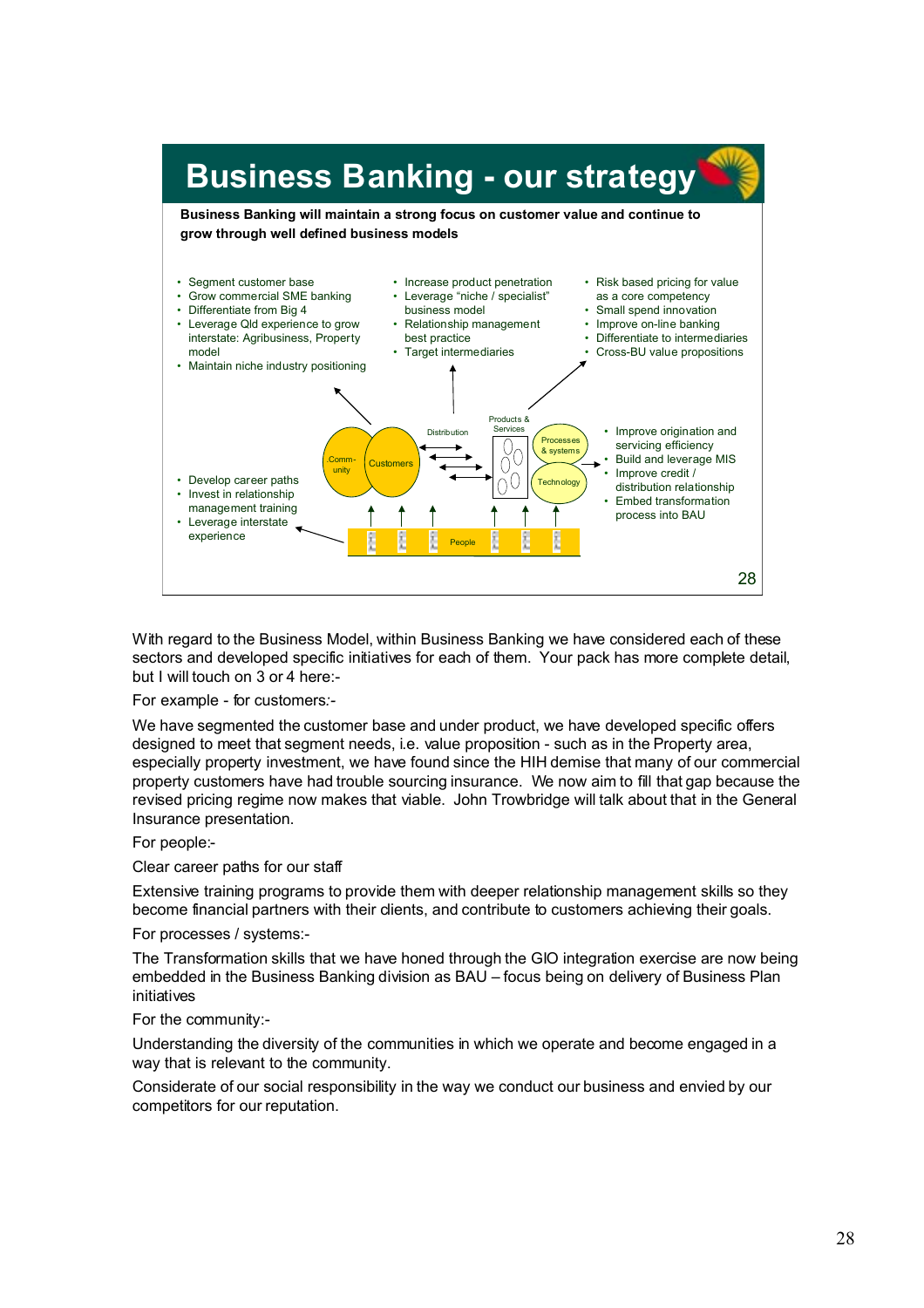



If I had to summarise our strategy in one sentence, it would be that we intend to build on our strengths by sticking to the knitting - focusing on what we do best…that is SME commercial, agribusiness and property. But doing it better.

In SME commercial, we see a major opportunity for growth, and we will be aiming to grow at twice system rates while maintaining asset quality.

Our confidence stems from the fact that we have been able to achieve this in recent periods because we are coming off a small base. In Queensland, we estimate our market share to be approximately 8-9%, compared with our retail bank market share of lending of approximately 16%.

Our research shows we have consistently high levels of customer satisfaction, very strong brand presence and a wide distribution network in Queensland, so our initial focus is going to be on growing our SME commercial business to leverage those strengths and achieve our natural market share.

Interstate, we will be utilizing broker distribution to generate business growth, but we will be doing it smarter. Over the last few years we have set up a reasonable base of relationship managers and branches in NSW and Victoria, and we will retain those, but we will be looking to brokers to drive growth. We will be doing it cautiously, to ensure we maintain asset quality. We will be selective about the brokers we use, and the business we accept. That way we can be more certain of attracting higher quality business, and we are prepared to share the benefits of that with the brokers we partner with.

We also intend to leverage the GIO customer base with obvious opportunities to sell products to GIO workcover and commercial insurance customers.

And we also plan to introduce business banking products to the LJ Hooker network for commercial property.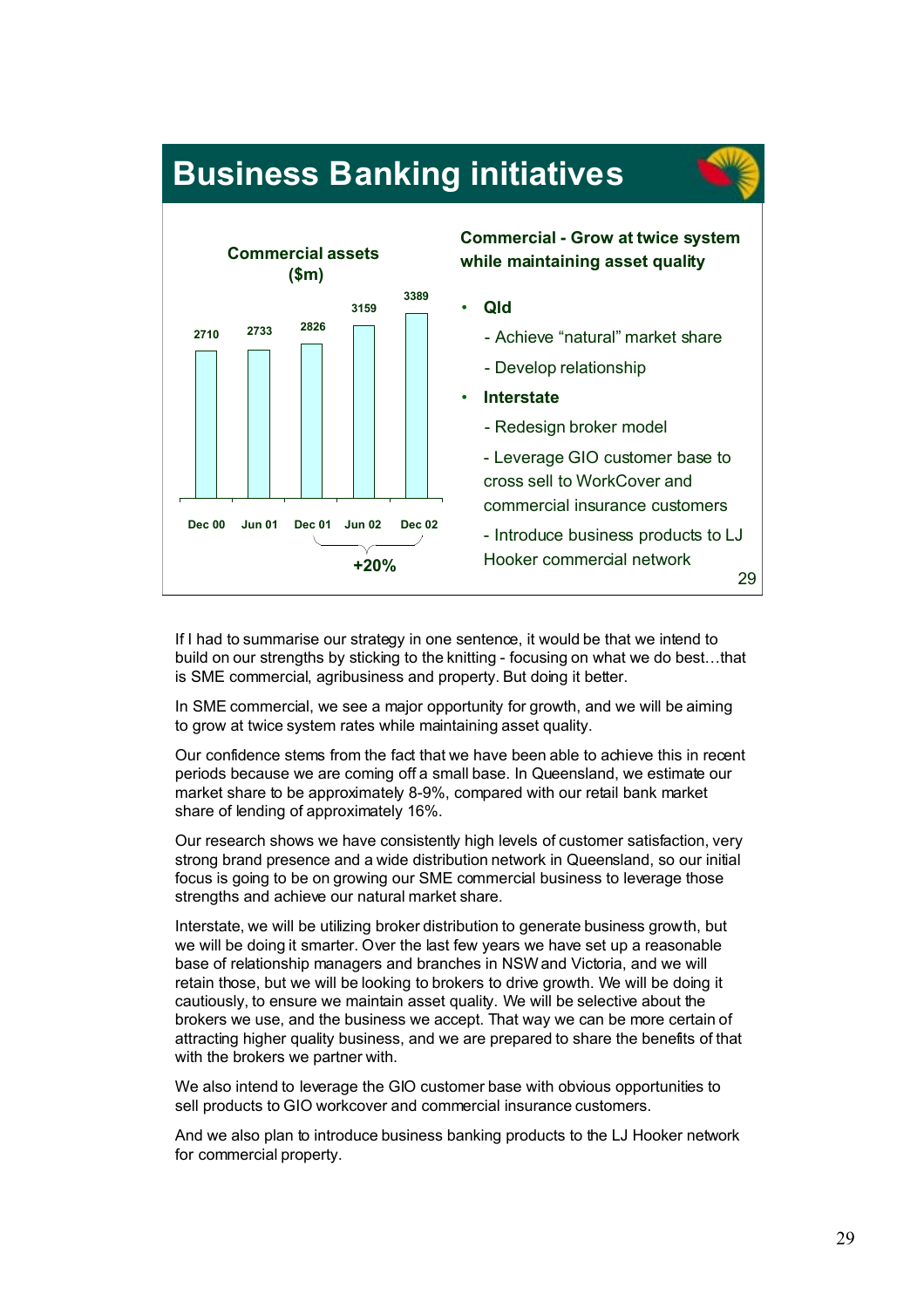



In agribusiness, we would expect to continue to grow at system rates, as it has in the past, so we can retain our strong market share position.

We hold approximately 25% of the market in Queensland, and we have been in Agribusiness for more than 100 years.

We have deep expertise, a very solid customer base, and we achieve good profitability in that sector, with high security levels, typically in the form of rural property, and low bad debt experience.

The agricultural sector is clearly going through some tough times at the moment due to drought conditions which are affecting much of Australia. That drought has affected farm incomes, and that has been reflected in an increase in impaired assets in the portfolio at the last result. However, we have very strong security levels, and because of that, despite an increase in impaired assets, we don't see any real danger of a blow out in bad debts.

We have been in the business for a long time and we understand the cyclical nature of the rural sector and commodity prices. Our approach is to identify good operators and assist them through difficult periods. They then are very loyal to you through the good times. We believe we have good skills in identifying good risks, and our track record speaks for itself in that respect.

We have been growing our agribusiness offering in Queensland in recent years by colocating our agribusiness specialists with the retail network in a number of rural locations. This has provided us with additional opportunities to leverage off the brand strength in Queensland.

We also intend to take advantage of selected opportunities interstate in certain segments.

We first expanded into interstate agribusiness markets three years ago through an alliance with the Pivot fertilizer group in Victoria and southern NSW. We took a softly, softly approach to expansion because we wanted to make sure that we understood the credit risks. We have since been able to finesse our model and we are now getting good results from our seasonal finance product through the Pivot network, which has led to a significant number of full banking opportunities. We will be adopting a similar model as we extend those relationships with other agribusiness providers.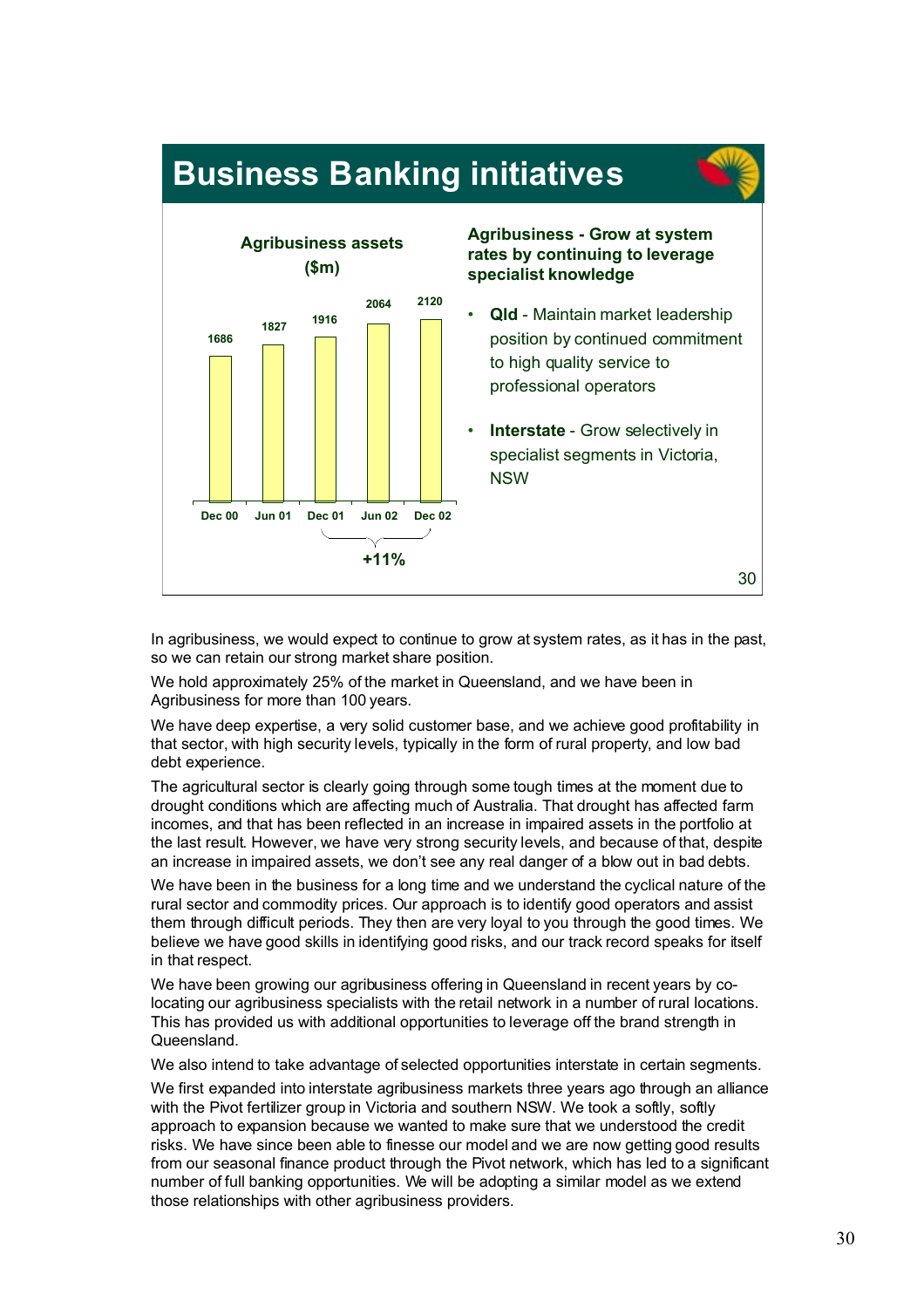

Similarly in property development and investment, we expect to achieve system growth rates by continuing to apply our specialist skills.

We believe we can continue to grow selectively in interstate markets by leveraging our reputation.

We have an excellent property development team which has demonstrated a great track record of profitability and low losses.

They are very aware of market conditions and risks, and we are confident that we can adopt a prudent approach to the sector while still growing and achieving good returns.

You have previously expressed some concerns about our overall exposure to property, particularly property development, especially as we see signs the property market may be peaking. We keep a very close watch on the market and where we identify segments that are potentially overheating, we have withdrawn from those segments. For example, we have almost no exposure to inner city apartments. We are strong on the city fringes, but we have seen continued good growth in those areas. However we are adopting a cautious approach and maintaining tight credit policies, such as requiring high levels of pre-sales and strong security. Our losses in the sector remain very low.

So we are pretty comfortable with where we sit in property.

An important point for the market to note is that, although we remain very comfortable with our agribusiness and property exposure, and we are very committed to those areas, because we intend to grow SME commercial business at a faster rate than property or agribusiness, the overall weighting of those segments in the portfolio will reduce over time.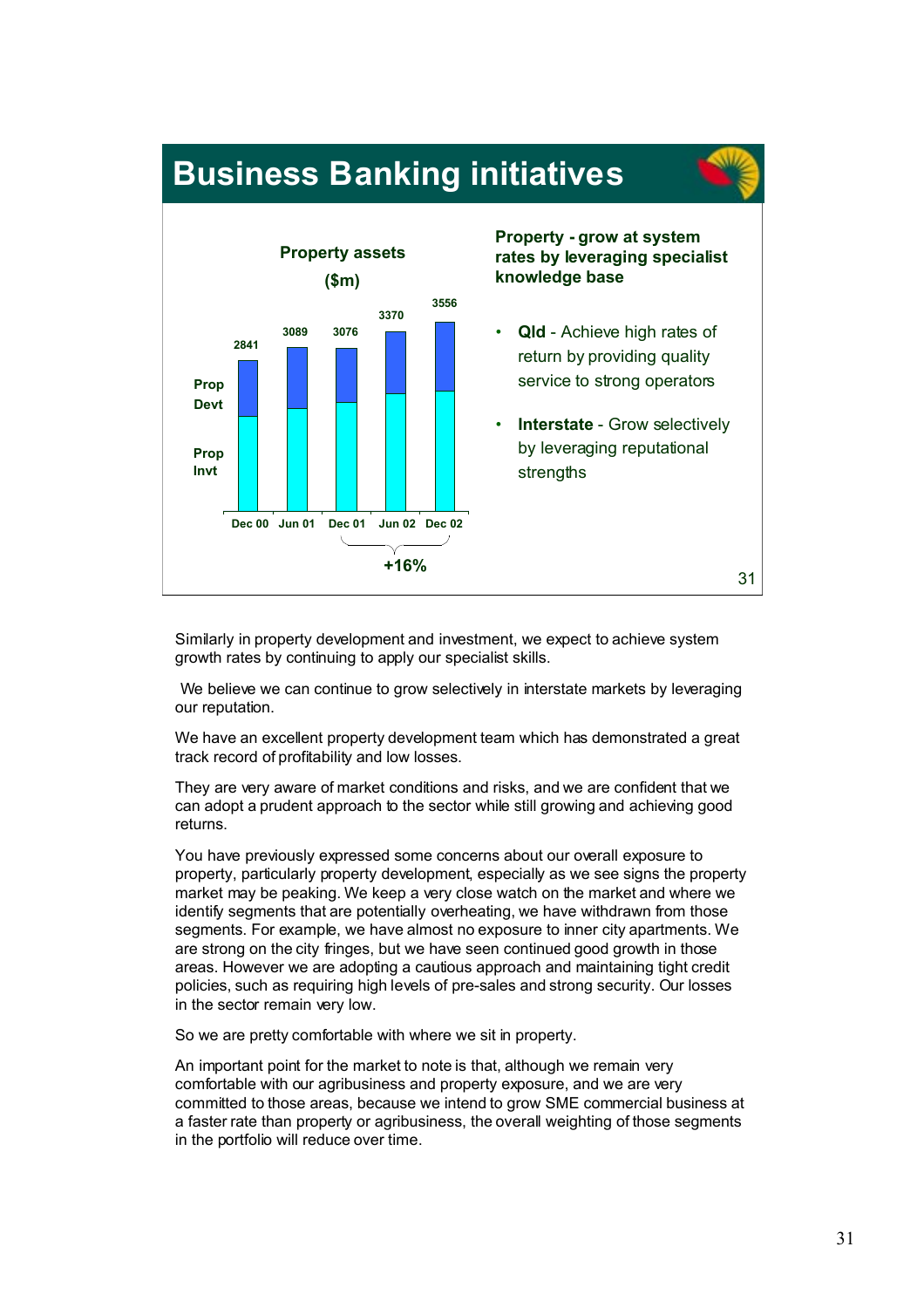

So in summary then, our strategy is

•Favourable business climate

•Build on our strengths by focusing on our existing portfolio in SME commercial, agribusiness and property

•Grow commercial at twice system rates

•Grow agribusiness and property at system rates by leveraging our expertise and knowledge in those niches and taking advantage of selected opportunities interstate

•Emerge with a rebalanced portfolio

•On that note I will now hand over to John Trowbridge to take you through GI.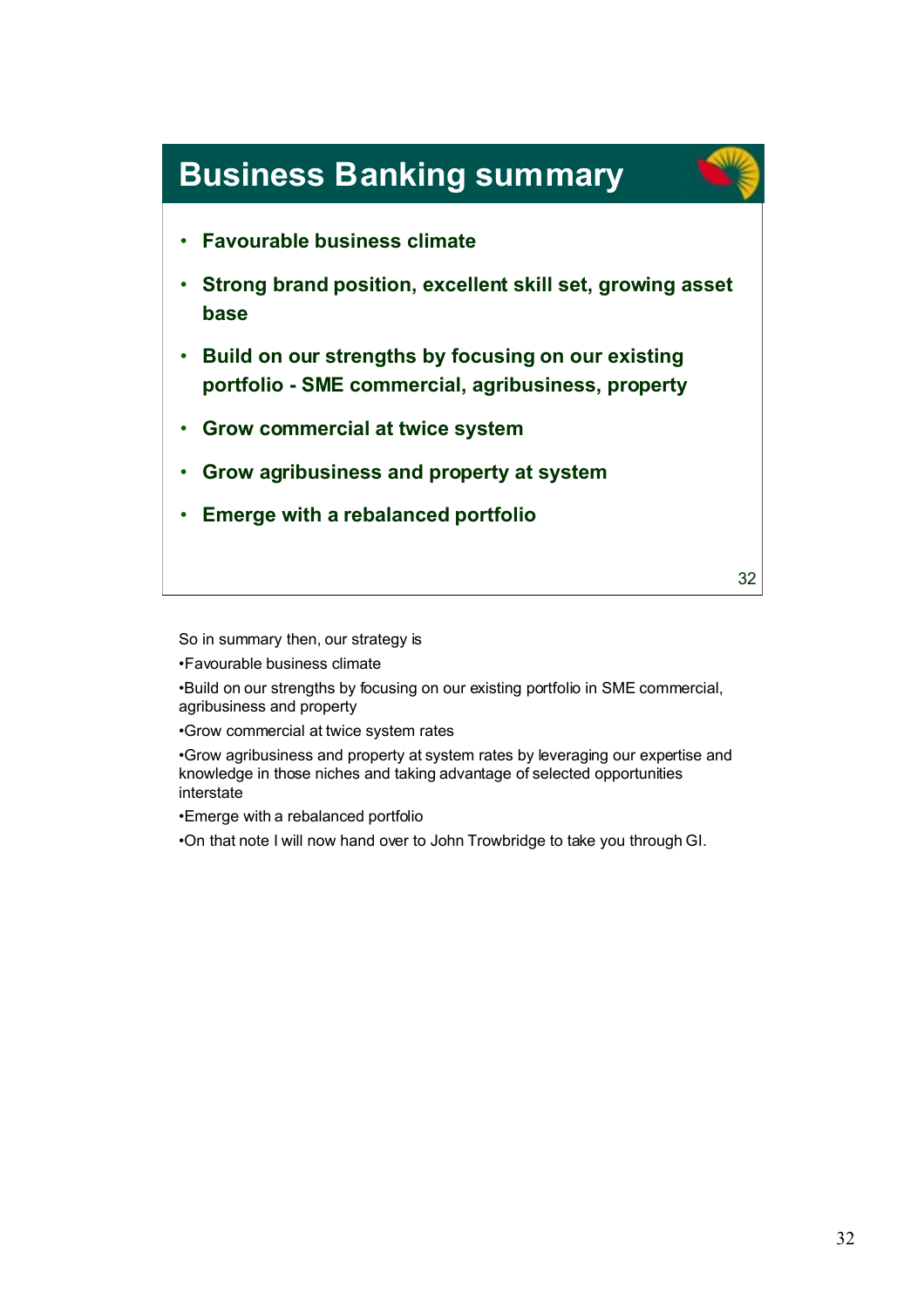## **Agenda**

- **Overview John Mulcahy**
	- **External environment**
	- **Strong strategic base**
	- **Our path to unlocking shareholder value**
- **Business Unit Strategies**
	- **Business Banking Ray Reimer**
	- **General Insurance John Trowbridge**
	- **Wealth Management Bernadette Fifield**
	- **Retail Banking Mark Blucher**
- **Corporate Centre John Mulcahy**
- **Capital, Financial Position, Outlook Chris Skilton**
- **Summary and Close John Mulcahy**

33

#### Thank you Ray and good morning everyone.

It's great to be able to stand before you today and deliver our strategy.

Suncorp's General Insurance business is a growth story at the moment.

We have built a very solid platform on the back of the GIO acquisition, and established a very firm base.

Our challenge now is to show we can grow, and today, I'm going to tell you how we're going to do it.

I would like to begin by setting the scene a little, and explaining first of all that the general insurance industry is in fundamentally good shape today.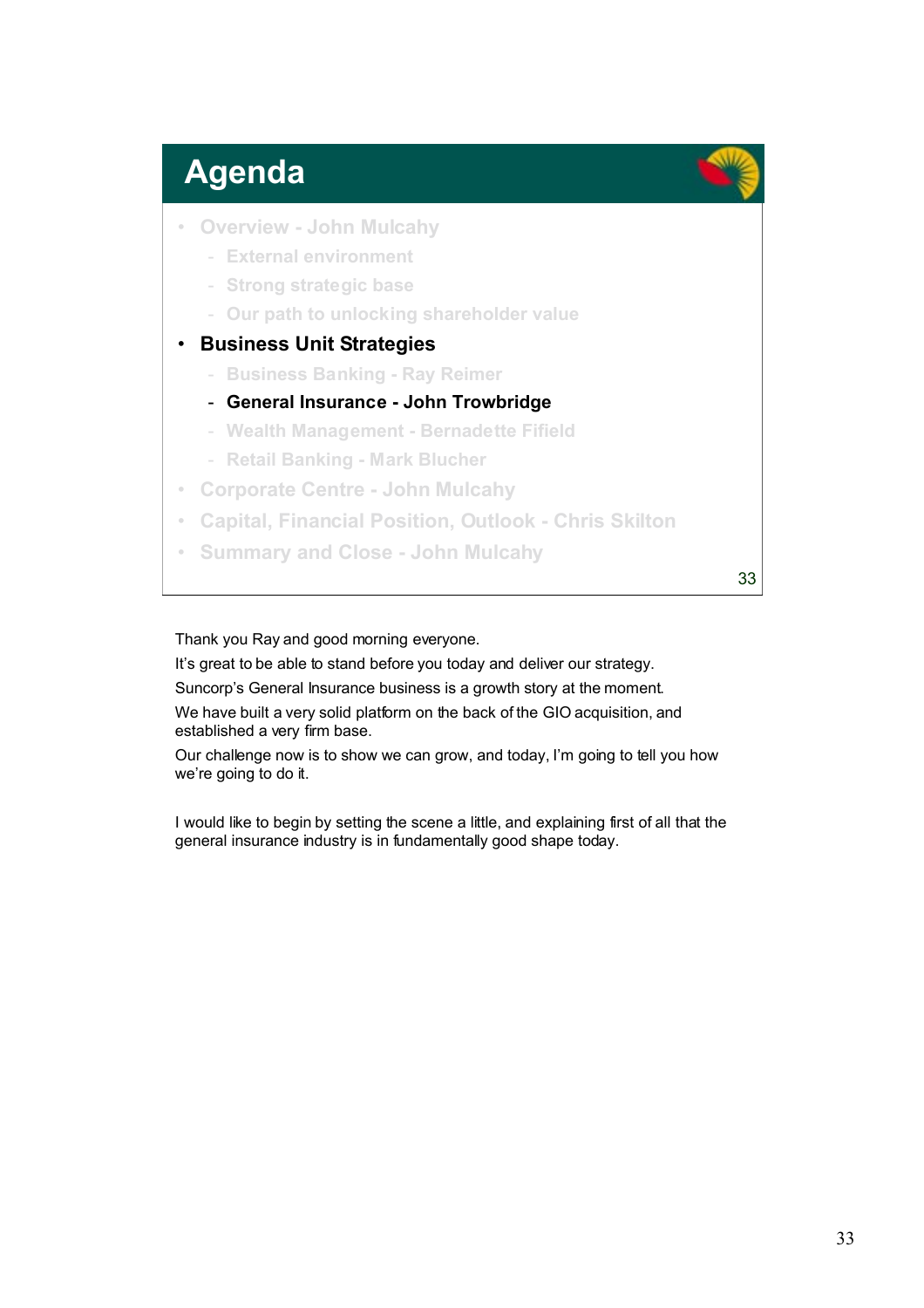

I would say that Australia's general insurance industry is in the strongest condition we have seen since the TPA in 1974 outloawed collusion in prices.

Whole market has consolidated strongly during the past 25 years, as you can see from this slide. Mergers and acquisitions have occurred at the rate of 2 or 3 per year for 25 years.

Over the past few years we have seen several acquisitions, including HIH's purchase of FAI, the abslrption of HIH's portfolio into other companies, AMP's purchase of GIO, Promina's consolidation of AAMI, our purchase of GIO, IAGs acquisition of CGU, and recently the Wesfarmers acquisition of Lumley. It is a continual process.

The top 15 now account for some 90% of premium income, and the top 6 for almost 75% of the market.

That is a good thing for investors and policyholders alike, because it increases efficiencies of scale across the industry, increases the skills and information resources that companies can apply, improves pricing for risk and generally leads to a more competitive yet rational market.

Which is not to say that there has not been maverick pricing in recent years. Of course HIH was responsible for much of the underpricing that was evident in commercial lines insurance, and which led to the industry suffering significant losses in that segment over a long time. The demise of HIH has been a net positive for the industry because it has heralded a structural shift in prices. Overall industry profitability has improved significantly, and has now reached a point where companies are properly pricing for risk. That is healthy for insurers, and also for consumers, because it means that insurance companies will be there to pay their claims. The demise of HIH was a salutory lesson for the industry, consumers and regulators as well.

An important factor has been the introduction of new APRA prudential requirements, which demand better claims provisioning and better corporate governance. Companies can no longer simply reserve at their central estimate of claims liabilities, as was the case with HIH, but must now achieve a 75% level of sufficiency. To do that, prices have to be pitched at appropriate levels.

Another important factor in the market today is that four of the five largest insurance companies in Australia are now locally listed, following the demutualisation of NRMA and the listing of Promina. This imposes new pricing disciplines on these companies to ensure that they are providing appropriate returns to shareholders.

And finally, it also is the case that in recent years, insurers have relied on strong equity market returns to bolster their profits. Unfortunately, the bull market has faltered, as you all know, and therefore, insurers today are much more focused on delivering underwriting profits, further strengthening the pricing discipline.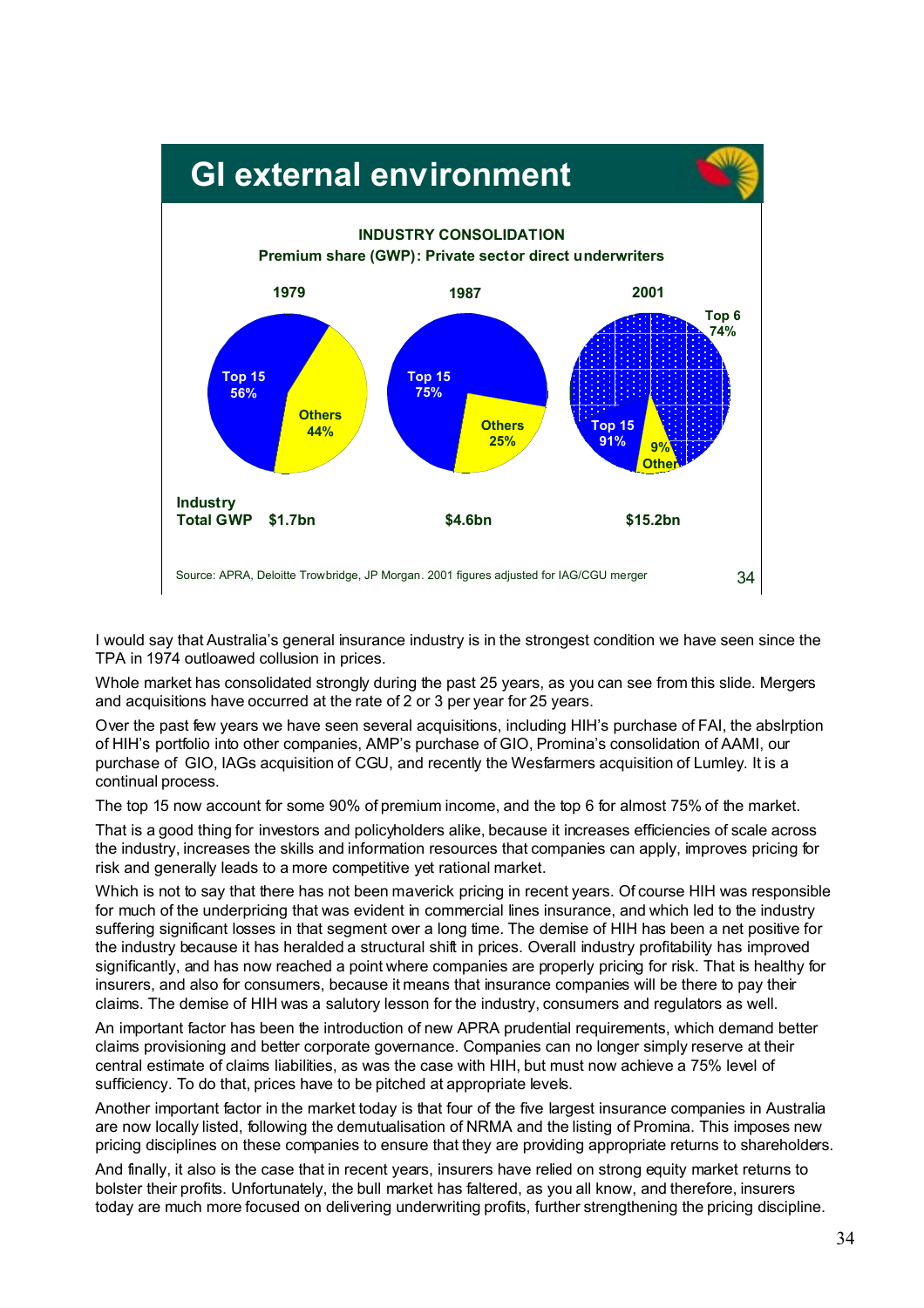

Hence we have seen significant increases in prices across product lines, with particular strength in commercial classes. You can see from this slide that public liability prices, for example, increased by 15% in 2000/01, and then another 22% in 2001/02.

That was long overdue, as the industry had been making significant losses in public liability for some years. The story is similar in the property classes.

In other classes such as home and motor, the price adjustments have been less significant, but important nonetheless.

That structural adjustment in prices has now largely run its course, and while prices have continued to increase in some segments during the current year, particularly in some commercial classes where there continues to be a scarcity of capital, and uncertainty around future claims costs, the price rises this year generally are less dramatic. Instead we have seen prices consolidating at the new levels.

In personal lines, we continue to see prices moving broadly in line with inflation.

Overall, we believe that improved industry economics are here to stay. The fundamentals appear strong for the next couple of years at least and the industry structure should continue to underpin sensible pricing.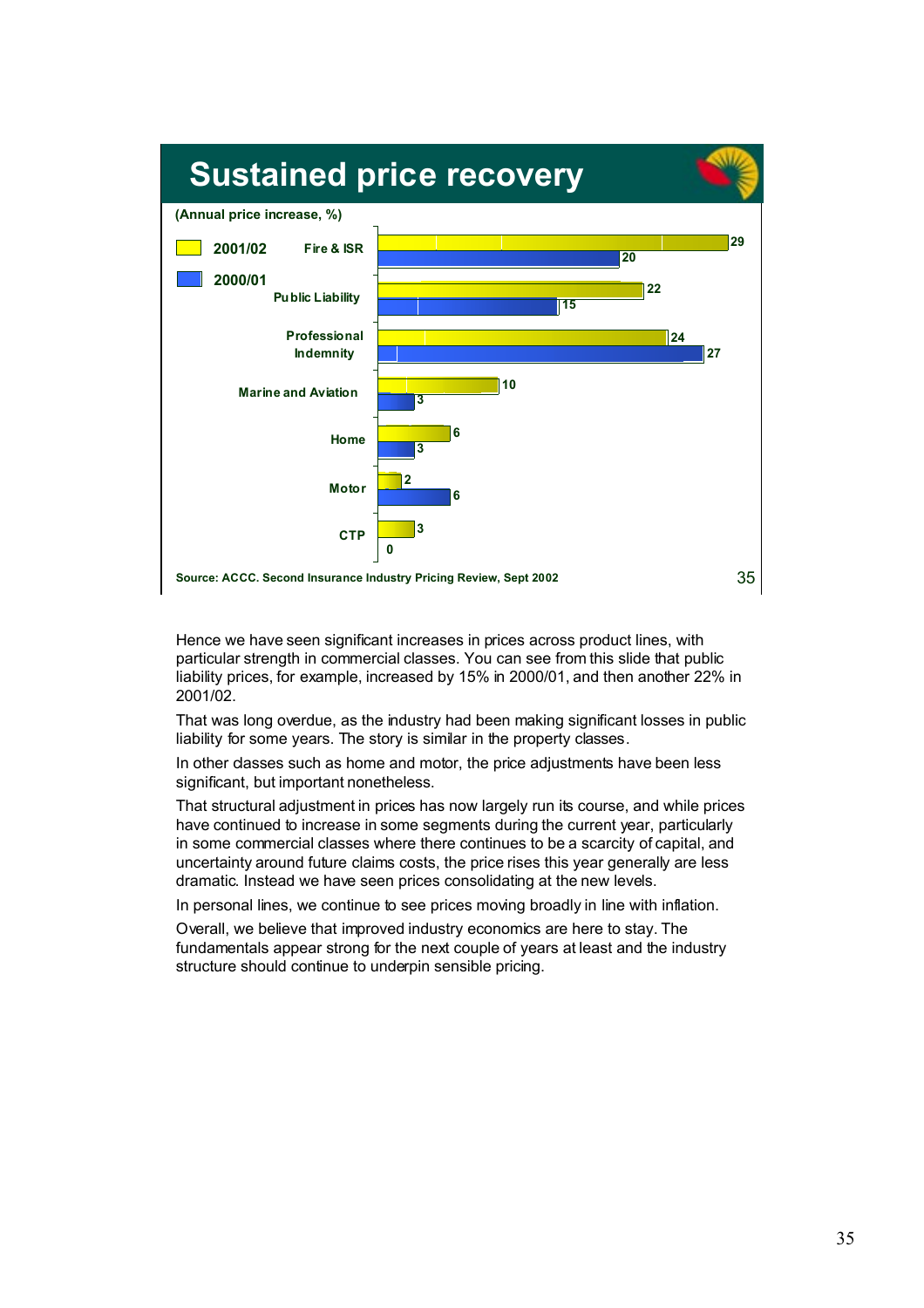

Turning now to Suncorp's business portfolio, you can see that it is a broad portfolio, with GWP in the last year of approximately \$2.2 billion, which makes us the second largest general insurer in Australia.

Personal lines business, including Home, Motor and CTP, accounts for 71% of the portfolio, while commercial and workers compensation make up the remainder.

The total business is predominantly short tail, which accounts for 64% of GWP.

You can see that, following our acquisition of GIO in 2001, we now have significant market shares across all of our business classes. Those market shares are national, but state by state we have our our biggest market shares in Queensland and second biggest in NSW. We have good scale and brand presence in all our business segments.

Apart from what is captured on this slide, our general insurance operations also derive income from our SIS and Managed Schemes divisions, under which we manage insurance schemes for other parties without being the underwriter. The majority of this business is workers compensation, and we have insurance joint ventures with motor clubs in Queensland and South Australia, which we equity account.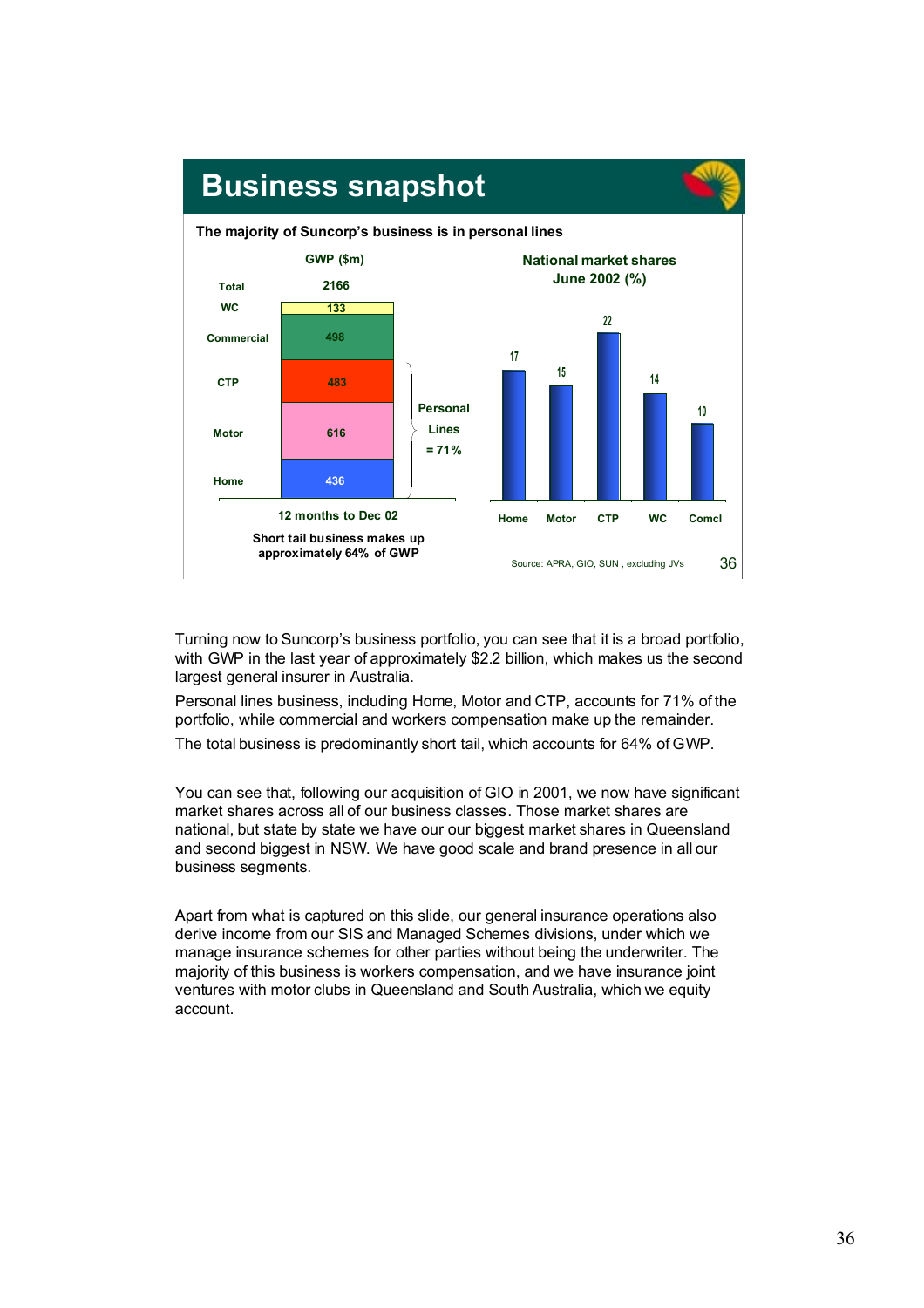

The GIO acquisition has been a decisive strategic initiative for Suncorp. The business we acquired was good solid business, but the company needed a lot of work to improve the way it was managed. We have done a tremendous job of making the required changes and delivering the benefits available from the acquisition.

You can see from the slide on the left that we have driven down expense rates and loss ratios to deliver an underwriting profit. All of our portfolios are now profitable. Compared with our peers in the general insurance industry, we have the lowest expense rate - lower than IAG, lower than Promina, and lower than QBE. John Mulcahy will refer to this later in the presentation because it is a significant achievement, and provides us with an important competitive advantage.

How have we done this? In the period since June 2001, we have made a vast array of changes and improvements to the combined business.

For example, the Suncorp models for Call Centres and Claims have been introduced to the GIO business and we have already seen dramatic improvements in service standards as well as reduced costs. The call centre service is also benefiting from "cross pollination" from banking, wealth management and insurance.

The IT functions of GIO have been insourced, delivering significant improvements in services at lower cost.

And importantly, we have instilled a culture of customer focus within the combined organisation. So the major gains available to us through the acquisition have now been achieved. That was worth \$240 million annually across the entire company, mostly attributable to GI and now visible in our expense rate and combined ratio.

The end result is that we have built a very strong general insurer, well positioned to compete and grow in the future. Where our profit growth in the past two years has been driven by extracting merger synergies, our challenge for the future is to drive improved profitability through growing the business and lifting efficiency.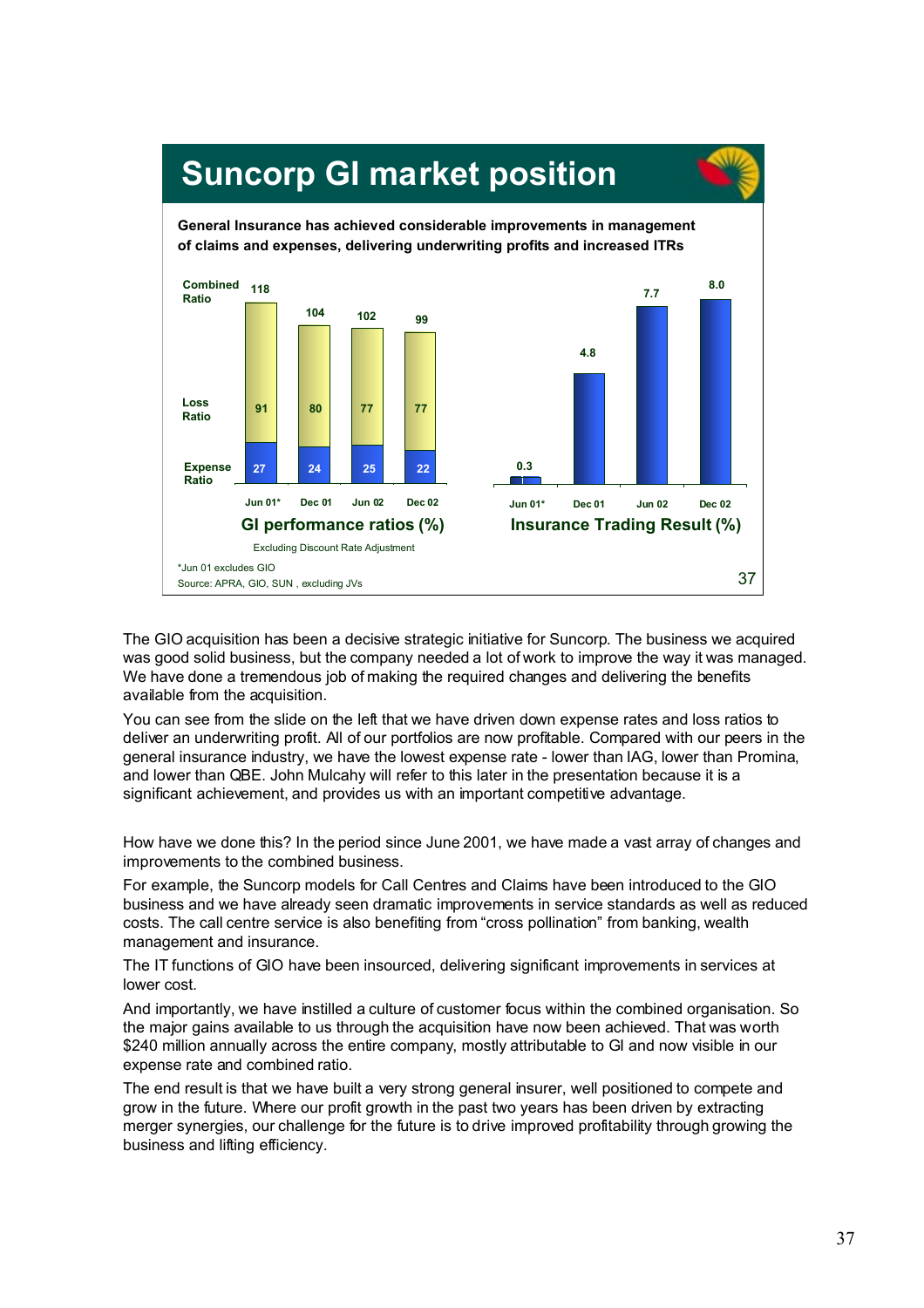

This is not motherhood, for our business plans are being designed specifically around these four themes of:

- customer oriented products
- carefully designed pricing structures using our extensive analytical capabilities
- continuous improvement of systems and processes

• community or customer oriented vision, and internally such that allied with our training programs, our staff will keep getting better and better at supporting our customers.

Our business direction is to to focus on domestic Personal Lines, CTP, SME Commercial and Workers Compensation classes. We know these businesses well, we have long experience and good data to work with. So we will be sticking to the knitting.

We will retain business model focused on direct sales of Personal Lines and Commercial insurance, supplemented by a supportive intermediary network.

By leveraging our distribution capability and delivering competitive products and services, we aim to grow premium revenue by 10% annually.

We will also be seeking to drive down expense ratios and claims costs wherever we can, and deliver sustained underwriting profits and insurance trading profits.

That is the big picture, but how will that be achieved?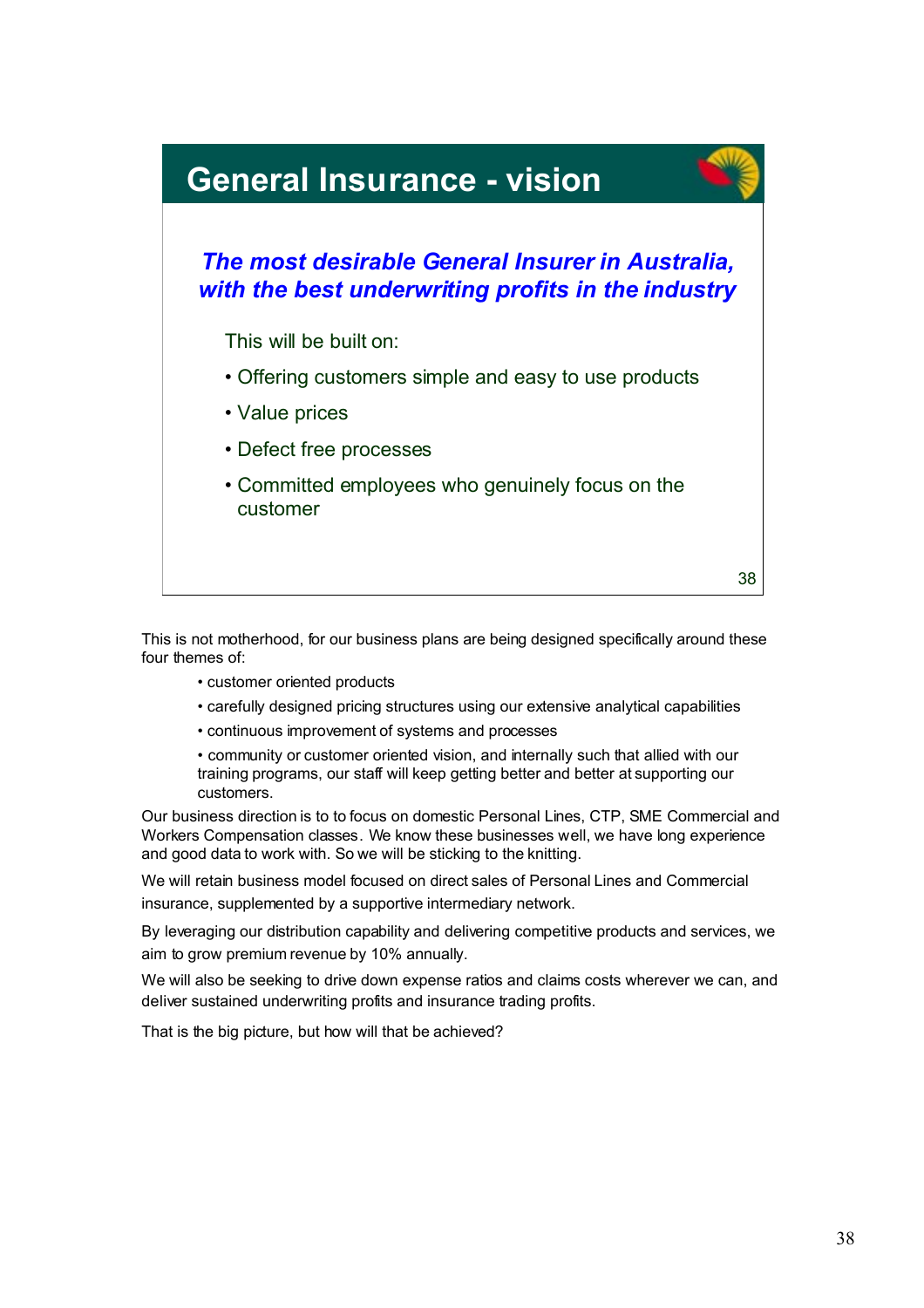

This is our version of the business model that John spoke of earlier, and you can see there is a range of initiatives in place to deal with each of the various parts of the model.

I will talk about a couple of them here before going on to make some separate points about each of commercial and personal insurances.

The first deals with improving customer loyalty programs. All loyalty programs are being reviewed and simplified. We will be eliminating ineffective programs and extending successful initiatives across the business, ensuring we achieve consistency between the GIO and SUN businesses.

A second initiative relates to our plan to leverage our superior claims service to promote and grow our business. It is a real competitive strength.

A third initiative relates to a decision to bring together the back office processing and point of sale activities to reduce rework downstream and improve efficiency. This initially is being done by bringing both streams under uniform management, and introducing greater customer focus and cross fertilisation between customer facing staff and processing staff.

I will now move on to talk about our commercial business, which presents us with a major opportunity for growth.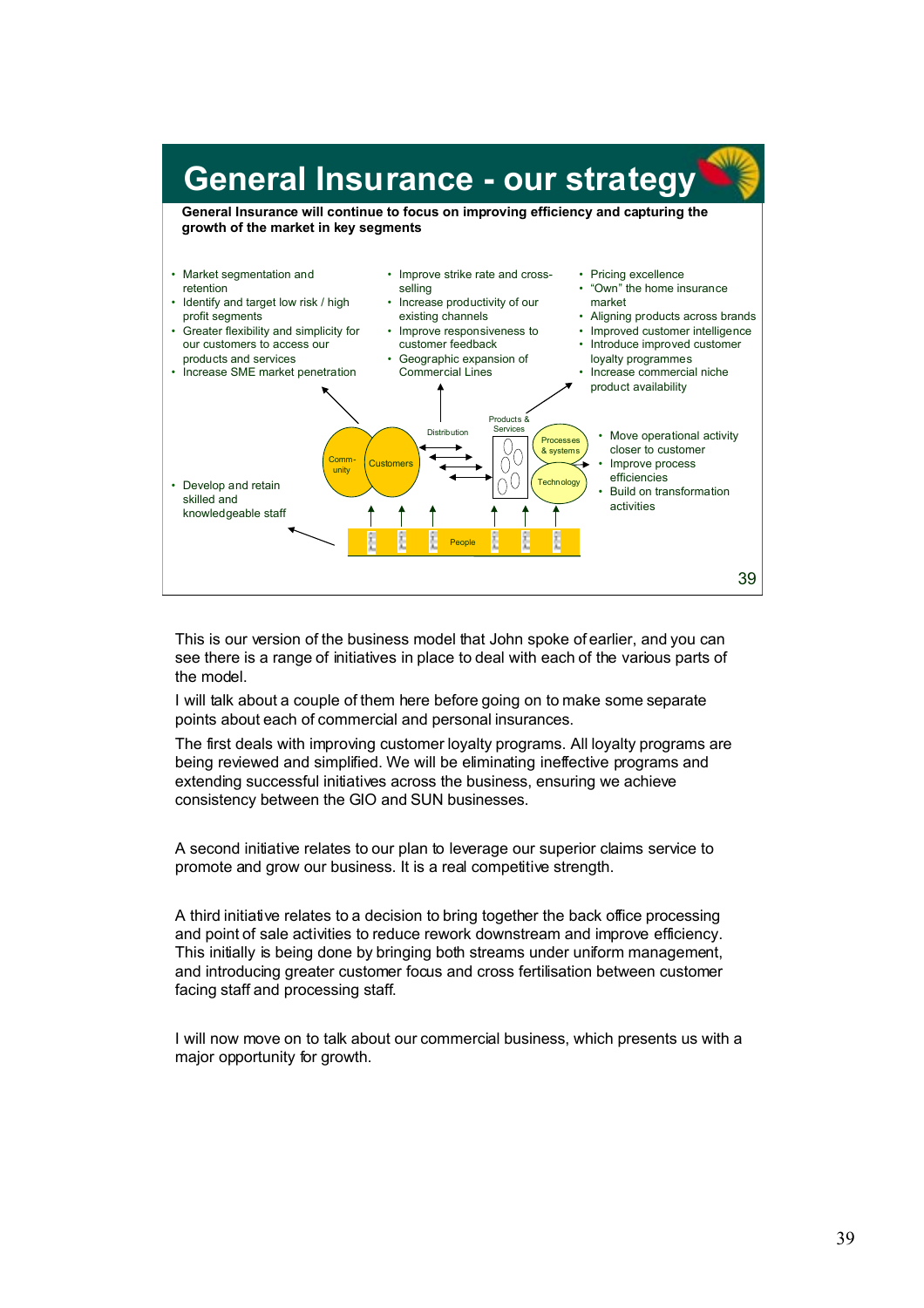

Turning to some of the detail.

We believe we have a major opportunity in commercial insurance because there is still a capacity shortage in the market in certain areas. If we choose those segments shrewdly, we think commercial can be the growth engine of our business. We are the smallest player of the five major insurers in commercial, but probably in the top two for SME business. We have a good brand position and capabilities, so we intend to leverage our growth from that base.

We do have a well established brand in GIO, and we want to use that brand strength to grow sales via the direct channel.

We think that the intermediary channel provides good opportunities for growth. GIO is the only company in the industry that has a direct sales force in commercial, and it works well, but can work better, and we'll be driving to improve performance there.

Much of the growth in commercial will be derived via the broker network, and we are developing the SUN brand for broker business outside of Queensland.

We are putting in place new programs to drive cross sales between segments, such as between commercial and workers compensation. And we're also planning to expand in the corporate property market, which we see as a major potential growth area for us.

As part of this plan, we have put commercial distribution management under one General Manager who is managing all the distribution aspects and will drive improved performance. That takes in the direct sales force of GIO insurance reps, the AMP network, brokers and Suncorp's Corporate Agents.

Incidentally, our GM of Commercial Distribution is an appointment from Business Banking.That shows how we are achieving expertise and leadership synergies through our people as well as business synergies through our customer relationships.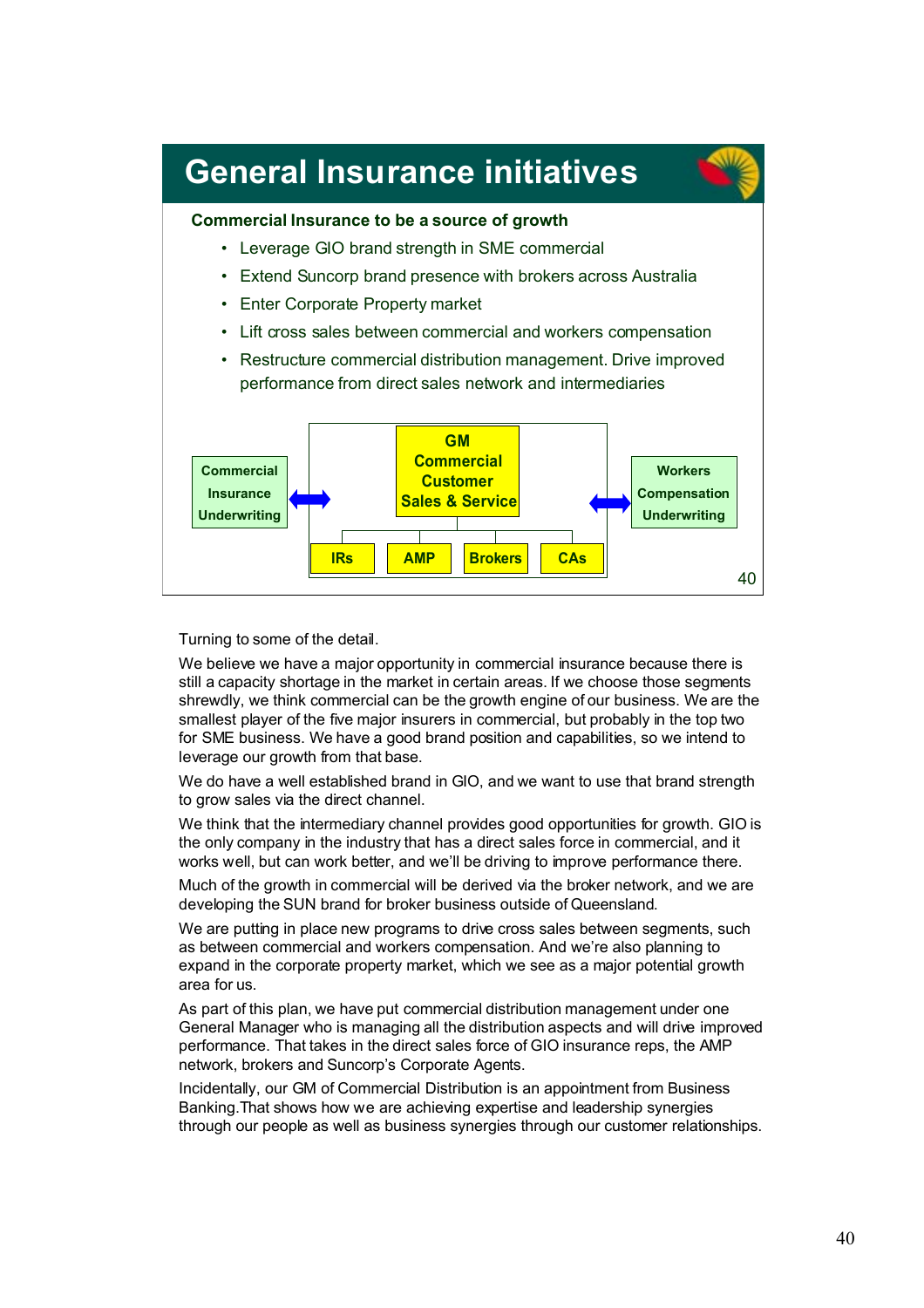

In Personal lines, the situation today is different to commercial. Personal Lines services the Mass Market and is distributed via call centres.

We have previously talked about the fact that the GIO brand, before we acquired it, had been in the doldrums under AMP ownership. You can see from this slide that, not only have we stabilised the business, but we are starting to see growth in the key home and motor portfolios. We will be implementing further marketing initiatives to rebuild the brand over the coming months - initiatives like our sponsorship of the Rugby World Cup. Our research confirms that the GIO brand retains excellent attributes and we will rebuild it as a prominent national brand.

We have good growth momentum in the Queensland market and we will be working to maintain that with targeted marketing campaigns and through service improvements such as voice recognition technology which we recently introduced in our call centres. We will also be using our CRM capabilities and customer oriented staff initiatives to penetrate further our banking customer base.

Queensland CTP will be a focus of our efforts as well. We hold a 55% market share, and that is an important market for us. As you may know, the scheme was restructured in October 2000 and a variety of changes were made aimed at reducing claims costs. To date, there has been a reduction in claims numbers, but claims costs have not fallen as expected. With further price rises now affecting affordability, we, along with other insurers, are talking to the regulator about modifications to the scheme to enable it to remain sound and profitable. We are confident of a positive outcome.

Further, we're doing a range of things on the systems front to improve our pricing, enabling us to price more competitively, choose risks more selectively, and lift the quality of our business. The key initiative there is the introduction of a new pricing engine, which will allow us to price more competitively, choose risks more selectively, and lift the quality of our business.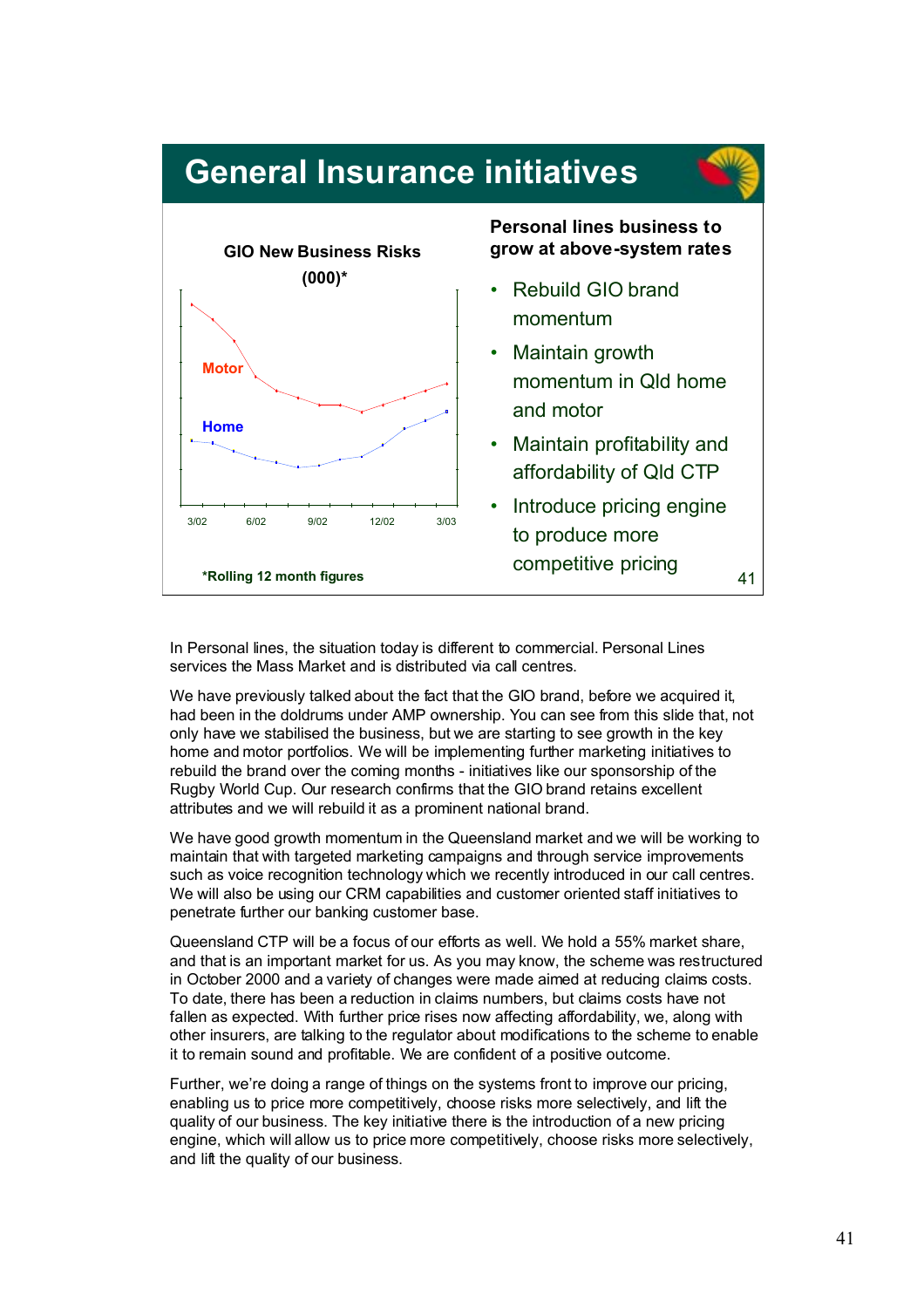### **General Insurance summary**



- **Suncorp business efficient and customer focused**
- **Future founded on existing strengths**
	- **Personal Lines (Home, Motor, CTP)**
		- **Rebuilding GIO brand and**
		- **Maintaining momentum in Queensland**
	- **Commercial to be a source of growth**
		- **SME Commercial, Workers Compensation, Corporate Property**
	- **Retain existing business models**
- **Expect to deliver sustained underwriting profits**

42

Summary: Industry structure now favourable -

•consolidation means improved industry economics,

which are here to stay -

•fundamentals appear strong for the next couple of years at least •industry structure should continue to underpin sensible pricing.

Suncorp business including GIO in excellent shape

with strong customer focus

Our business direction -

•'sticking to the knitting'.

• focus on Personal Lines (Home, Motor, CTP)

+ SME Commercial and Workers Compensation

• we know these businesses well

• we have long experience and good data to work with.

•retain business model of direct sales of Personal Lines and Commercial insurance

• supplement by a supportive intermediary network.

Seeking to drive down expense ratios and claims costs wherever we can -

• to deliver sustained underwriting profits, insurance trading profits.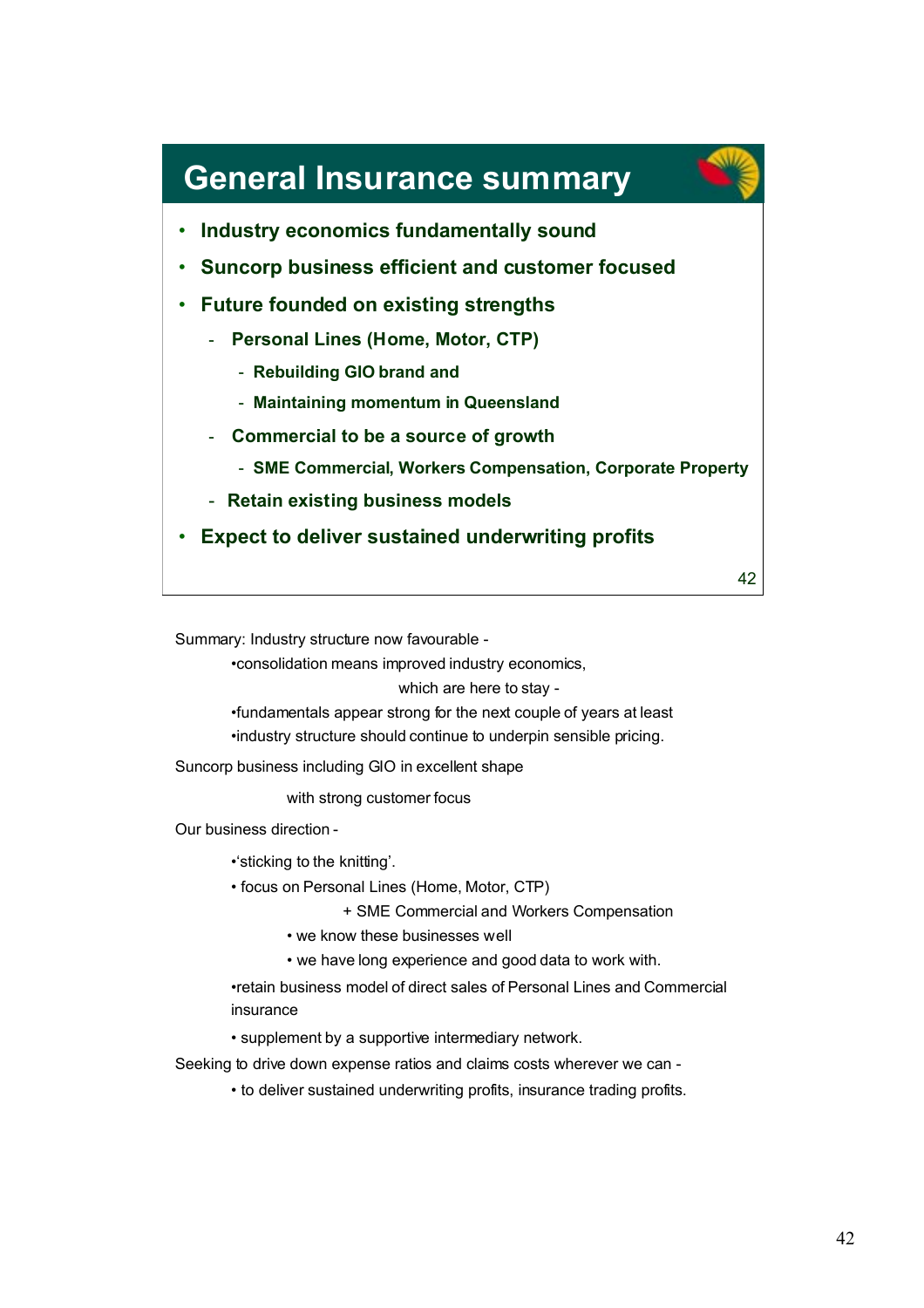## **Agenda**

- **Overview John Mulcahy**
	- **External environment**
	- **Strong strategic base**
	- **Our path to unlocking shareholder value**
- **Business Unit Strategies**
	- **Business Banking Ray Reimer**
	- **General Insurance John Trowbridge**
	- **Wealth Management Bernadette Fifield**
	- **Retail Banking Mark Blucher**
- **Corporate Centre John Mulcahy**
- **Capital, Financial Position, Outlook Chris Skilton**
- **Summary and Close John Mulcahy**

43

#### Thank you John and good morning everyone.

Just over two months ago now I moved to Brisbane to take up a role with Suncorp. When I accepted the role I was excited at the prospect of working with such a vibrant and diverse organisation.

Everything I have seen and experienced since my arrival has only reinforced and strengthened this view and my enthusiasm. Plus I am told the Brisbane lifestyle is great so that is the icing on the cake.

But we are not here to talk about me. Today I would like to talk to you about an important part of my portfolio - Suncorp Wealth Management.

On an absolute profit contribution basis, Wealth Management is the smallest of our business lines, but it is arguably the segment with the greatest growth potential, both in terms of the industry and our business.

While the sector has experienced difficulties in recent time I think the outlook for the medium term future is positive.

So let's look at market growth projections.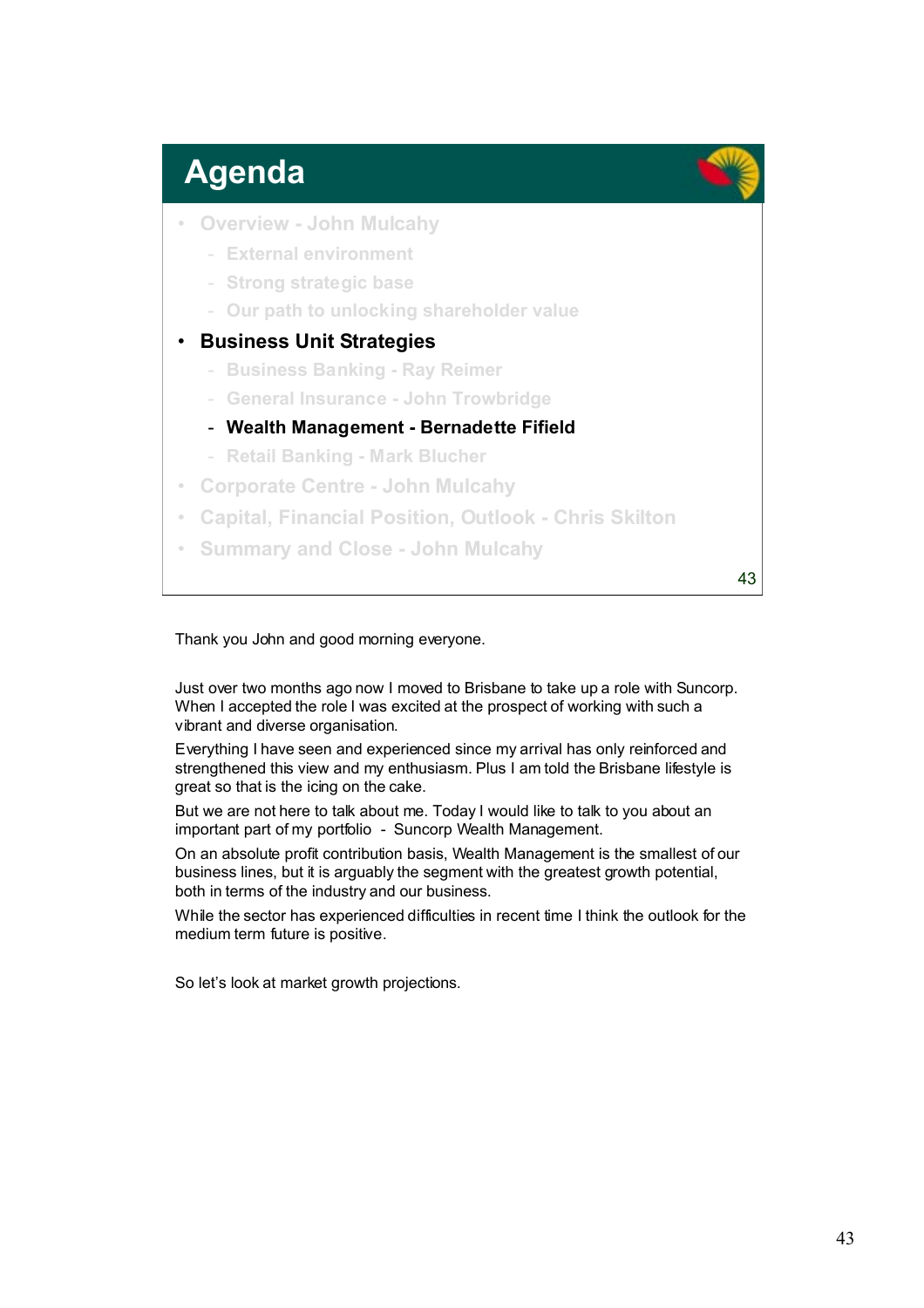

It is clear that right now Wealth Management businesses are under pressure as a result of equity market performance and softening demand as consumers place their funds into more traditional investments.

However the medium term growth prospects are strongly underpinned by the need for Australians to provide for their own retirement needs and the compulsory nature of superannuation.

This anticipated growth rate has led some of our banking competitors to make significant WM acquisitions over the past few years, and in retrospect may have paid too much.

Suncorp has not engaged in that process because we could not see the value in the prices being asked, and it has turned out to be a good decision.

We have grown our Wealth Management business through leveraging the highly developed cross sell capabilities in the organisation, our strong investment performance and bringing together the appropriate product set for our customers. It is this proven track record and proven capabilities that we will continue to extend and improve to achieve our future growth.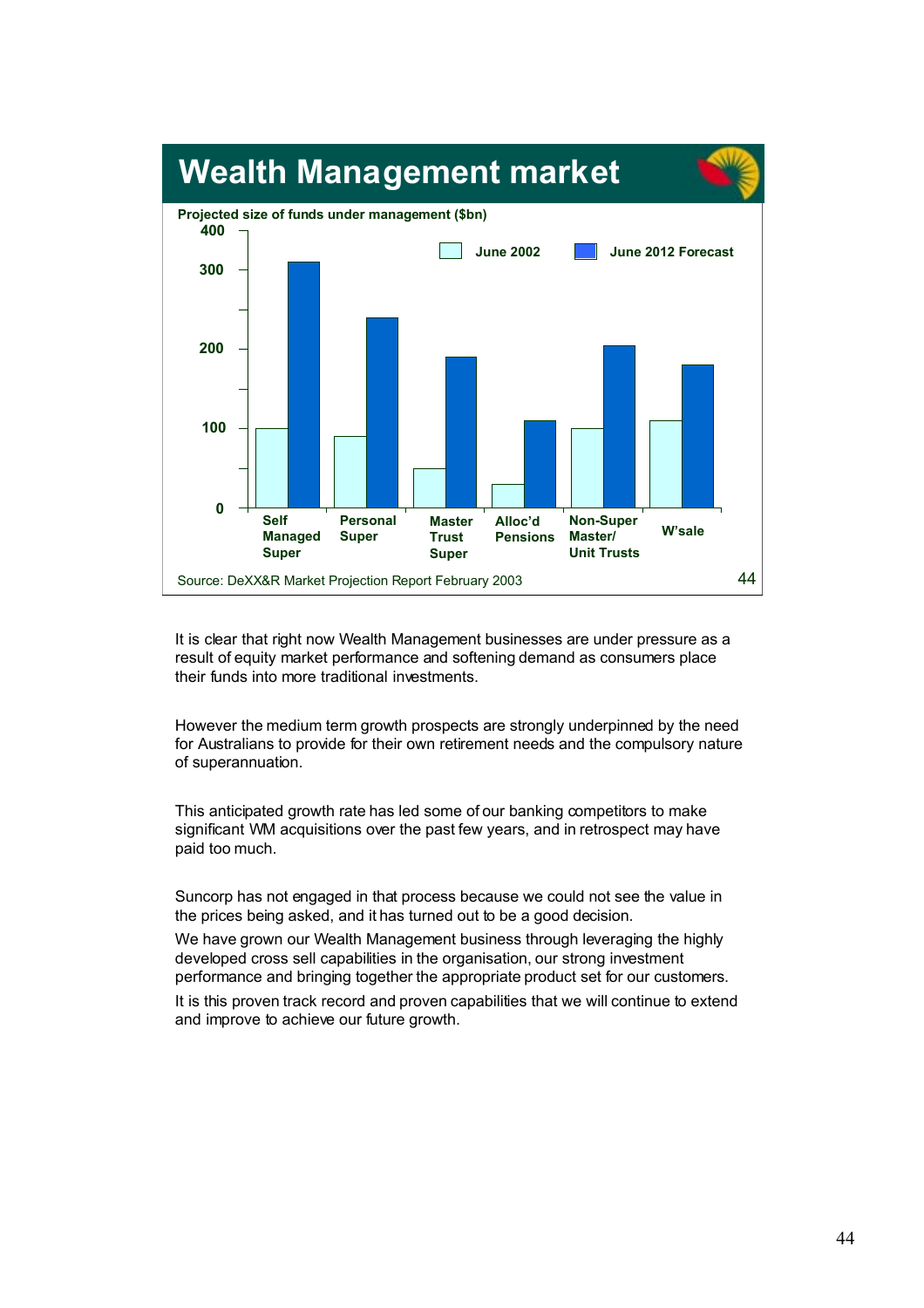

Looking at funds under management…

Suncorp's Funds Management fund generator is General Insurance. This division provides us with the critical mass to be within the top 20 fund managers.

Our funds under management are almost \$10 billion, with our GI business providing us some \$4.8 billion in shareholder funds and insurance liabilities to invest. Our retail Wealth Management business provides a further \$3.5 billion, with the balance of approximately \$1.3 billion being in the form of external wholesale mandates which we manage.

The funds are invested across a range of asset classes as you can see in this chart, with the majority in Cash, Australian fixed interest and Australian equities.

Given the nature of our investment stakeholders, we have developed a natural funds management strength in the areas of Australian asset sectors.

With an estimated \$6 billion in Australian Fixed interest and equities, we believe that our current size as an funds manager is a competitive advantage, rather than a detractor, as many our our larger scale competitors may find it increasingly difficult to deliver superior investment performance going forward.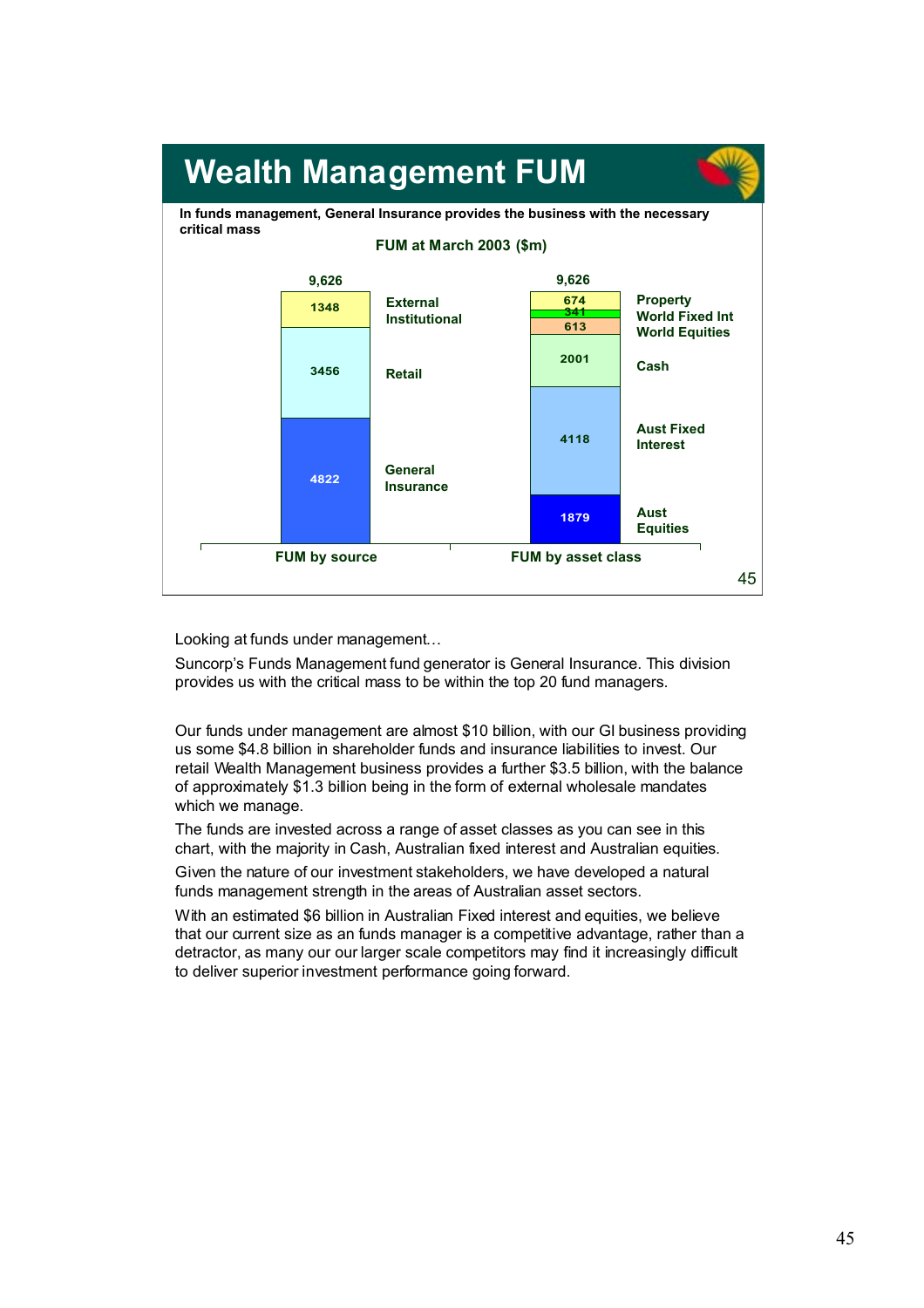

With that background of strong market growth prospects and a credible position in funds under management - where will we operate in the Wealth Management value chain? For Suncorp there is value in being both a manufacturer and distributor and we will continue to operate in both.

For distribution, one of our largest assets continues to be our retail customer base within our banking and general insurance businesses. We consider managing customer relationships as critical to developing the inherent value of the Wealth Management business.

On the Product Development and Asset Management side we will manufacture where we can do so efficiently and in a cost effective way. Otherwise we will outsource where we need to in order to meet customer needs.

Specific examples of situations where we have concluded that a sourcing model is more appropriate is our relationship with InTech to provide our multi manager investment solutions, the outsourcing of our World Equities and Direct Property portfolios.

Further, we have recognised that for certain lower margin products such as annuities and group risk, we do not currently have sufficient scale to manufacture competitive offerings, and in these cases we offer competitor products to our customers.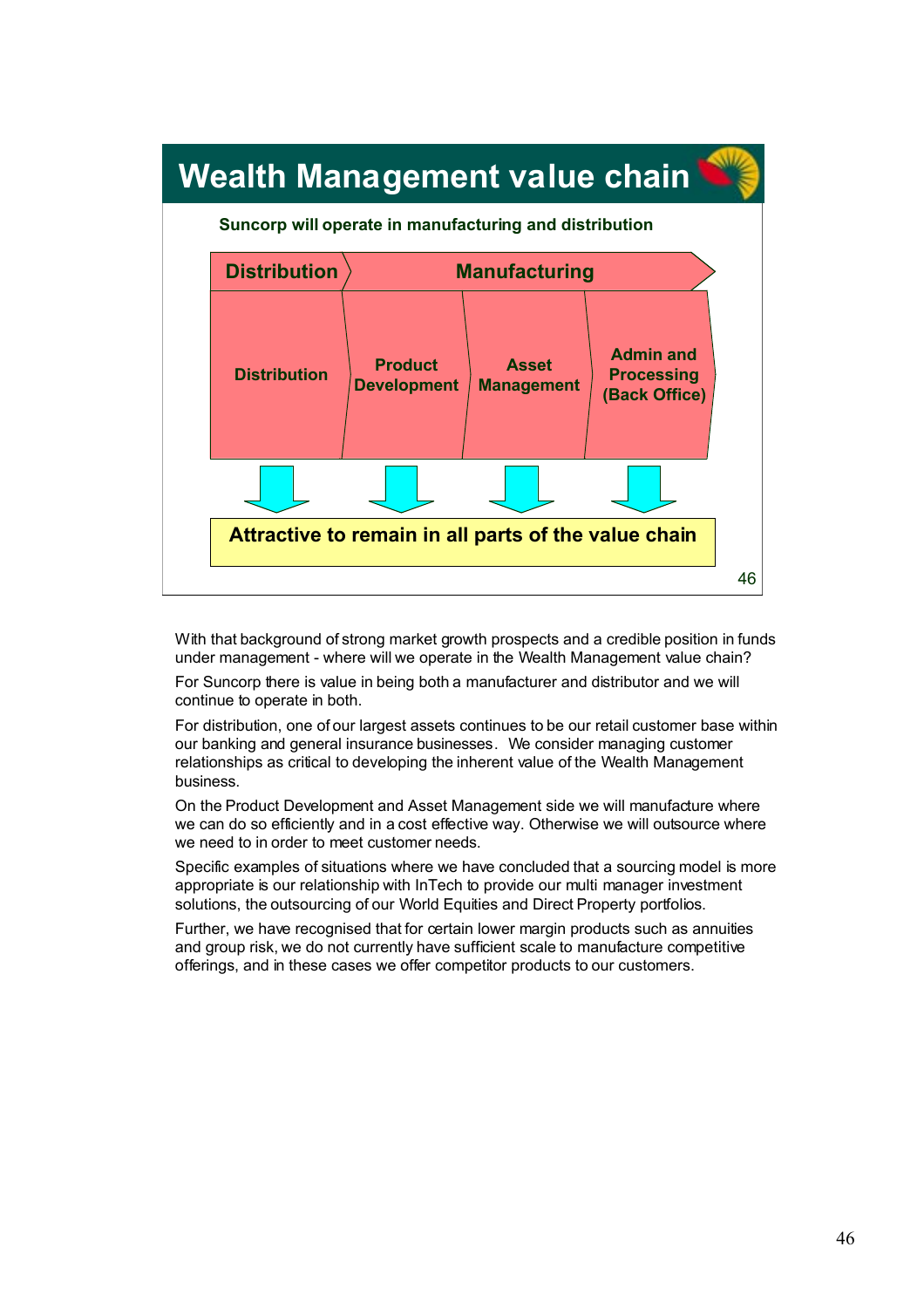

The WM vision is to be the most desirable Wealth Manager in our core and selected markets. Our core market is Queensland and selected markets are master trust/wrap platforms, institutional mandates and Independent Financial Advisor Networks - nationally.

Provision of service is an area where Suncorp as an organisation has consistently differentiated - as you saw earlier our customer satisfaction ratings are consistently high for our sector. In Wealth Management we have and will continue to develop the cornerstone attributes of "trust", "quality".

After a period of terrific market conditions during the 1990's, Australian investors have, over the past two years, experienced negative investment returns and concerns about the quality and appropriateness of financial advice (as was highlighted as a result of the recent ASIC/ACA survey).

Based upon the results of our own survey of customer satisfaction completed during April of this year we scored an overall rating of 8.3 out of 10. To provide context the average score of our competitors was 6.3. Our network of internal Financial Advisors are already providing a high standard of advice to our Retail Bank customers, and we aim to do better. Our customers have told us this is a key determinant for them and therefore an area of strong focus for us.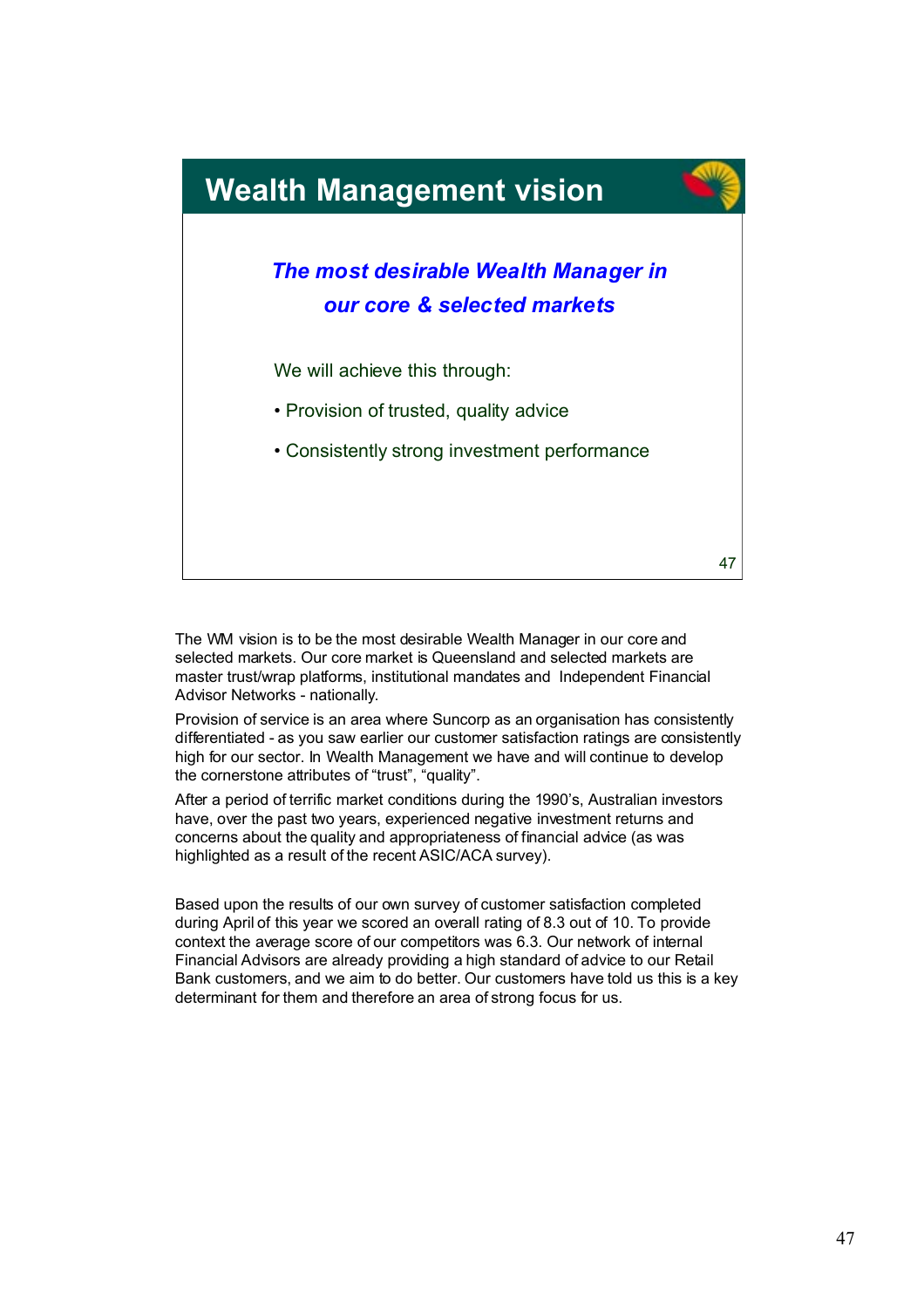

By now you are familiar with the Business Model and in developing our strategy we have considered all aspects. Today I want to focus on some specific areas.

Our key initiatives will be in the areas of 1) customer growth from the Banking & GI customer base, 2) retention and 3) Interstate expansion. I will focus on each of these areas in a moment….

At the very heart of our strategy is the firm belief that we must remain focused on our core strengths and leverage these to achieve our financial outcomes. Our core strengths are:

• The organisation's ability to cross sell. This is where the majority of our 150,000 WM customers are gained.

• Strong Investment Performance - therefore succession plans for key investment personnel is a focus

• Ability to both manufacture and insource products. Providing customers an element of choice of competitive products combined with quality advice is necessary to attract a broader segment of WM customers.

It is these strengths that we will leverage to increase customer growth and retention and use as a platform to expand into new markets.

To increase the penetration of our customer bases, we will focus on our internal referral processes, provide enhanced customer management tools to our Advisors, and improve our segmentation approach.

To respond to a competitive market environment, customer retention will have an increased focus for each functional area.

To support our growth aspirations, we will be extending our distribution beyond our internal network into select IFA/Master Trust platforms and utilising our investment capability to capture an increased portion of the institutional market.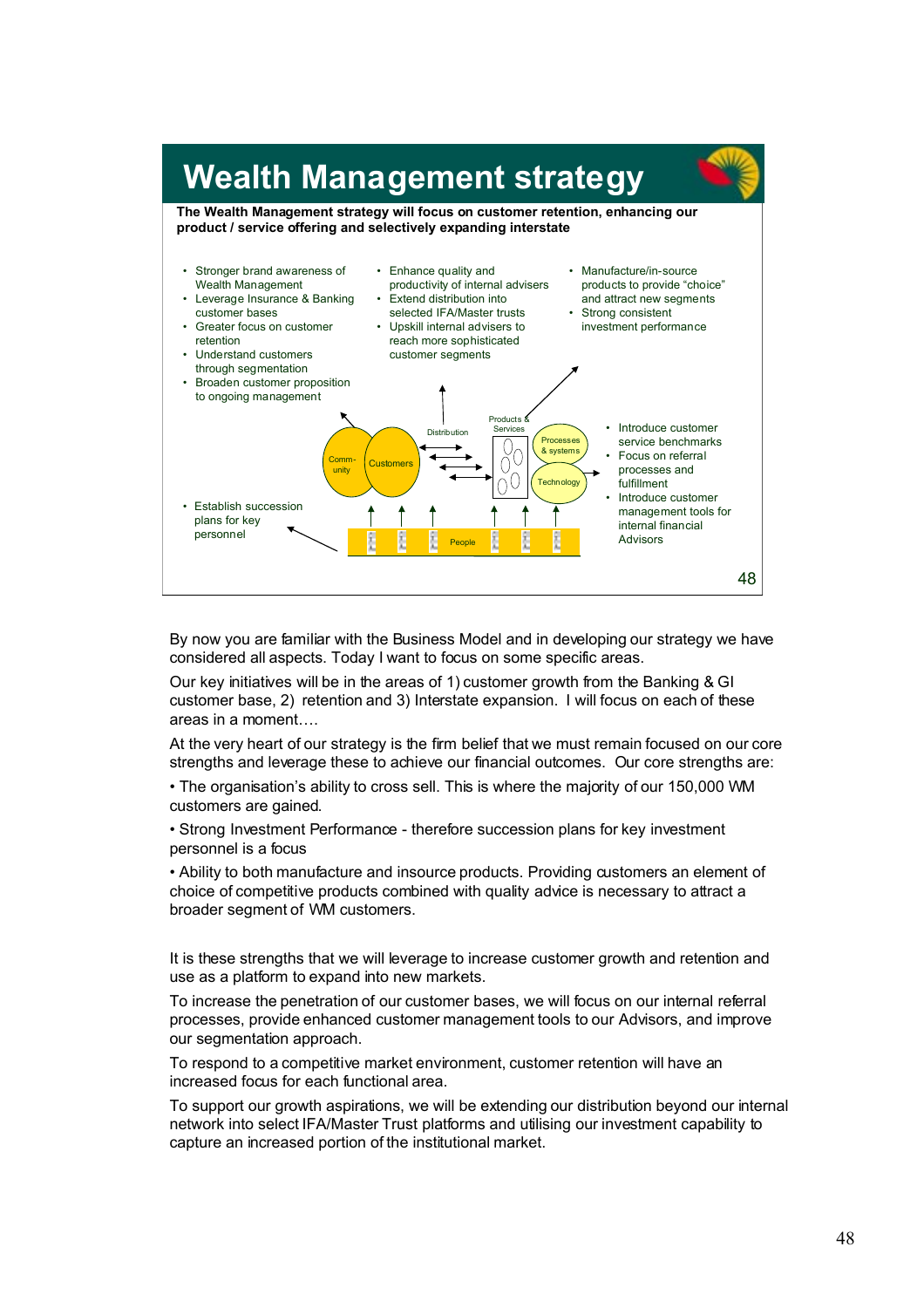

Let me now talk about customer growth.

Suncorp has outstanding cross-sell capabilities and it is these capabilities we will utilise to grow the Wealth management customer base.

Our strategy has a number of aspects.

We have in place robust customer segmentation and an understanding of customer needs. To date we have focussed on the mass market, lump sum retiree market. We have enjoyed strong success in this market. But with stronger segmentation techniques we will now extend ourselves into broader segments including the General Insurance base, SME employer base, and the pre-retirees and the young accumulator segments.

We will utilise our proprietary distribution network for referral sources to our Financial Advisors to lift our penetration of Retail Bank Customer from 8% to 10% over the next 3 years.

We have embedded into our processes a customer relationship tool which provides the critical customer information which enables us to design and implement appropriate value propositions and manage referral processes.

In addition, we are introducing improved financial planning tools to our internal advisers which will result in improved strike rates and increased WM products per customers.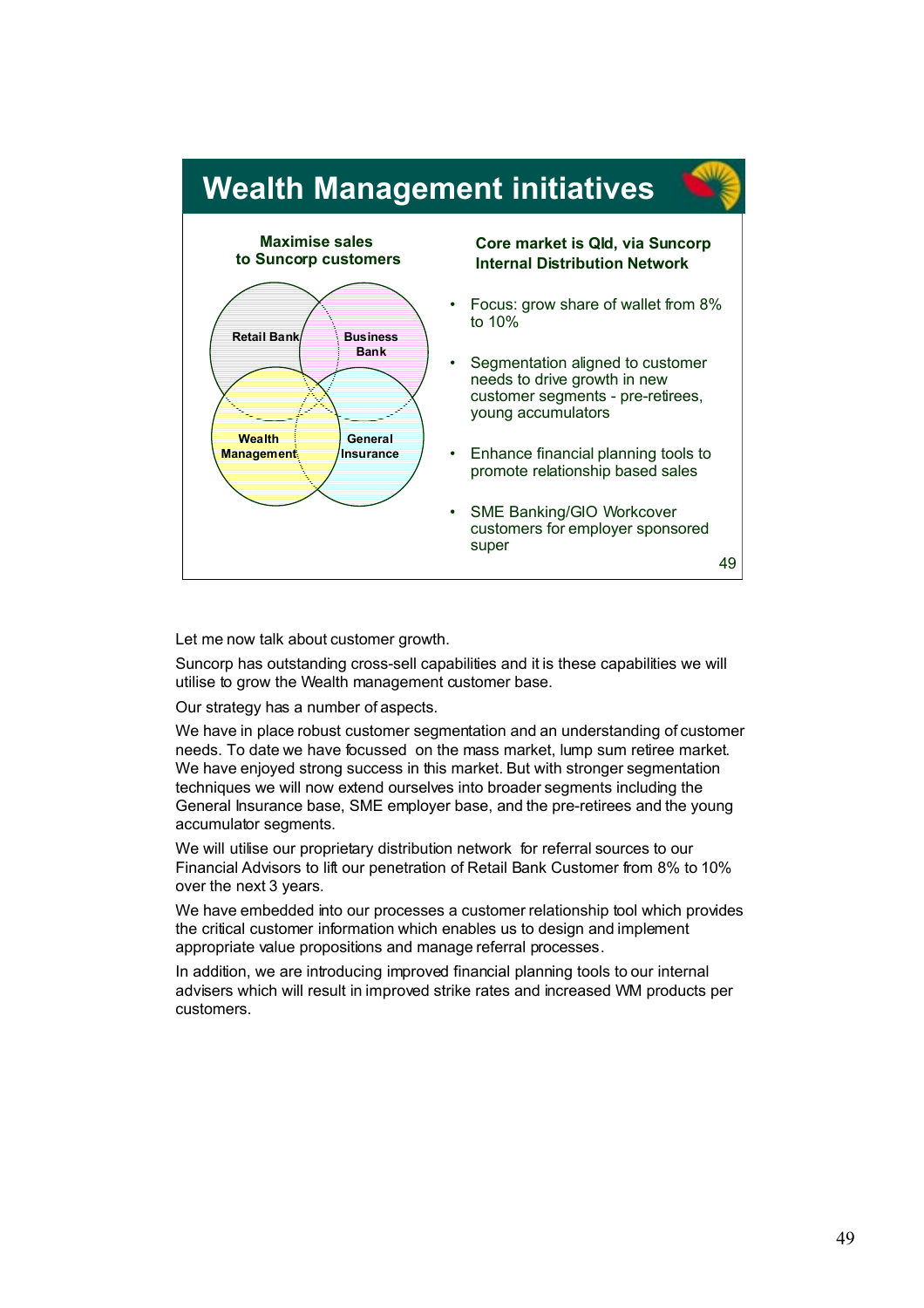

Our second major initiative centres on customer retention.

Here we will be strengthening our customer retention protocols and processes designed to provide better on-going support to WM customers.

Customer retention is an industry wide issue. A recent survey by "Personal Investor" magazine indicated that 40% of customers have changed their FA in the past 12 months. So at an industry level the weak link in the Financial Advice chain occurs at the "support" or ongoing customer management level. At Suncorp we have core organisational strengths that Wealth Management can leverage to be among the best at customer retention. These are:

• Our customer service ethic

• Willingness of our frontline staff to understand customers and meet their needs across Banking, Insurance & Wealth management

• Our embedded systems and processes that facilitate customer management

We are approaching retention on a number of levels:

- Through the FA KPI/incentives scheme
- The introduction of annual reviews for customers

• Using our CRM system to provide customer management across all of the touch points. This enables each person who interacts with the customer to know their details and provide the customer with access to a financial planner either face to face or over the phone.

• Customer communication program to manage customers through changes to FAs

This focus on the "Support" element of financial advice sales/service model through these and other initiatives we believe is the key to superior customer retention for Suncorp.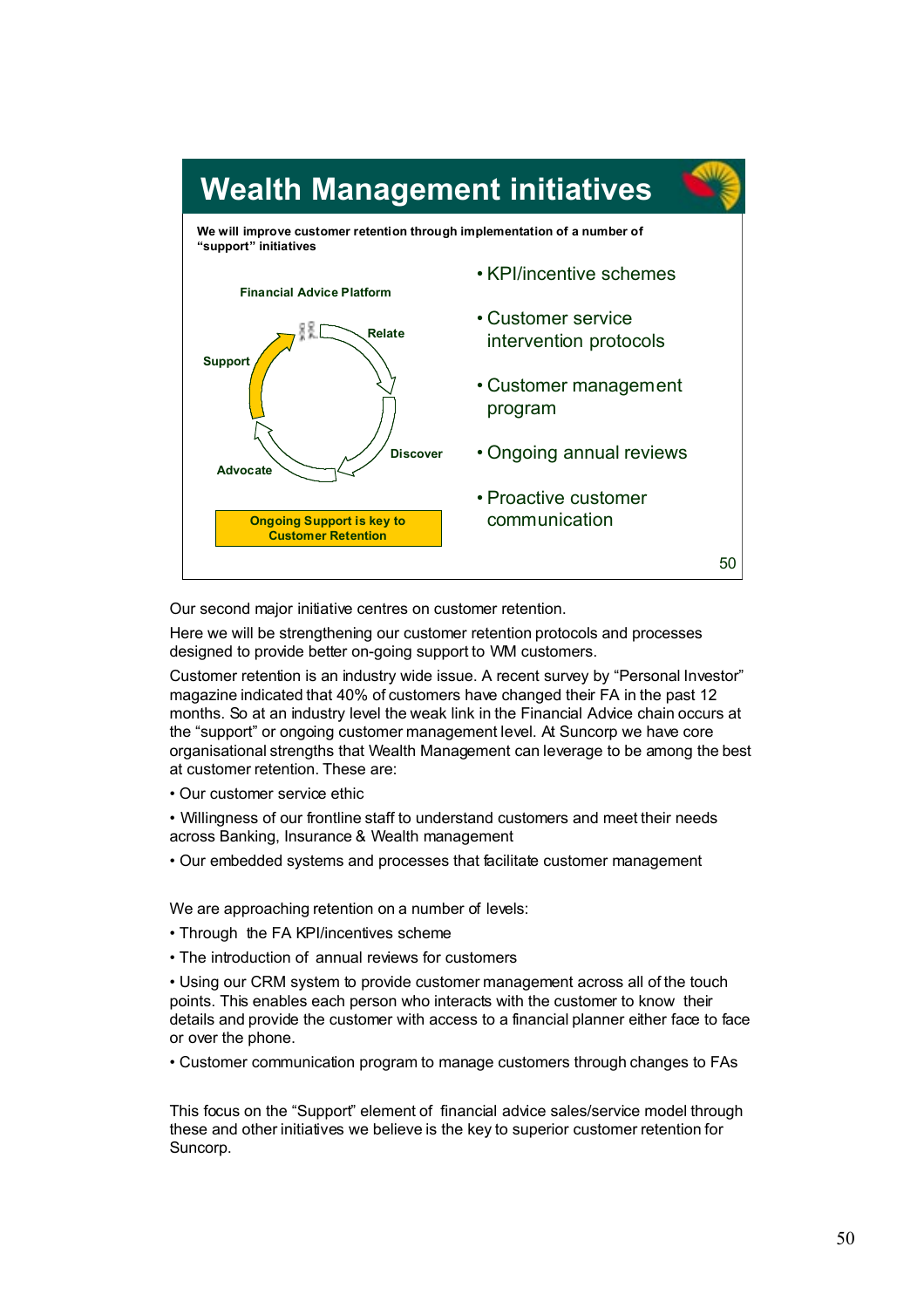

Another major initiative is interstate expansion. Here we will focus on the NSW and Victorian markets.

The leverage point we will use for our expansion outside of our proprietary network and into States outside Queensland will be our strong investment performance. Here I refer to our core competency in managing Cash, Australian fixed interest and Australian equities.

This Graph highlights our wholesale performance over the past 3 years in these key asset categories and in the diversified funds which we offer to our whole superannuation clients.

Our consistency is demonstrated by the fact that we are one of only 4 fund managers who have performed in the top quartile in each of the past 5 years in the Growth Fund sector (Superannuation). The other 3 managers are Maple-Brown, Tyndall (Value Mgr) and BGI (Neutral).

We believe that now is the time to take this investment capability outside of the proprietary network, and as such we will be pushing on both wholesale and retail fronts to grow FUM.

Our current size and style bias (Neutral) will enable us to continue to deliver superior investment performance.

Our expansion will be underpinned by obtaining an ASSIRT rating to facilitate sales via the IFA network, and to have our funds listed on select Master Trust platforms.

In addition, as my colleagues build their customer bases we will utilise our proven cross sell capabilities to offer Wealth Management products to these new customers. This is already well underway with our GIO customers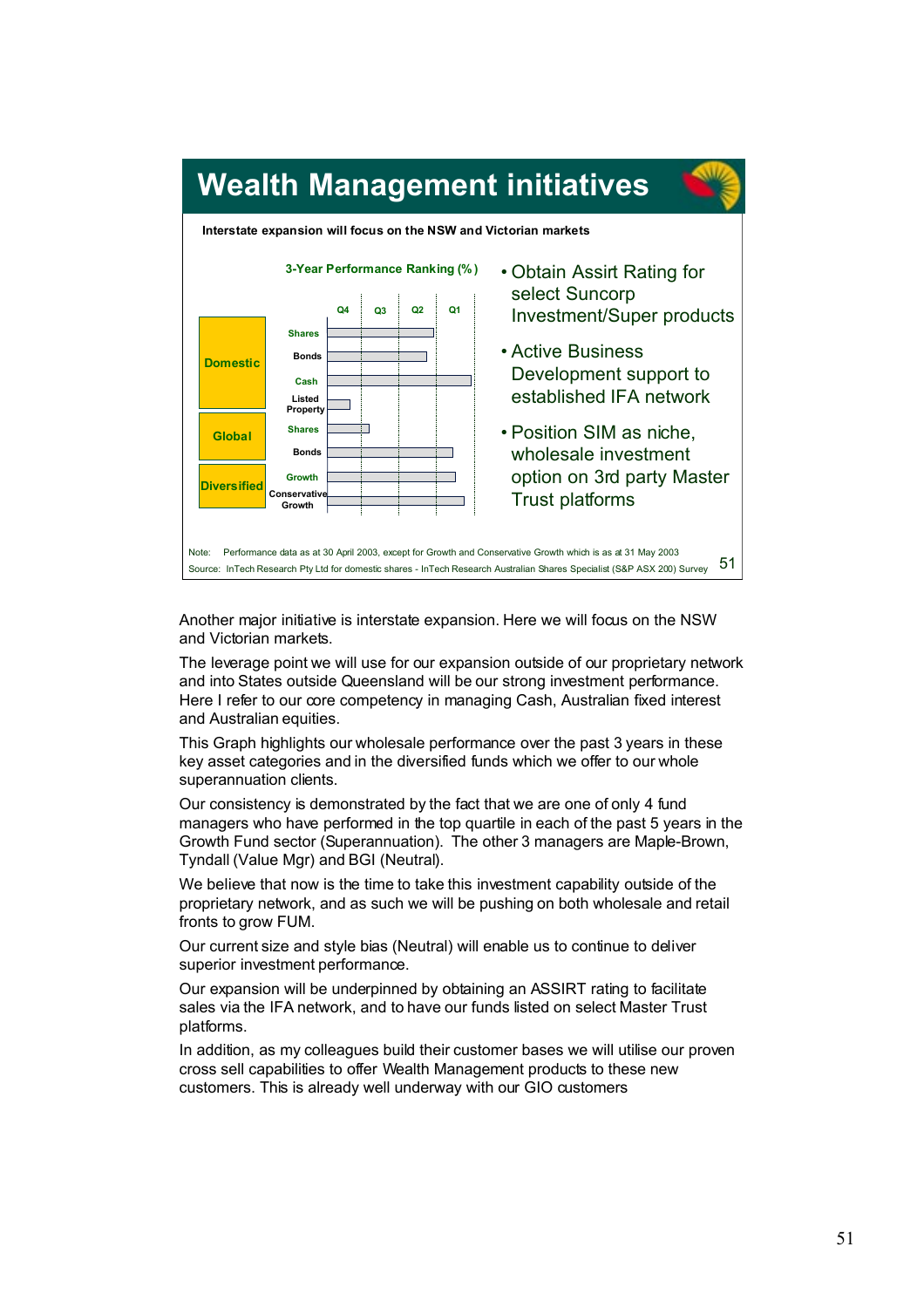

The Wealth Management industry has gone through dramatic change over the past decade. It is an industry on a growth trajectory as you and I and many Australians invest for their retirement and future wealth.

Suncorp is well positioned to take advantage of this growth with our strong brand and cross sell capabilities through our customer focus and embedded systems and processes.

We will continue to be both a manufacturer and distributor as there is profit along the value chain for us and it provides us with the flexibility to bring together the most appropriate product range for our customers.

Our core market is Suncorp's customer base and our primary distribution will continue to be our own Financial Advisors.

We will focus on closing the financial advice loop through strengthening our customer retention efforts.

We are in a time of change and uncertainty. I am confident that the medium term growth outlook plus Suncorp's capabilities in customer management and Investment performance will deliver a strong, profitable Wealth Management business for our customers, staff and shareholders.

Thank you for your attention today.

I will now hand over to Mark Blucher who will take you through the Retail Banking strategy.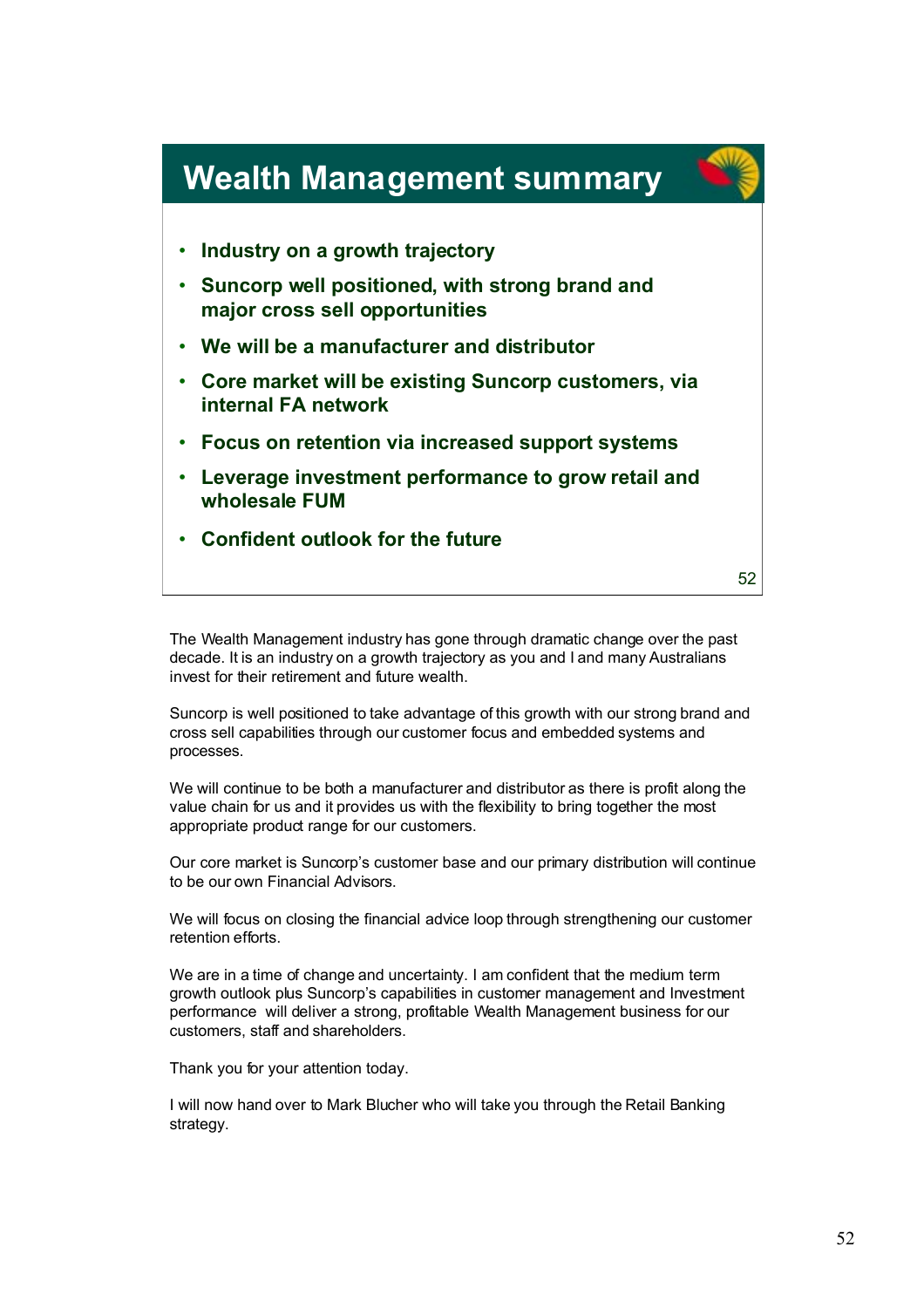# **Agenda**

- **Overview John Mulcahy**
	- **External environment**
	- **Strong strategic base**
	- **Our path to unlocking shareholder value**

### • **Business Unit Strategies**

- **Business Banking Ray Reimer**
- **General Insurance John Trowbridge**
- **Wealth Management Bernadette Fifield**
- **Retail Banking Mark Blucher**
- **Corporate Centre John Mulcahy**
- **Capital, Financial Position, Outlook Chris Skilton**
- **Summary and Close John Mulcahy**

53

#### Thank you Bernadette and good morning everyone.

My presentation today will following a similar structure as the previous speakers.

In saying this, it is clear from your assessment of Suncorp that the improvement of Retail Banking is a priority. My presentation today sets out the strategy for achieving this improvement. I will also cover specifically improvement strategies and initiatives for our Home Loan business and Retail Distribution.

What you see today is already underway in Retail Banking. In taking up this role in March it was clear that quick and decisive action was needed to improve performance.

Improved performance will only be delivered with excellent implementation and I will explain how we are using the Group Transformation process to ensure achievement of our objectives.

Firstly, just a quick look at the environment in which we operate.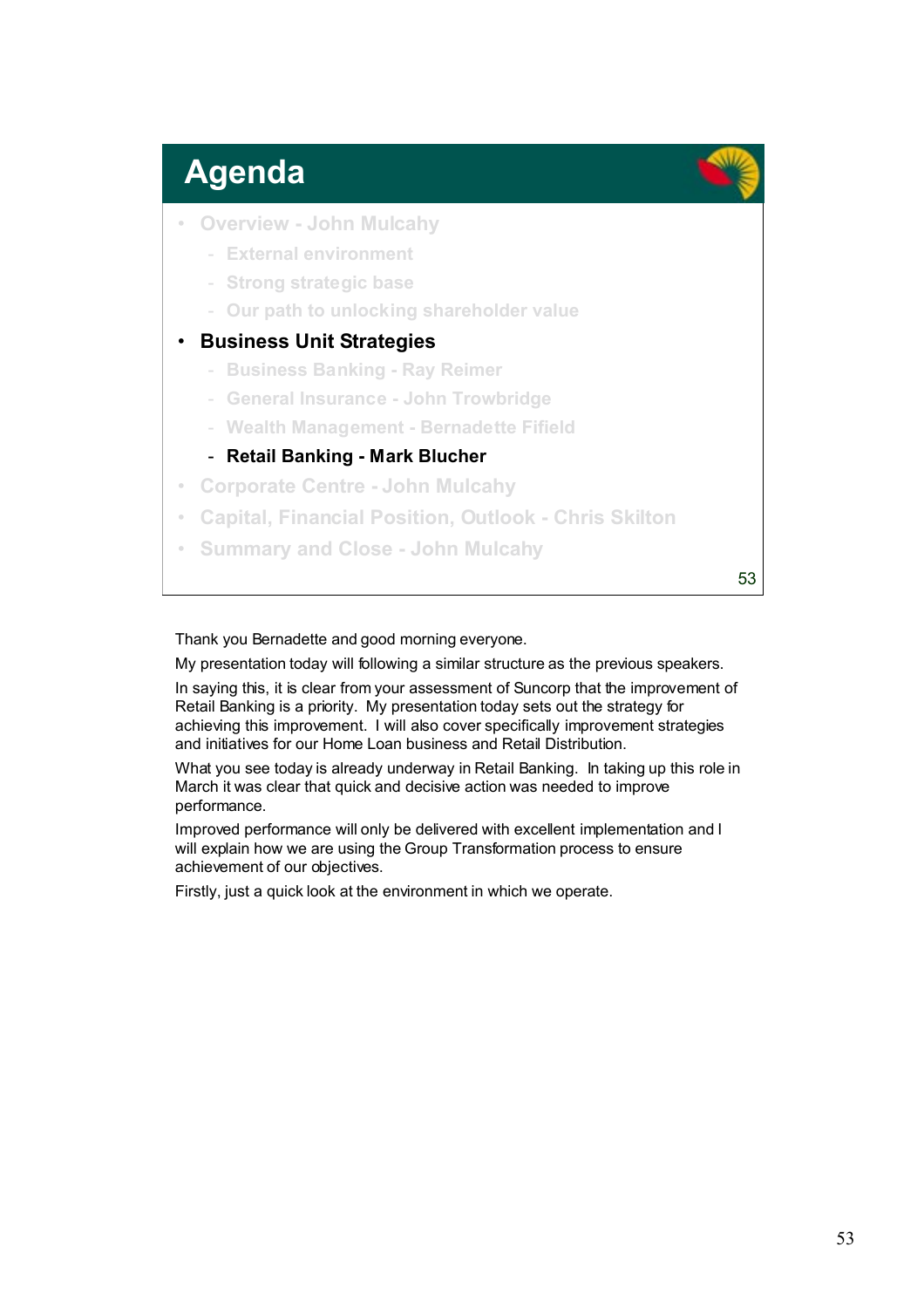

This chart measures Housing Credit growth.

Overall credit growth remains strong, particularly in housing, which has demonstrated unprecedented strength and has persisted beyond most expectations. Housing credit was up 21.3% YoY to April, the highest rate for the last decade.

Levels of growth, however, are considered unsustainable and we would expect housing lending to moderate in the future. Recently when I was speaking with our L J Hooker colleagues they indicated they are now seeing signs of a slow down particularly in Victoria. The actual number of sales are decreasing and whilst auction clearance rates remain high, the number of properties going to auction is declining.

More broadly within the retail banking sector, we have seen a number of trends emerging over the past decade. One has been the continued shift towards fee income as a substitute for net interest income. We would expect this trend to continue into the future.

We have also seen strong growth in broker business over the past decade, and again, we would expect that to continue.

Perhaps because of the introduction of bank fees, but also because of a number of other factors such as branch closures, the banking sector has been facing substantial reputational challenges over the past decade. That has not abated, and the Big Four banks in particular are struggling to overcome a widely held perception that they are not interested in their customers and do not provide appropriate service levels.

As a regional bank, we will certainly be working to maintain the healthy lead we enjoy over our big bank competitors in terms of customer satisfaction and service levels.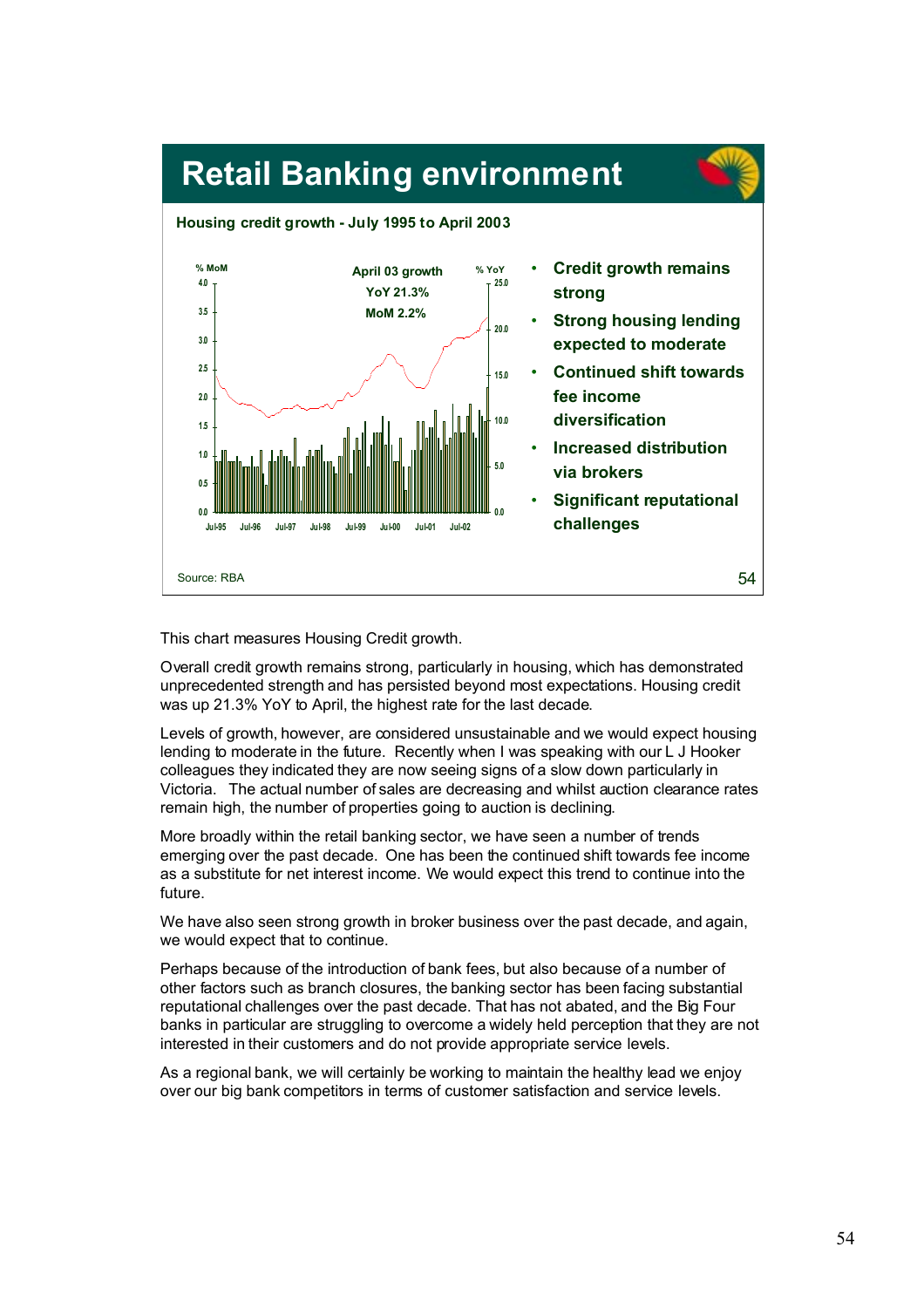

As you can see from the chart on the left, our retail portfolio is dominated by housing, making up \$13.7 billion out of a total of \$14.6 billion, including securitised balances.

Consumer and small business are only a small proportion of the book.

The middle chart shows geographically that 72% of the portfolio is located in Queensland, but we have a growing proportion interstate driven by our relationship with LJ Hooker, and also from our broker channels.

You can see from the chart on the right that the branch network continues to be the primary distribution mechanism for housing loans, and brokers, excluding LJ Hooker, account for just 17%. Including LJ Hooker, the proportion increases to 24%.

I would like now to turn to the Vision for Retail Banking which supports the Group Vision you have seen earlier.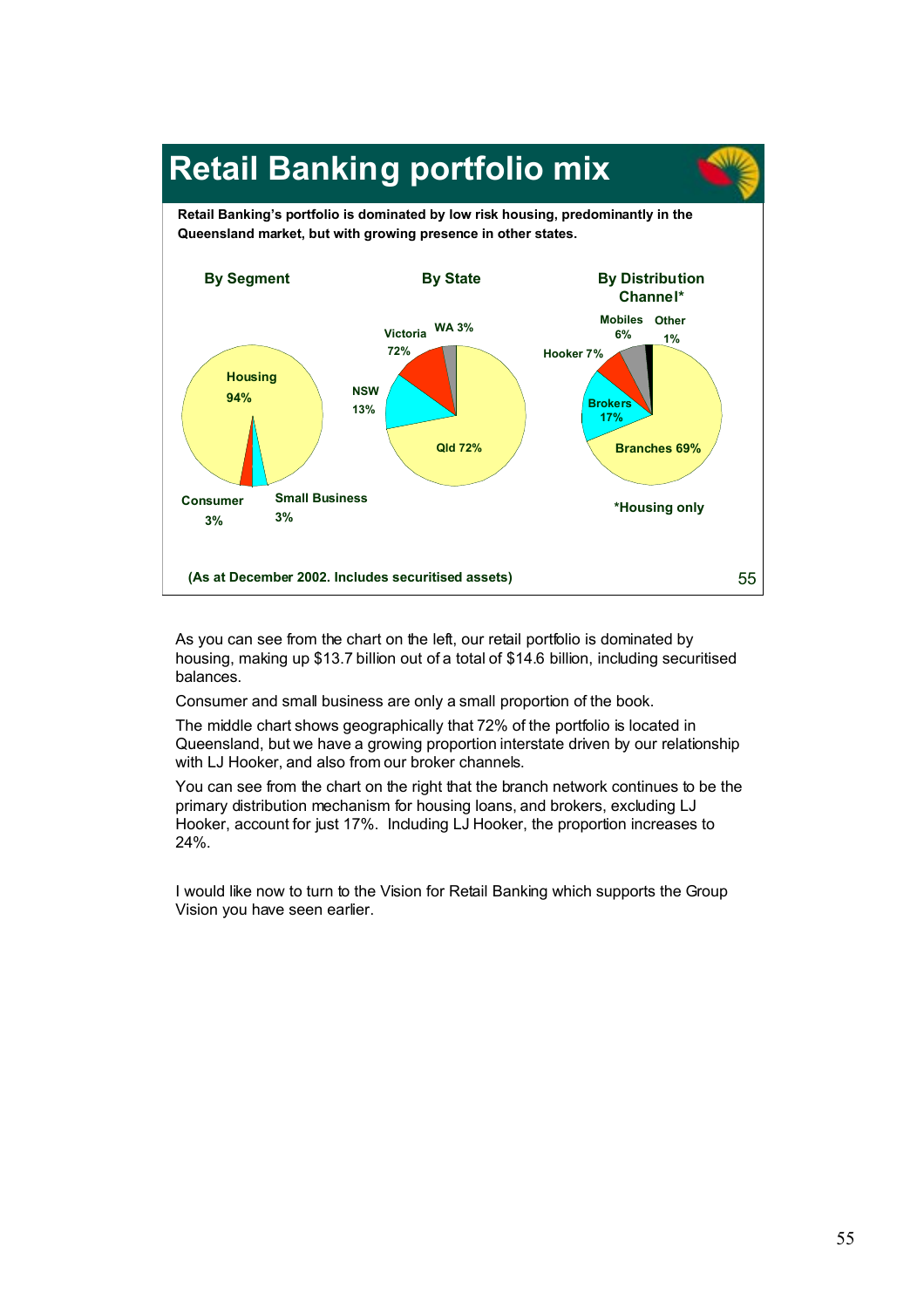

In essence our vision has us owning the Queensland retail market in our key segments and products, and pursuing growth in selective segments and products outside Queensland.

• Top Quartile - our financial goals and budgets will achieve this position.

• Value for money - the important point here is that we do not plan to be the least or most expensive but our customers will see because of our great service, real value for money in rates and fees.

• Flawless processes - this is a minimum requirement from our customers. Many of you will have heard of plans to enhance customer satisfaction to world class levels and the like. Well it starts by not making mistakes. You and I as customers of any company would expect that as a minimum. Leveraging our group capability via Transformation and our Six Sigma program we are setting about simplifying and streamlining our core processes. We have already applied this to our Home Loan process and I will cover this later in the presentation.

• Simple products - we are simplifying our product sets especially in Home Loans and Transaction products. This includes the terms and conditions and fees. We are far too complex especially when we consider the scale of our business.

• Employees - this last area is a strength in our company and our objective is to leverage our unique can do and customer service culture.

I will now cover the initiatives to support the vision and strategy.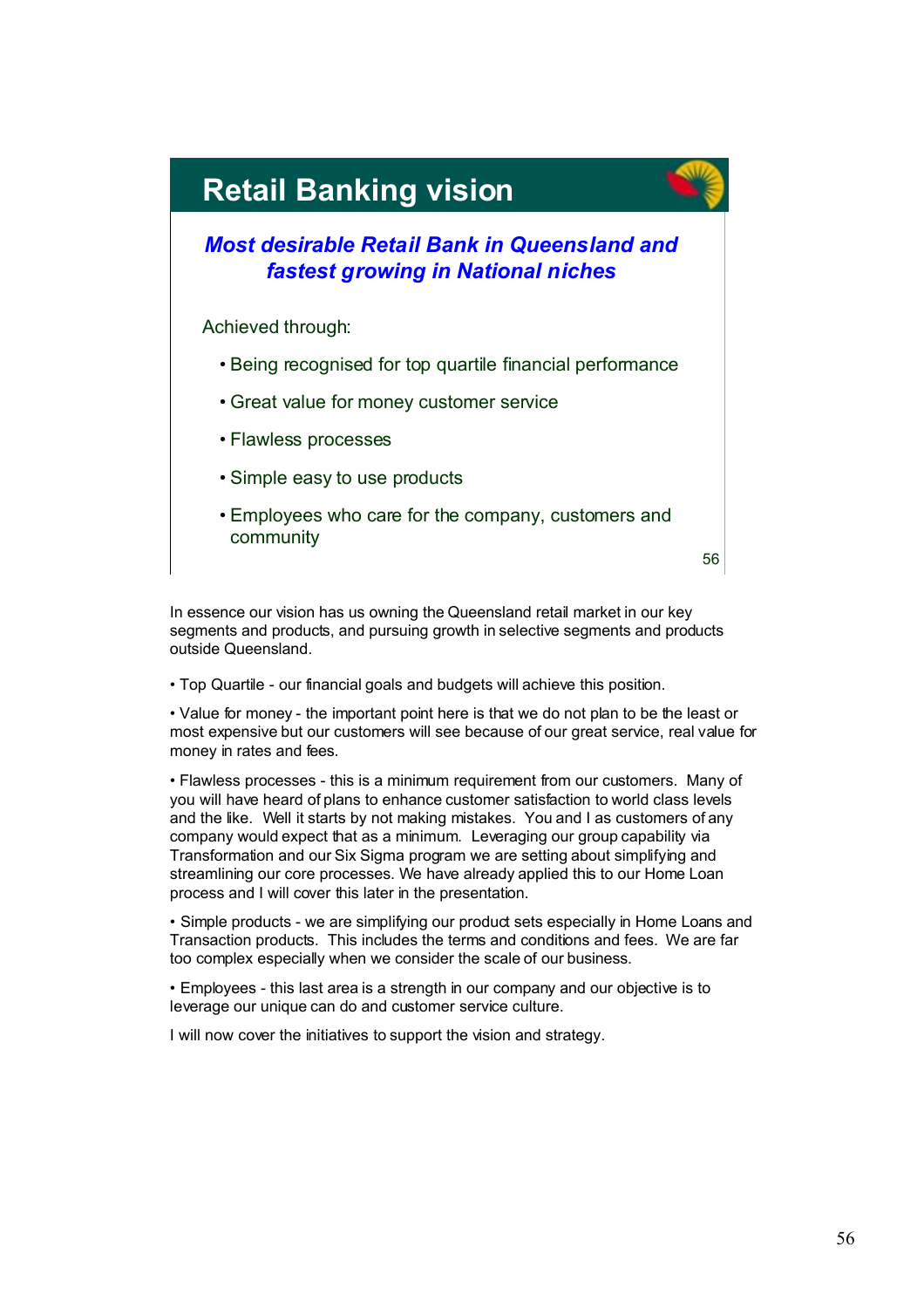

This is our version of the business model, and we have worked hard to ensure that each of these areas is properly dealt with in our strategy.

I will focus on a few areas of particular interest to you that we we are implementing.

- Our focus on customer retention
- The restructure of our broker channel network
- Our ability to maximise distribution infrastructure synergies
- Our plans to strengthen our transaction deposit growth
- Our ability to leverage actuarial expertise across the group

I am now going to give you an insight into our progress in addressing two key areas, our Home Loan business and Retail Distribution.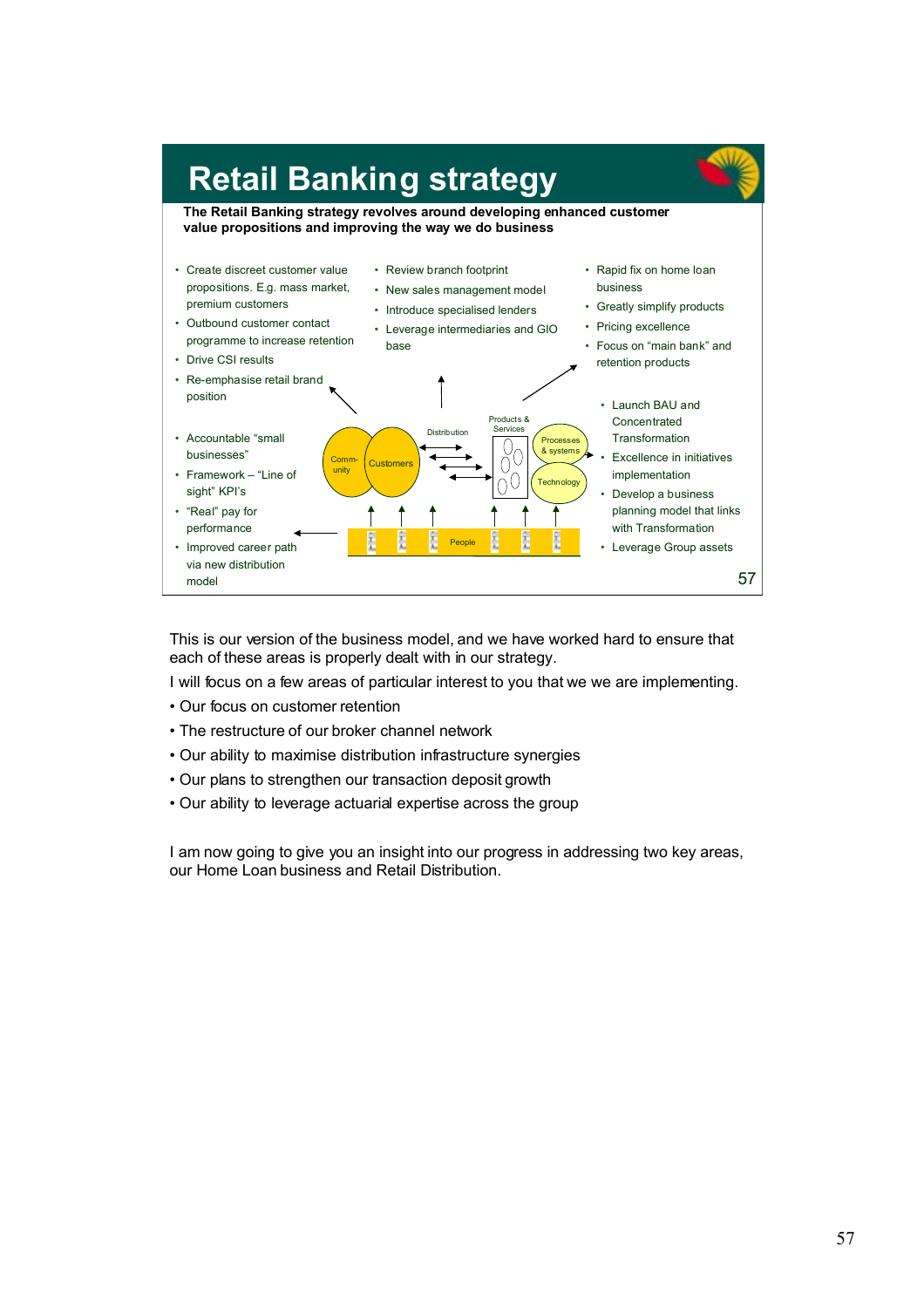

Given the dominance of home lending in our portfolio, it is important that we improve and then maintain strong performance in this segment.

At the last result, we reported that we while we were getting solid asset growth, we were losing market share in housing especially in Queensland. That was for a couple of reasons - the first home owner scheme affect and our relatively lower exposure to the broker network. We have seen this market share decline arrested and that is shown in the top chart.

In December 2002 a number of tactical initiatives were launched to improve our Home Loan growth. These initiatives included outbound retention calling programs, an initiative launched to identify customers at risk of leaving, dedicated lending specialists for high value customers, and simplifying loan approvals especially for existing customers. More recently we have moved to have introducer commissions in line with our competitors and have used sharper pricing to generate leads, although I can assure we are managing this mix to ensure we maintain our margins.

These initiatives have had a positive effect on our portfolio growth as demonstrated in the bottom chart. We are now implementing initiatives to lift our performance further.

Firstly, we will be deepening our segmentation strategies and devising different value propositions for mass market, premium customers, first home buyers and investment buyers.

We are moving to a simpler product set, reducing complexity and making the business of Home Loans easier for staff and customers. Fees and charges will also be simplified.

We will be re-organising our home loan distribution by introducing a specialist home lending team, which will be accredited (following training and independent assessment) and given increased lending discretion's and delegations.

As mentioned earlier we are also increasing the scale and scope of our in-house lending retention team.

Finally, we are also implementing Transformation of our home lending process to simplify and streamline the customer experience. The next slide takes you through some of the detailed initiatives we are putting in place right now.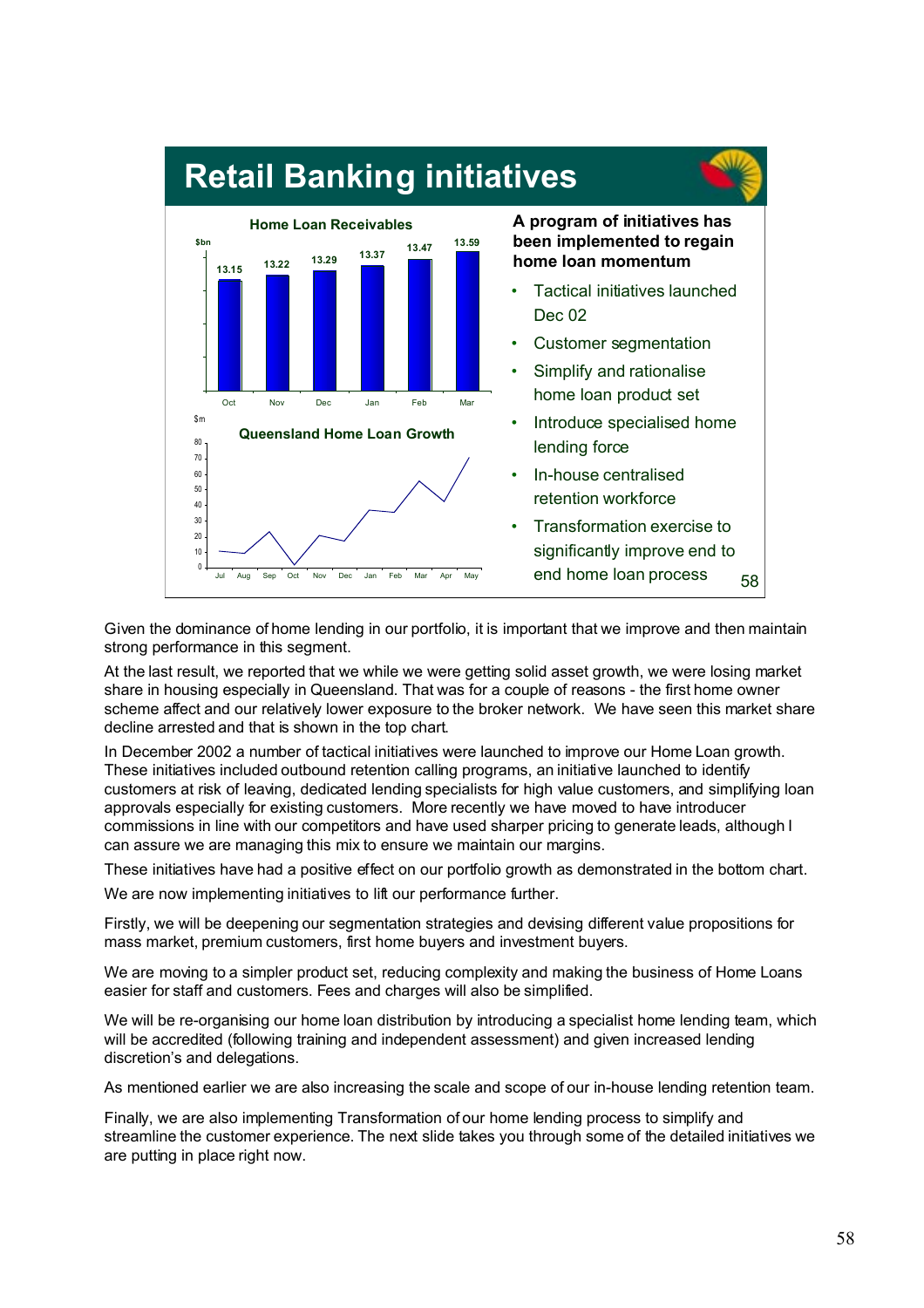

We are making changes at every stage of the mortgage lending process, from the initial marketing and acquisition, the application, approval, right through to closure, to improve the customer experience. A number of the changes under way are included here.

Our aim is to make it work seamlessly every time, with no errors or unnecessary delays. We want to get that customer out of the market and on our balance sheet as quickly as possible, with no frustration for the customer that could lead to that person taking the business elsewhere.

It is all about fixing core processes, via direct proprietary channels and via brokers.

We are currently piloting the new lending process in selected branches and broker channels. The results are excellent with customers and staff have been amazed at the simplicity, speed and flawless nature of the process.

I am confident this initiative will not only significantly improve efficiency, but also strongly drive growth in Home Loans.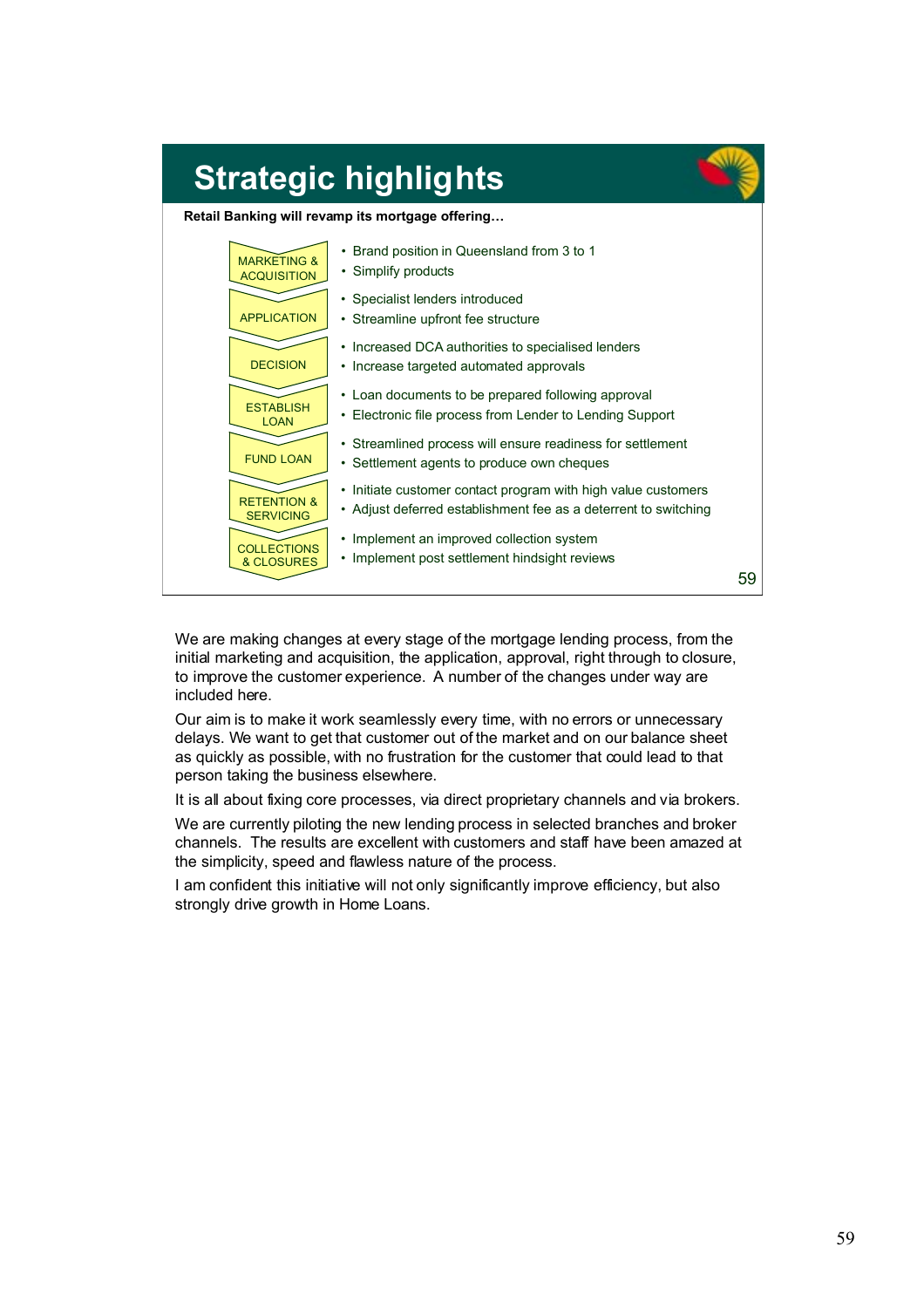

The distribution model is being restructured both within Queensland and in other states.

Starting with the Queensland model, we are turning each of our areas into fully accountable small businesses. In the past, we have had two or three area managers in each region, with one area manager responsible for branches, one for Financial Advisors, and one for small business etc. We are now moving to one person for all retail business in any of our 12 regions. That person will have leaders for lending, wealth management and retail deposits to drive the results for those businesses.

Regional managers will be running their region with broad authority to make decisions, but they will also be fully accountable for the results. There will be a much more direct link between performance and pay, based on balanced and consistent performance dashboards, which will drive increased performance.

This will give us most of the benefits available from a franchise model, without the risk of losing the ownership of the customer.

We also intend to retain the existing branch numbers in Queensland, where we have 172 branches and agencies, although we will be reviewing the network to ensure that the branches are in the right locations in accordance with customer demand and demographic shifts.

Outside of Queensland our new business strategy will be driving acquisition via alliances, intermediaries and accessing the GIO customer base.

We will be reviewing our branch network to optimise productivity and ensure we have a clear alignment with our customer base.

Going forward, we will be investing in new sites but only where we have already generated sufficient new customers to make the sites profitable.

Finally, as mentioned earlier we are developing a comprehensive intermediary strategy to differentiate our offer in this market.

Now, I would like to summarise Retail Banking for you.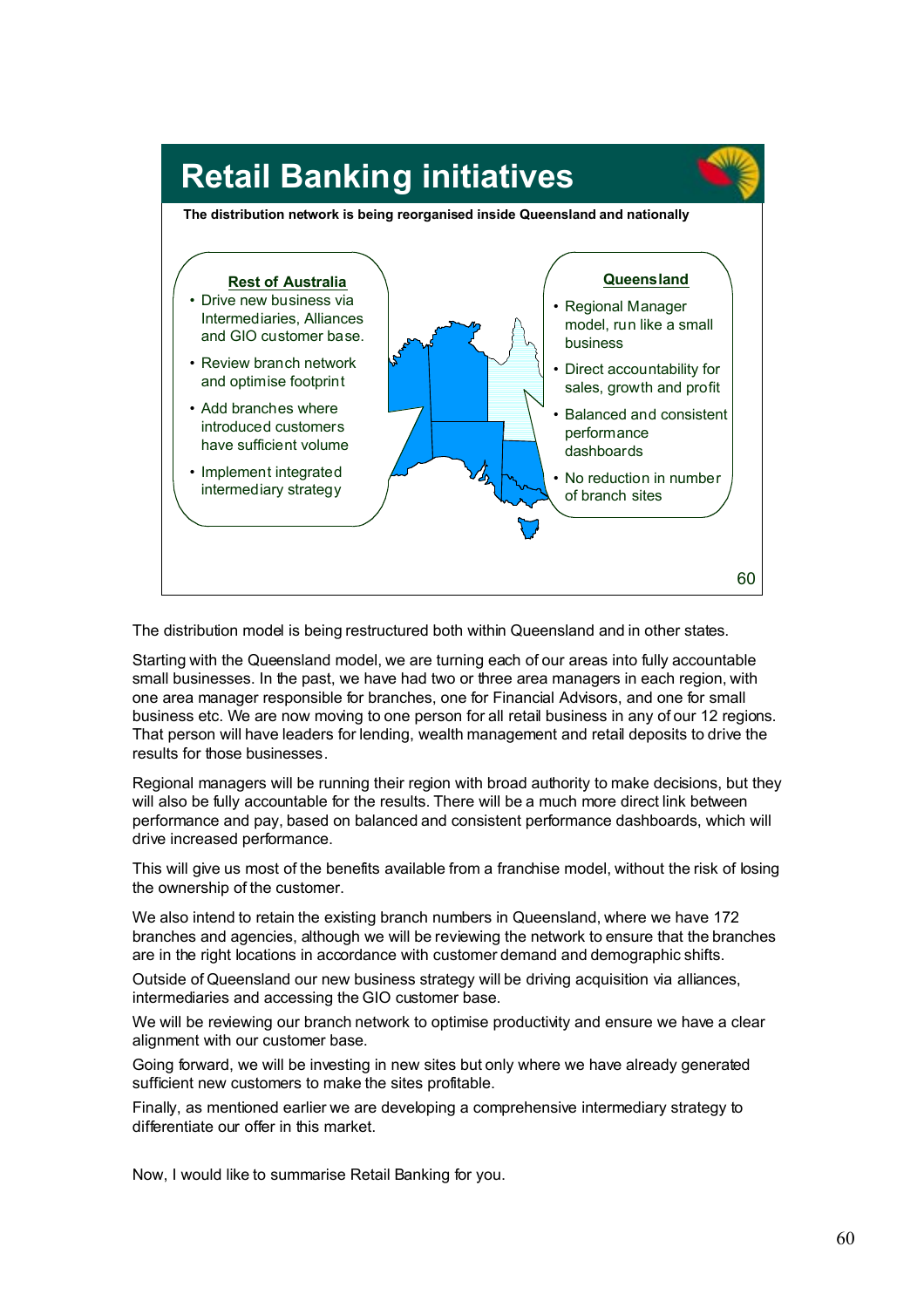

In summary, we are a super regional and we will be acting as such, leveraging our unique strengths to compete in the market.

Our focus will be competing with excellence in the 4 core areas identified here.

We will be achieving system rates of growth or better in our core segments and products.

We will regain our home loan growth momentum in Queensland and via brokers and alliances achieve profitable growth interstate

We will manage our expenses carefully, invest wisely and ensure bottom line targets are achieved.

And the bottom line from my presentation is ..

We will deliver to our shareholders superior performance, and profitability.

The initiatives to deliver this strategy are already underway and I look forward to updating you with progress when we announce our annual results.

Thank You. I will now hand back to John.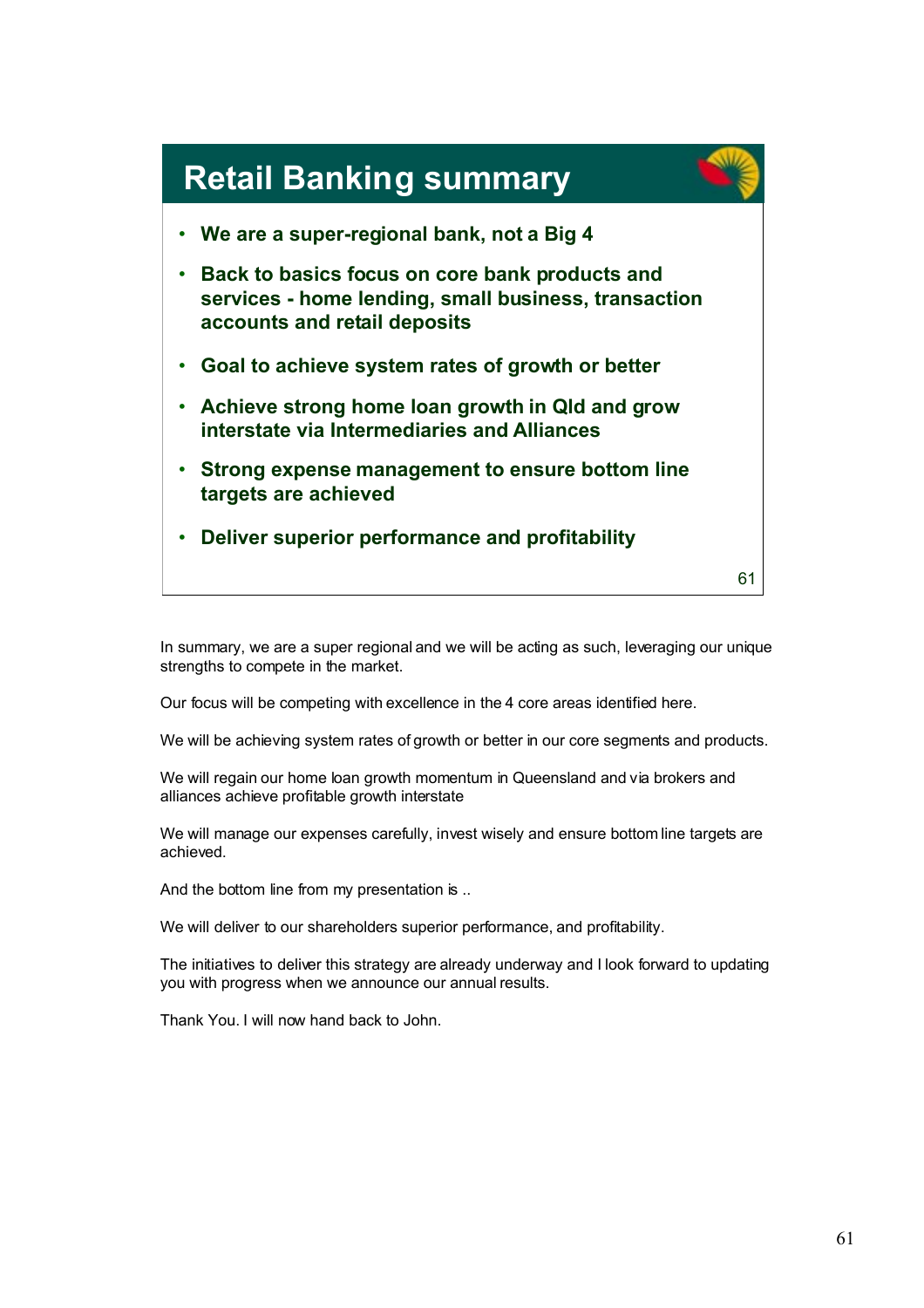## **Agenda**

- **Overview John Mulcahy**
	- **External environment**
	- **Strong strategic base**
	- **Our path to unlocking shareholder value**
- **Business Unit Strategies**
	- **Business Banking Ray Reimer**
	- **General Insurance John Trowbridge**
	- **Wealth Management Bernadette Fifield**
	- **Retail Banking Mark Blucher**

### • **Corporate Centre - John Mulcahy**

- **Capital, Financial Position, Outlook Chris Skilton**
- **Summary and Close John Mulcahy**

62

### Thank you Mark.

I hope that those presentations give you a taste of the main strategic initiatives and directions we intend to pursue.

Of course a key factor in the success of this strategy is the effective functioning of the corporate centre.

I mentioned earlier that the role of the corporate centre can be viewed as two fold to act as a resource allocator and synergy extractor. I would like to just expand on that for a few minutes.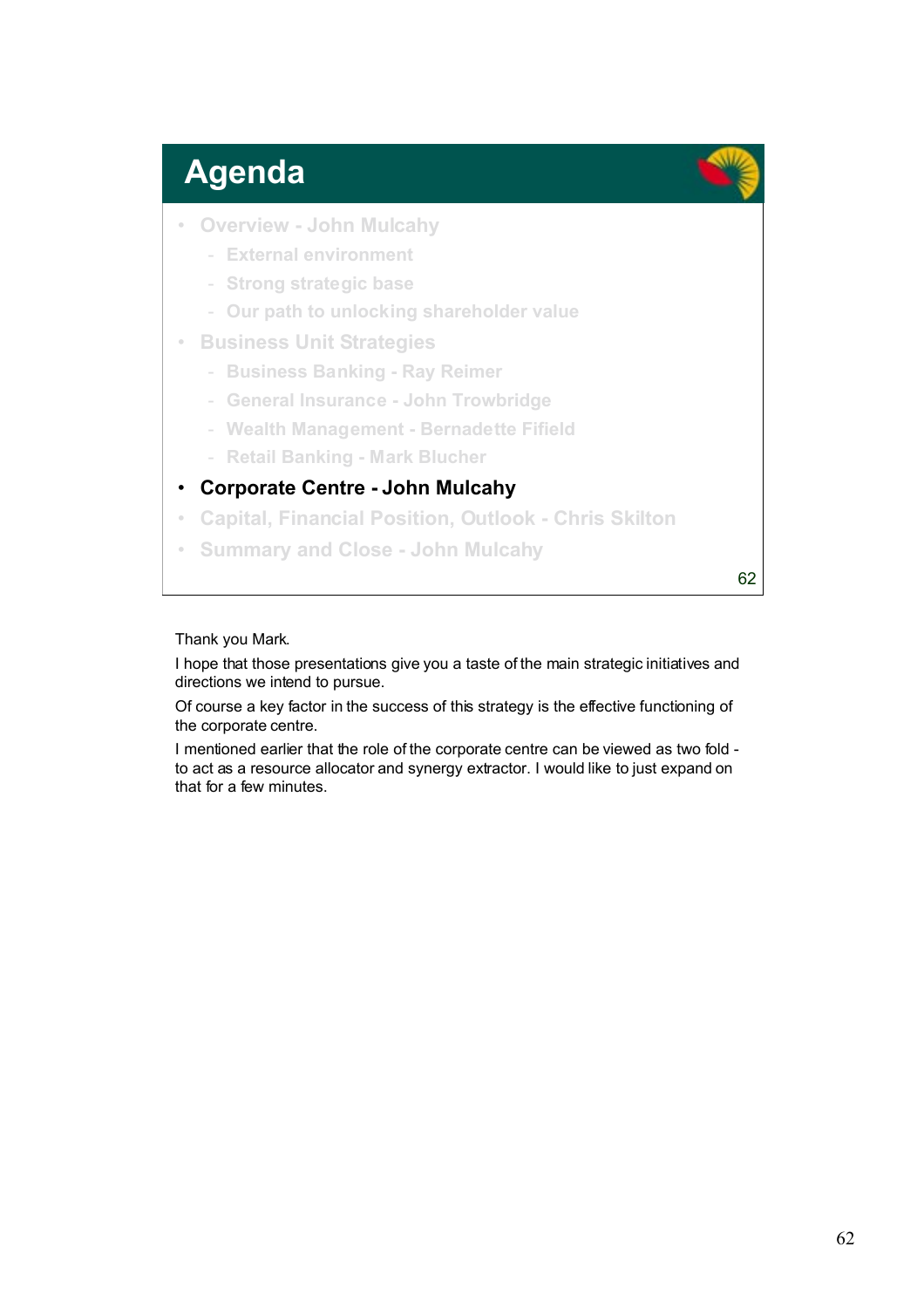

The corporate centre is charged with supporting and adding value to the business units across all elements of our business. So its functions include Strategy, HR, IT, Finance, Project Management, Group Marketing, Group Communications, MIS, Credit and Actuarial. Here on this slide are some of the initiatives being implemented in the corporate centre, and I would just like to comment on a couple of them here.

**Segmentation** We will ensure the adoption of a customer centric approach across the company by the design and implementation of a group wide segmentation process. Under that process, we have chosen a customer hierarchy, which places Business Banking at the top, followed by Retail Banking, Wealth Management and GI. The hierarchy has been decided based on the expected depth of relationship. Of the products owned by a particular customer, the highest level in the hierarchy determines which business unit is responsible for management of that customer. It makes a business line accountable for that customer relationship, cross sale, customer retention, profitability and communication.

**CSI** One key initiative we are in the process of introducing is the customer service index, which is a crossbusiness barometer on how well we are going at serving customers. It is measured by looking at each of our key customer contact points and track our performance against nominated benchmarks, such as the waiting times in branches, or the time it takes for car repairs. We then use customer satisfaction surveys to ensure that customers perceptions are matching our delivery achievements. This will help to embed a customer focus across the company and give us a measure to track performance and drive improvement.

Looking at **Group IT**, we have in house a very effective IT division focused on delivering desired customer outcomes in a cost effective way. It is benchmarked as a low cost provider, with its projects and priorities driven by demand from the business lines. We recently had a benchmarking exercise done which identified opportunities and we now have action plans.

Another point I would like to make here is regarding the Suncorp corporate culture, which is a real can-do culture. There are no internal battles being waged between business silos. Instead there is an excellent team based attitude, which is reflected in our overall approach to our customers. The Suncorp culture sees an organisation that endorses and implements change readily, and where our people can accept cross fertilisation opportunities within the conglomerate. That allows us to optimise skills allocation.

I would now like to talk in detail about a couple of important initiatives being implemented by the Corporate Centre, and the first of these is our brand strategy.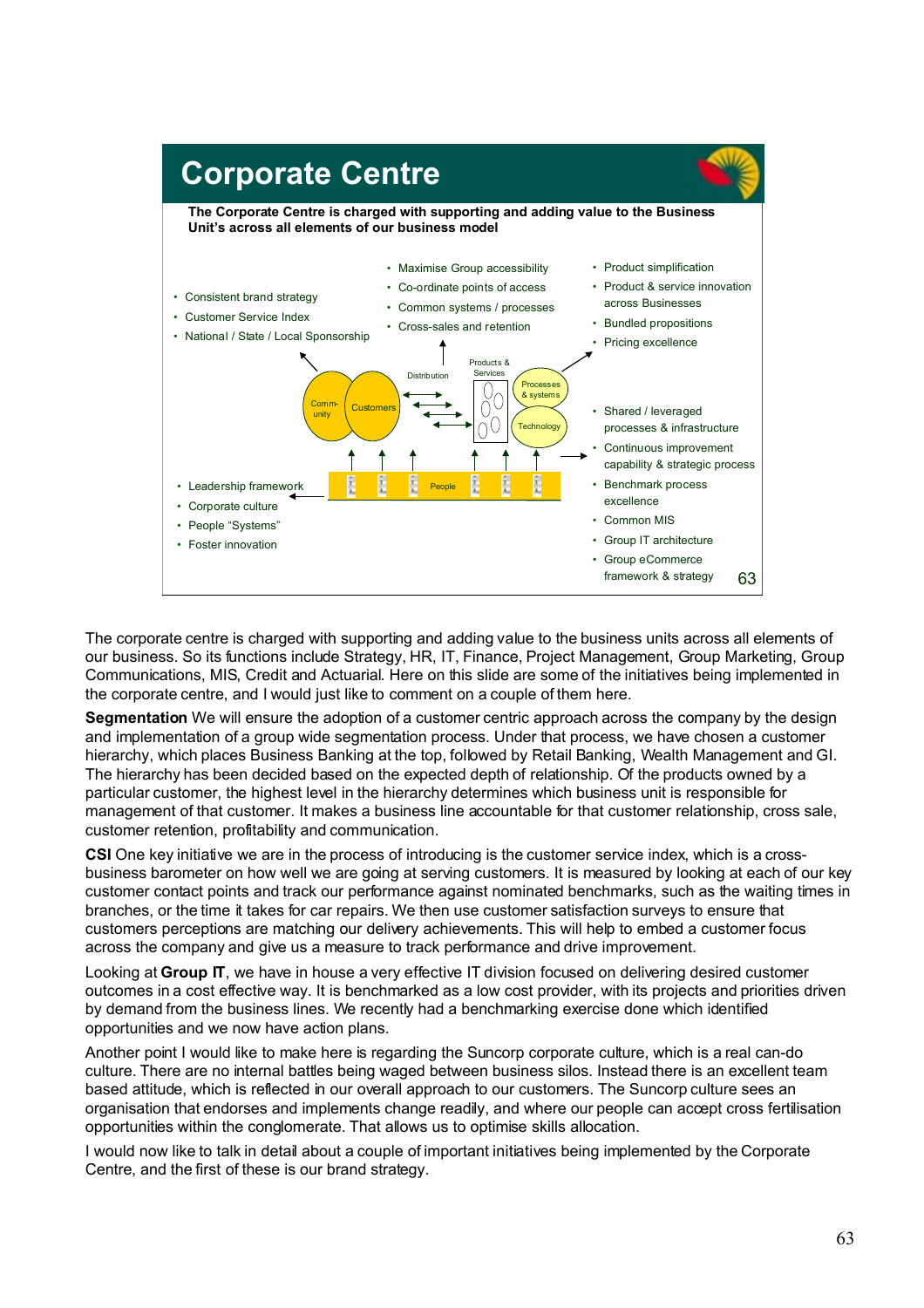

The Corporate Centre has an important role to play in marketing - designing and implementing our new national marketing strategy. Prior to the GIO acquisition, we focused on establishing one brand in Suncorp, because we already had deep penetration of the Queensland market with that brand.

With the GIO acquisition, we need to adopt a different approach to take advantage of the GIO brand strengths.

We will manage the brand as part of a multibrand strategy, using GIO for General Insurance outside of Queensland, and growing Suncorp as a national brand for banking. We also will consider other brands for other specific product sets.

We will launch a new Suncorp brand campaign next month around the tagline "Be Heard", and shortly will launch a new brand campaign for GIO. After considerable brand and customer research, we have decided to build the personalities of our brands as being good listeners, keen to improve, action orientated and professional.

Our sponsorship of Rugby World Cup 2003 will ensure that our Suncorp and GIO brands share in the scale, energy and excitement of this major international event. Leveraging plans are at an advanced state to ensure a significant ROI is generated through this event.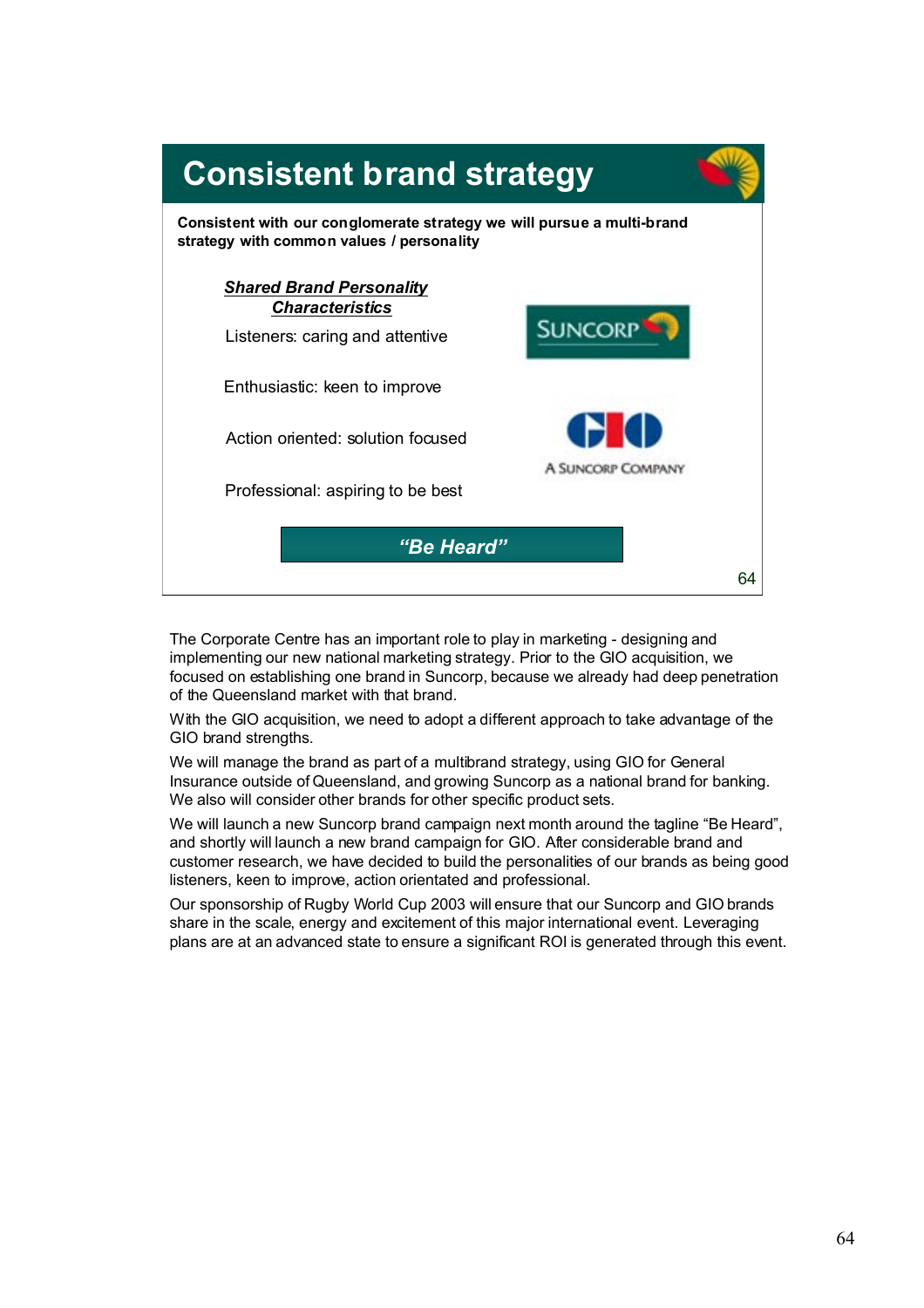

Another important strategy relates to cross sales and retention.

Clearly, the financial conglomerate model provides us with revenue enhancements by a range of opportunities to sell additional products to our customers.

These are achieved via increased cross sales between business lines, taking advantage of our brand position, our customer information, and our product range.

This builds on the Allfinanz tactic the company has successfully focused on in the past, and you can see that we have already built a good track record. Not only do we have the highest rate of cross sales, but we are increasing it faster than anyone else.

However, we have refined the Allfinanz approach so that we are going to be more targeted and efficient in our cross sales. We are not seeking to sell all products to all customers, but we will be more focused at a business line level on identifying opportunities in our group customer base to maximise sales. When our GI unit looks to sell more products, the first place it will look will be the retail bank customer base, and vice versa. An existing customer relationship will help us to design better offers, target better customers and improve our performance.

Importantly, our out-performance is not simply a function of our heritage and our inherited customer base. If you look at the home insurance market in Queensland, approximately 30% of home insurance buyers buy our products. But of our banking customers, 50% buy our home insurance product. That means that we are achieving higher penetration rates of our customers than would be expected given our market share position.

We are also lifting our cross sales rates through our CRM system, called Enterprise.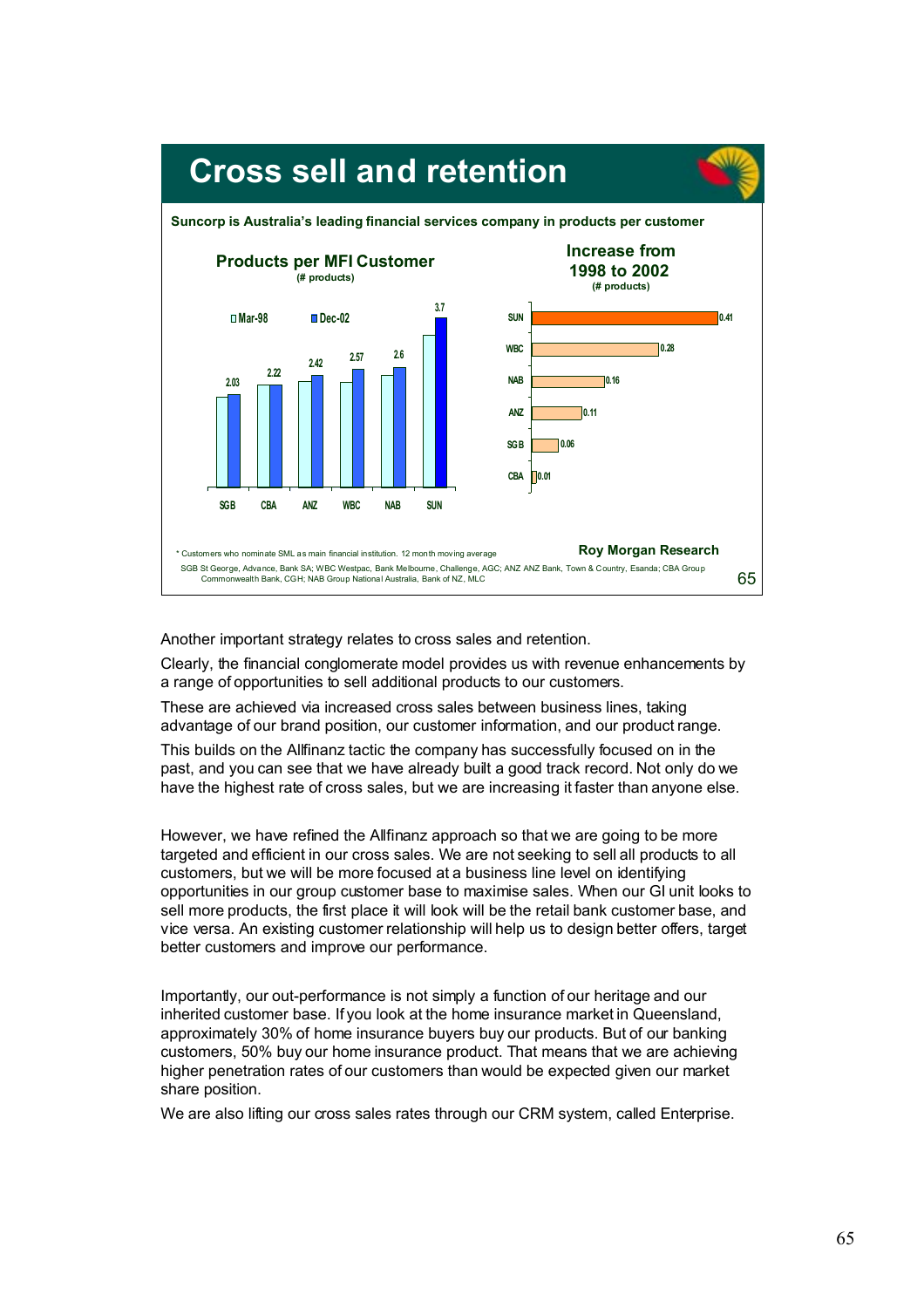

Our Enterprise system is at the forefront in the industry. It provides a single customer view for all Suncorp customers and products. This allows our sales and service people to understand the true value of the customer relationship, identify any product or service gaps, contact history, and relationships between customers and Suncorp.

Enterprise is therefore the enabler and facilitator of the cross-sell process, and has generated some 118,000 sales opportunities in the year to date.

Sometimes a customer may not be in the market for a particular need at the time our people are talking with them. Enterprise provides the facility to store follow-ups against a customer record. The sales and service person is then reminded of the follow up at a chosen date in the future. So far this year Suncorp people have generated 78,092 follow-ups.

One of our service offerings to customers is the provision of a needs assessment interview. In these interviews we ask our customers to spend 10-15 minutes with us and we can help them save time and money in the way they do their banking and insurances. These interviews are facilitated by Enterprise, so far this year we have conducted 53,000 interviews. From these 16,550 cross-selling opportunities were referred in Enterprise to another sales person and 11,038 service needs were identified. These interviews (through Enterprise) also allow us to collect products that our customers have with competitors and then follow then up at an appropriate time.

Enterprise facilitates the process Suncorp has in referring our customers to Financial Advisers. So far this year 45,381 requests have been sent through Enterprise. It also provides campaign tracking functionality to close the loop on cross sale marketing activities.

We believe we now have a great opportunity to drive increasing benefits from Enterprise, combined with our clearer focus on customer and business line accountability.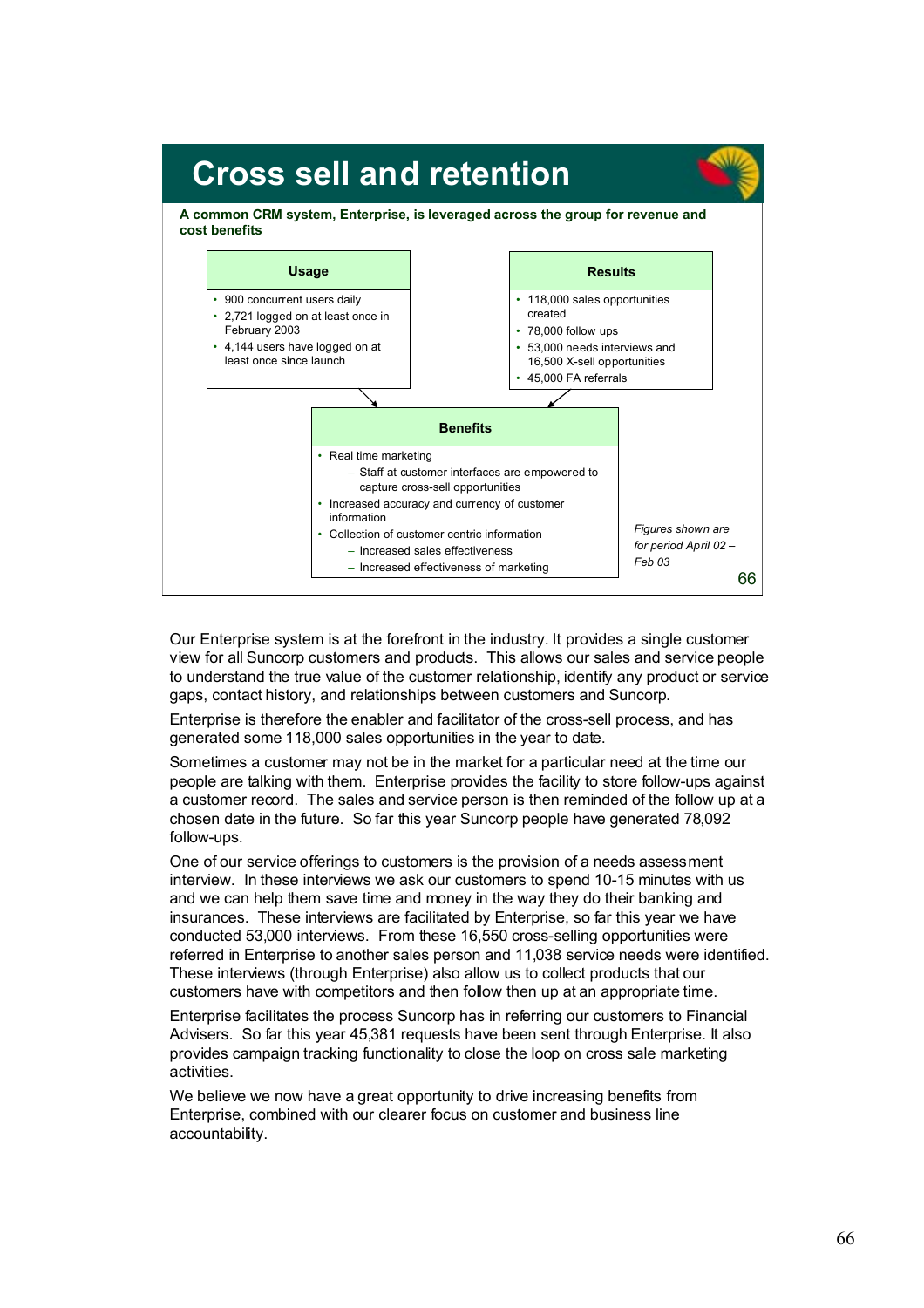

Enterprise is also an example of how the financial conglomerate model enables us to leverage shared processes across the company to drive greater efficiencies.

Cost synergies are clearly an important benefit of the financial conglomerate model - if the corporate centre is doing its job effectively, there will be a range of operating expense savings that can be achieved. It is obvious across areas such as marketing, distribution, finance, corporate overheads etc. In IT, we have gleaned major synergies by being able to utilize a common platform across a number of systems and business lines. It's obvious.

These savings are already being achieved within the company, as demonstrated by the strength of our cost ratios in the bank and the general insurance company.

You can see that our cost to assets ratio and cost to income have fallen substantially in the past few years as we have drawn out the benefits of our original 1996 merger. Our cost to assets ratio is amongst the best in Australia, and our cost to income ratio, at 51% is in line with the average of the majors, and a very low ratio for a bank of our size, as you can see from the chart on the right.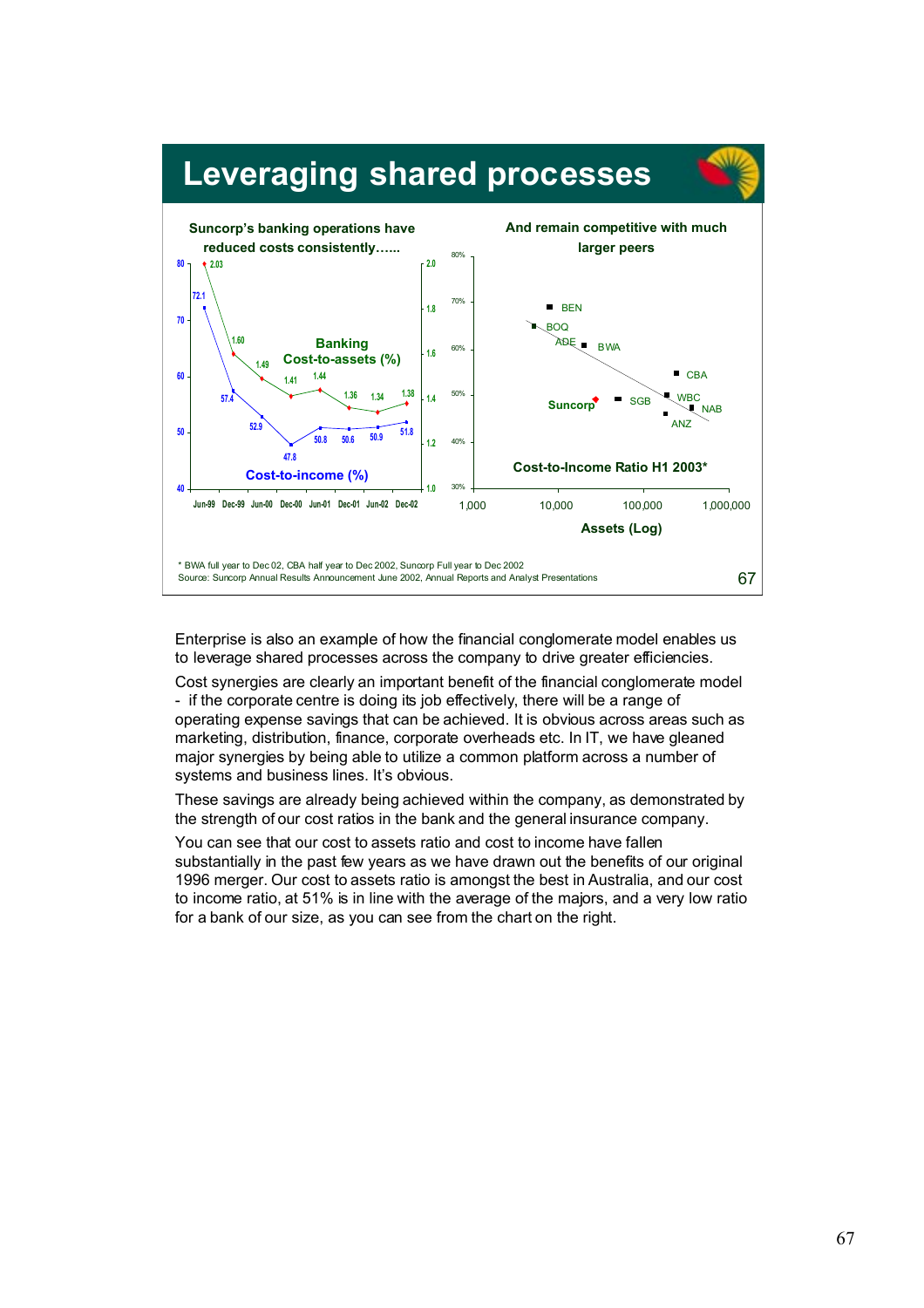

In the general insurer, our expense ratio at 22% has come down sharply from the 27.2% level at June 01, as we have extracted the benefits of the GIO merger.

We are clearly the lowest amongst our peers, and while these ratios are affected by business mix, the point is that we are efficient, and competitive with our peers. So we think this provides evidence that we are already deriving cost synergies across the business lines. But we also strongly believe that we have further to go in terms of driving down these ratios and other costs across the company.

We are working on a range of initiatives to continue to drive operating synergies from the organisation. A couple of examples of that are:

1) We have established a corporate projects division to specifically manage large projects across the company in a systematic way, to ensure they are delivered on time and on budget. We have put in very strong governance processes around projects to ensure that there is no heartache that often comes from major projects running over time and over budget. We have an excellent track record in this respect, and we want to embed our existing strengths across the organisation. As part of that, we have put in place new disciplines involving a series of gates in every project lifecycle to ensure that they are meeting expectations and that the project investment continues to make sense. In addition there are similar product development process and system change processes again providing excellent controls to ensure benefits are tracked and delivered.

2) In the call centres, we have developed an innovative approach which has effectively split the call centres by product lines, but retained responsibility for the call centre infrastructure, technology resources management, systems design and external relationships in one central area - GI. That way we can ensure that the business lines control their business through the call centres, but at the same time, all of the available operating synergies are being captured.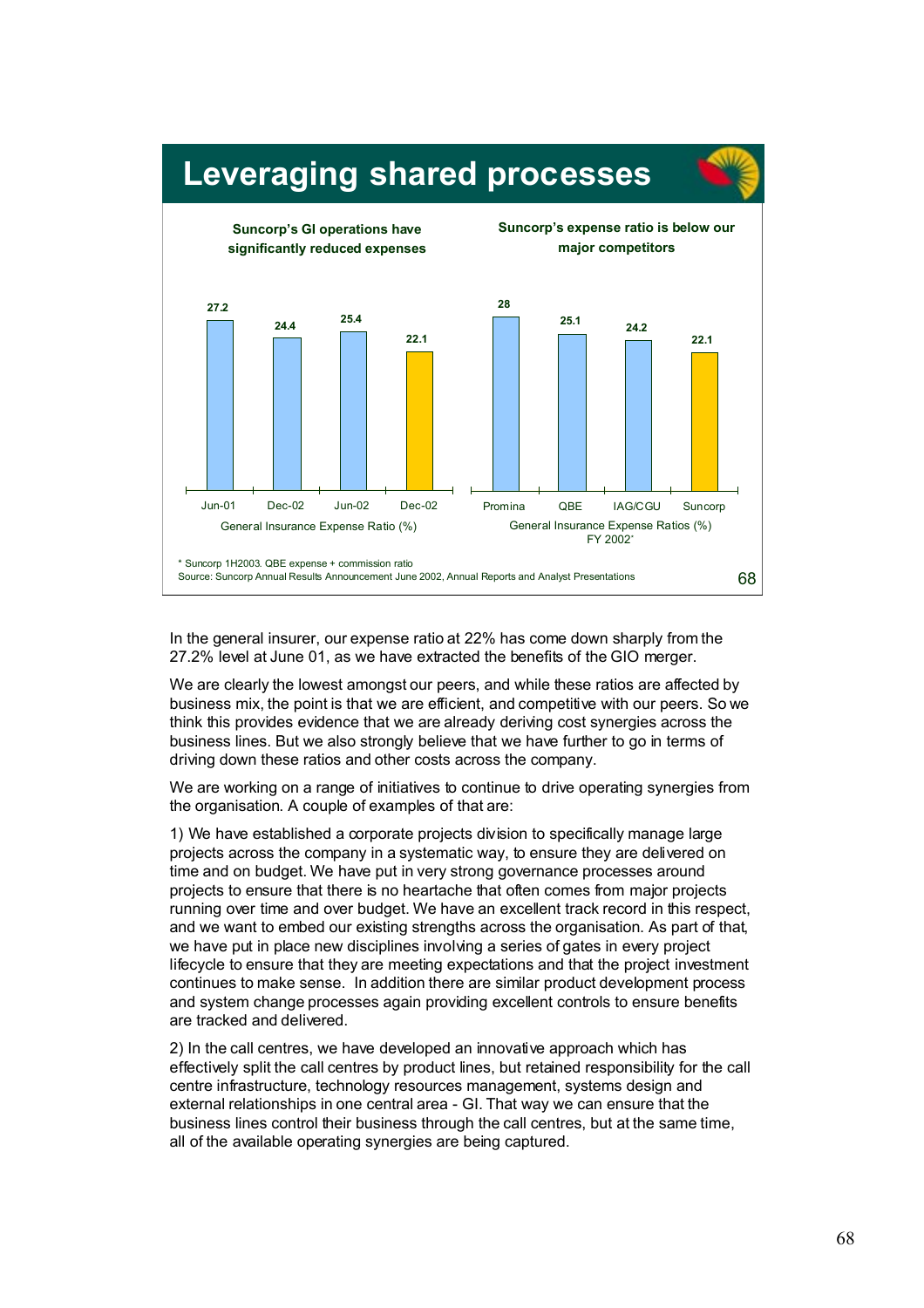

As a financial services conglomerate, we are essentially a people business, and therefore our success is dependent on the quality and skills of our people.

At Suncorp, we are working to establish a culture which values our people, cultivates a direct relationship with our workforce, provides strong career development, and rewards people appropriately for good performance.

We are in the midst of a restructuring of the company which ensures that tasks are correctly positioned within the organisation, at the appropriate level, with the right people in position and empowered and incentivised to carry out their jobs.

But that is just the start of a 12 month program we have put in place to lift employee satisfaction and drive improved performance.

Once we have the structure in place, the program will aim to enhance staff skills by providing a framework and process for up-skilling. We need to make sure that our people have skills as leaders and are motivated through a clear, transparent remuneration and reward system.

At the end of the process, we reach the position we call Life at Suncorp, which involves people having meaningful, satisfying jobs, clear career paths, strong skills and training, and healthy work/life balance. That is our aim.

So hopefully that has fleshed out for you some of the corporate centre strategies being implemented. I will now pass over to the CFO Chris Skilton to talk about our capital strategies, financial goals and outlook for the current year.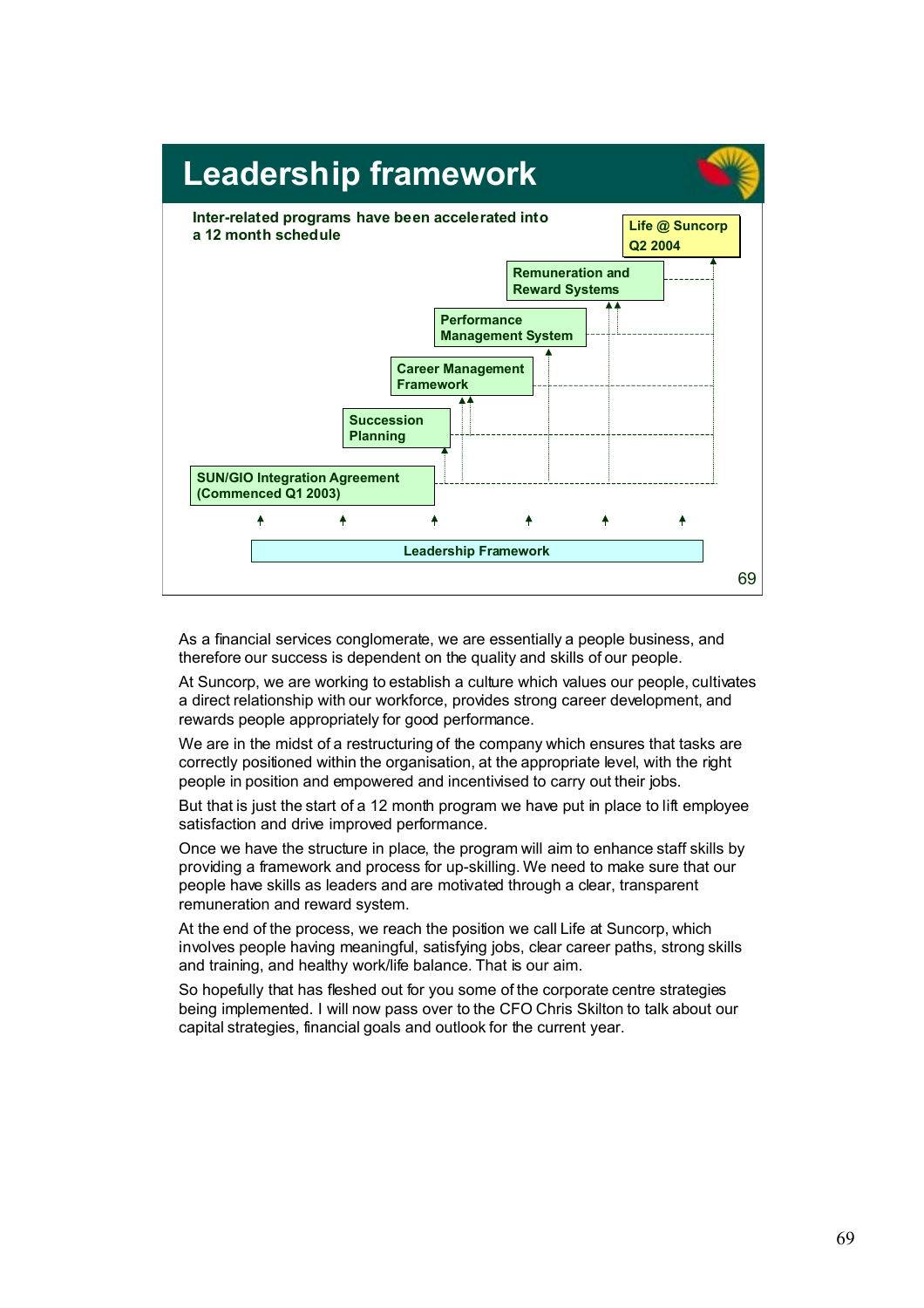## **Agenda**

- **Overview John Mulcahy**
	- **External environment**
	- **Strong strategic base**
	- **Our path to unlocking shareholder value**
- **Business Unit Strategies**
	- **Business Banking Ray Reimer**
	- **General Insurance John Trowbridge**
	- **Wealth Management Bernadette Fifield**
	- **Retail Banking Mark Blucher**
- **Corporate Centre John Mulcahy**
- **Capital, Financial Position, Outlook Chris Skilton**
- **Summary and Close John Mulcahy**

70

Thank you John and good morning everyone.

At the end of the day, all of the strategies that you have heard about this morning are aimed at improving profitability and lifting return on capital, which in turn is to drive a higher share price and lift returns to shareholders.

Capital allocation and capital policy therefore are vitally important, and they take on an extra complexity when considered in the context of a financial conglomerate.

So I want to outline what these policies are.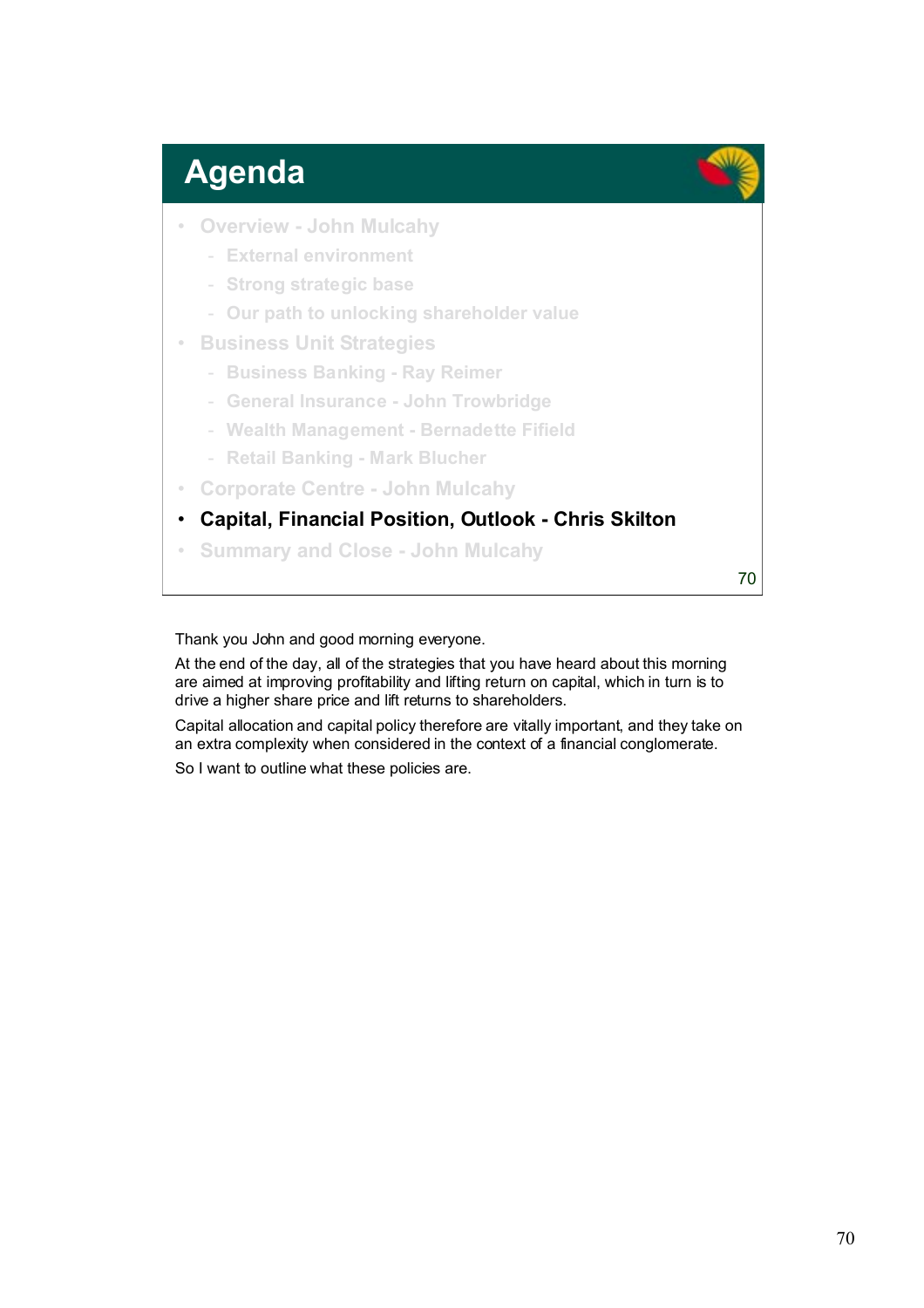

I would like to reconfirm that for the bank our target is to maintain our capital adequacy ratio at between 10% and 10.5%, and for the general insurer, a minimum capital ratio, (or MCR) of between 1.35 and 1.5.

This in both cases gives us a robust and conservative capital position without being able to be accused of having lazy capital.

I would also like to state here, because the question often arises, that there is no double leverage being achieved as a result of the ownership structure - i.e. because the bank owns the general insurer. This is because the total investment in the general insurer is deducted from the bank's total capital when calculating its capital adequacy position.

In addition to maintaining a robust regulatory position, we are also embarking on a project to significantly improve our internal allocation of economic capital, to customer segments, products and other parts of the value chain. When implemented, this will allow us to be much more sophisticated in measuring and optimising EVA, which is, as you are aware, one of the key determinants in maximizing shareholder value.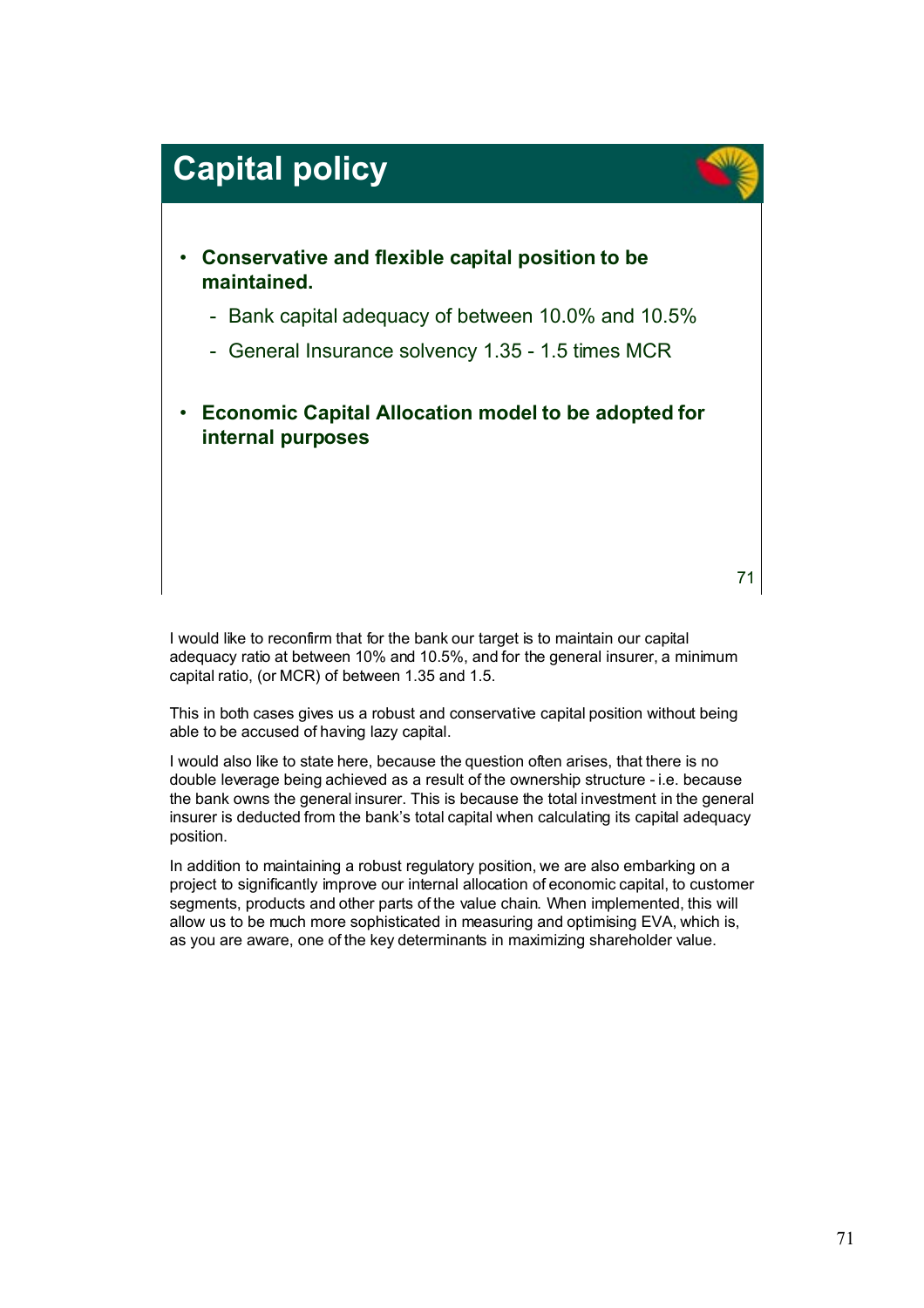

So, having stated what our policy is, what is our current position?

Our capital adequacy ratio in the bank at April 2003 was 10.0%, which is at the lower end of our target range.

With the recent issue of subordinated debt into the US and a \$US500 million Apollo securitisation, I anticipate it will be closer to 10.5% at the end of June.

If we look at our solvency position at April 2003, required capital is \$864m. We have actual capital of \$1.234 billion, hence a surplus of \$370 million and an MCR multiple of 1.43.

We have an agreed minimum with APRA of 1.25 but, as I said, like to run a more conservative position of between 1.35 and 1.5 and I would expect it to be around 1.45 at the end of the year.

As I said earlier, this I believe gives us a strong capital position without being able to be accused of having lazy capital.

When talking about capital, you also have to consider the strength of our provisions as in many respects they can be considered in the nature of quasi capital.

In respect of our claims liability provisions in the general insurer, we have a consistent conservative approach of maintaining a confidence level of approximately 90%, compared to APRA's minimum of 75%. Consequently, we remain one of the best provisioned insurers in Australia.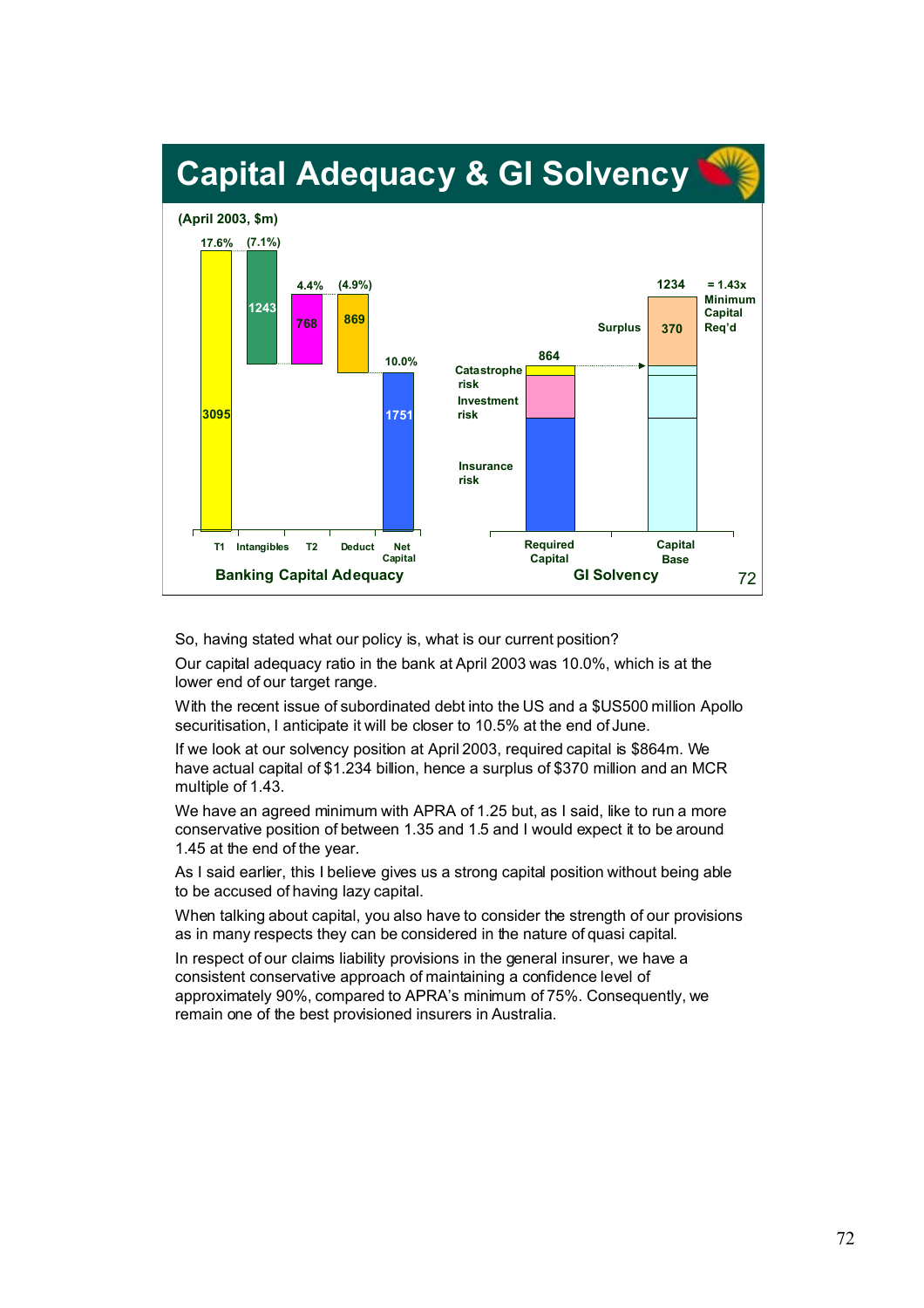

In respect of our general provision for loan losses, I would also suggest that we maintain a robust position compared to our peers, despite some continued skepticism in the market place. I hope that this slide illustrates the point.

Our general provision stands at 58pb of risk weighted assets, but if we fully tax effected it to bring it into line with the majors it would be 69bp. This compared to the majors at 95bp and St George at 64bp.

Why are we comfortable at that level? Well you can see on the right hand chart that our annual expense runs at a significantly lower level than our competitors. This is because, as I have stressed many times before, we have a book with a lower risk profile and which is more highly secured than our competitors.

If you look at the general provision as a percentage coverage of annual write-offs, which is not a bad comparison, you can see that based on the 2002 figures, we have 2.9 times coverage compared to the majors and St George at 2.4 times. Therefore I would suggest that our general provision, given the different composition of the book, is certainly no less robust and arguably stronger than our peers.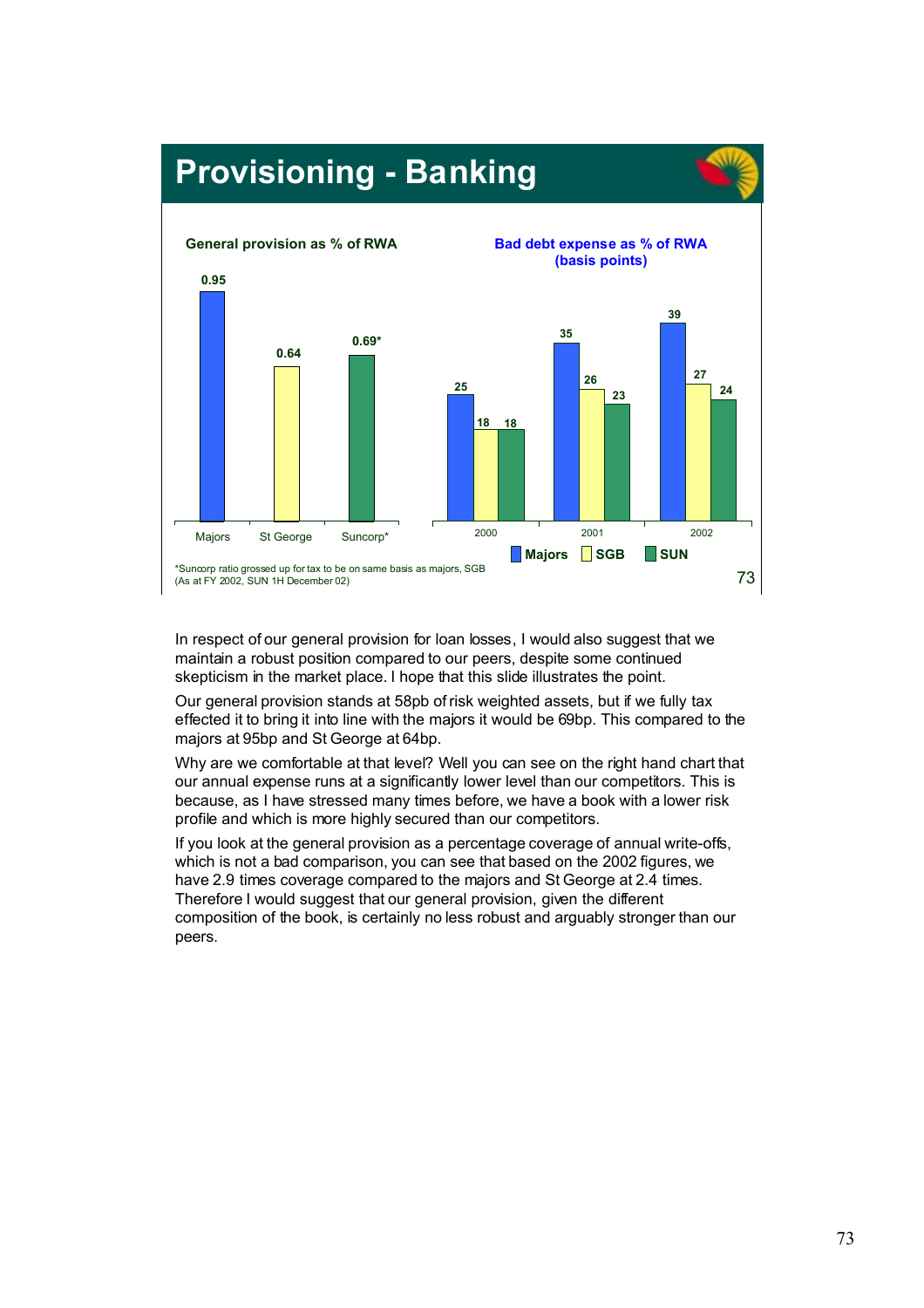## **Capital**

- **Capital ratios to be maintained in current year due to:**
	- Increased retained earnings
	- Dividend reinvestment plan
	- Securitisation programs to be extended
	- Potential hybrid issues in insurance subsidiary
	- Potential increase in existing pref share issue

74

- In terms of maintaining our capital ratios we expect to be able to support the anticipated growth in the balance sheet through a combination of:
	- increased retained earnings
	- the dividend reinvestment plan
	- continued extension of securitisation programs
- We also have the ability to increase the existing preference share issue if required and we are also considering the possibility of a hybrid issue out of the insurance company.
- The latter would have the benefit of improving our ACE ratio, which is an important consideration when looking for a credit rating upgrade. ACE is currently running around 4% and I would prefer to see it move closer to 5%.
- Therefore I can confirm that in the absence of any corporate activity, we can fund any reasonable organic growth in the foreseeable future without having to raise additional Tier One capital. Equally we are unlikely to be in the position where we have surplus capital that we would consider returning to the shareholders via a buy back.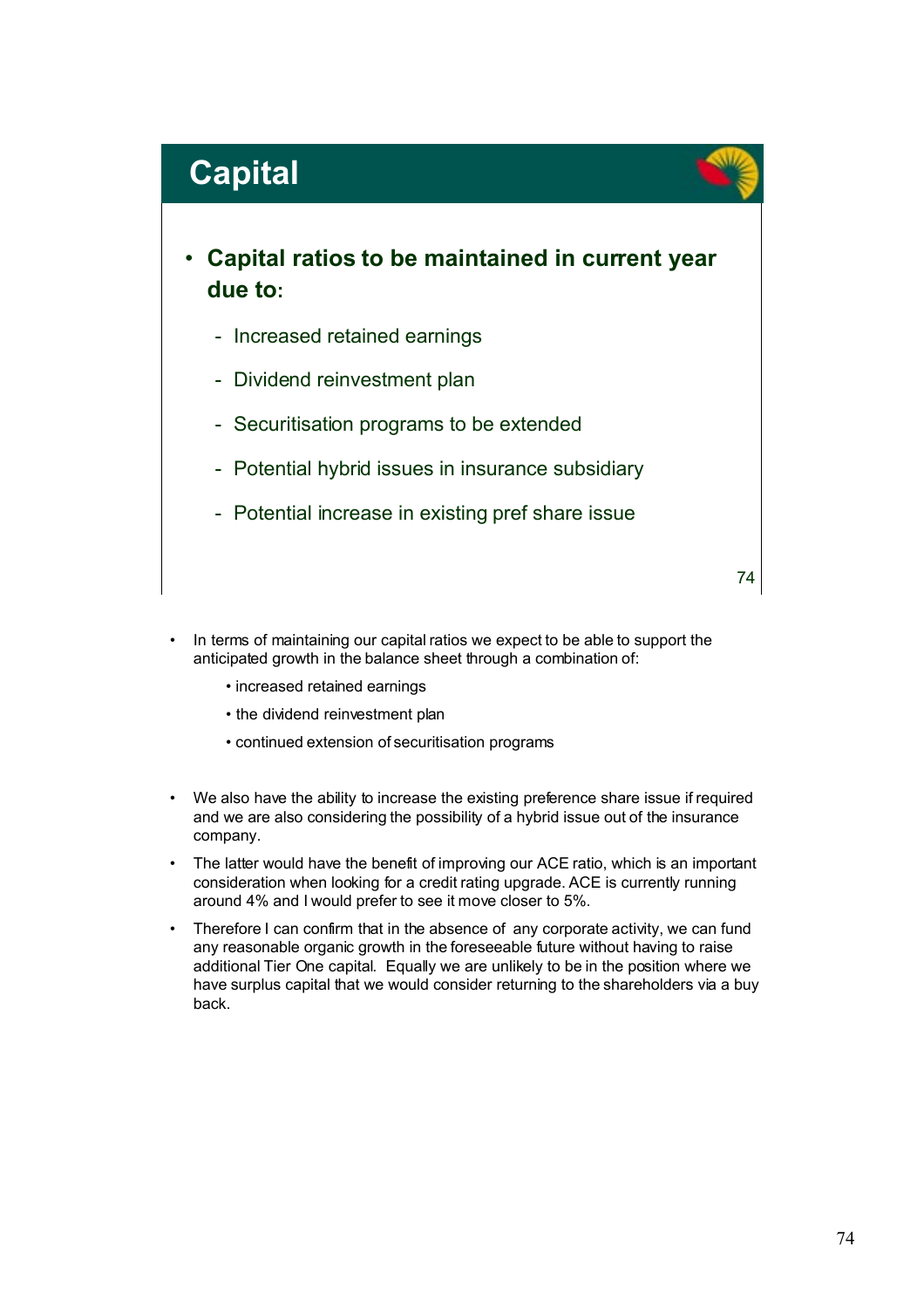

Still on the subject of capital, I would like to take this opportunity to announce a change in policy regarding the asset allocation of our shareholders funds in the General Insurer.

Up to now, we have taken the view that, as equities have, over a long period of time, proven to be the highest returning asset class, we should invest the bulk of our shareholders funds in that class. That view ignores the volatility that such concentration engenders in our earnings from reporting period to reporting period.

We, like many in the industry, have been reviewing the policy in the light of several factors.

1) that structurally the industry is moving to pricing for an appropriate return on capital. This means that we should see the industry moving to a position where it can and will generate consistent underwriting profits (at least the major players). That means there will be less reliance on income from shareholders funds to boost the bottom line

2) A growing view that the volatility in the bottom line caused by a high exposure to equities has a dampening effect on our P/E ratio.

3) The double digit annual returns of the 90s bull market are unlikely to be repeated over the next decade

As a consequence, we have decided to move to a more balanced portfolio with a benchmark weighting in Australian equities of 40% compared to the current 85%.

Our analysis indicates that this will halve the Value at Risk of our shareholders funds, whilst reducing the expected mean return by less than 150 basis points.

We believe that the reduced volatility resulting from this strategy will more than compensate in shareholder value for the reduction in long term earnings.

The rebalancing will be achieved fairly immediately by the use of derivatives, with the physicals being repositioned over a longer period. Also, given that bond yields are approaching 40 year lows, we are likely to reinvest the proceeds in cash rather than bonds in the short term.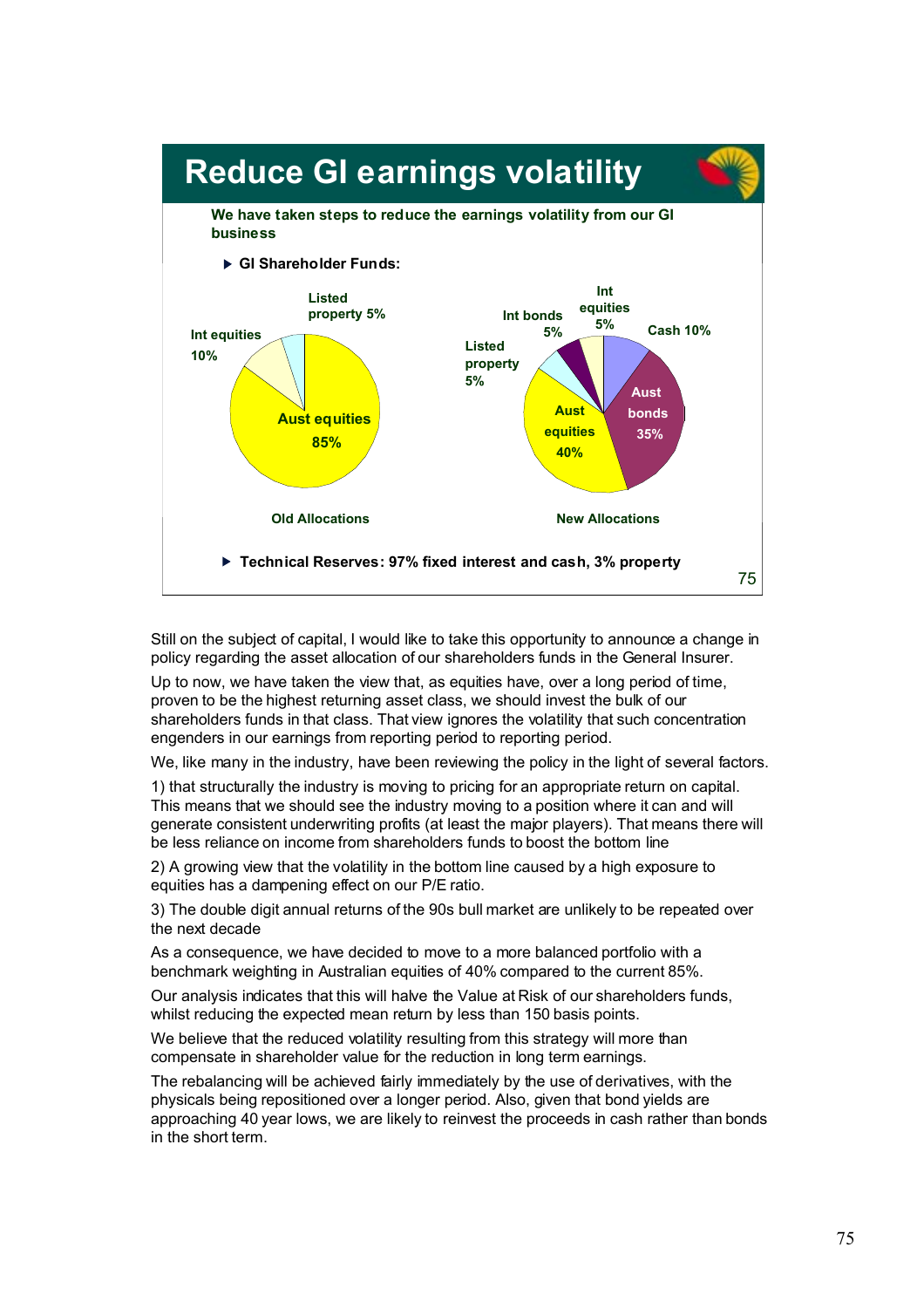

What are our long term financial goals?

Firstly, it is to grow revenues in all business lines faster than system and to maximise the advantage of the conglomerate model through better cross sell ratios than any of our competitors.

Secondly we want to leverage our Transformation skills in a program of continuous improvement which will deliver consistent productivity gains of between 5% and 10% each year. This will generate the capacity to reinvest in our businesses at an appropriate level whilst still keeping tight control over costs.

Our aim in banking is to produce consistent high single digit growth rates for profit before tax.

In General Insurance, we expect to be able to achieve a consistent ITR in the range of 10-13%, although in years where there are multiple "catastrophes" it could clearly be lower, and in years where claims are very benign, it could be higher.

If we do this we are confident we can achieve consistent ROEs in excess of 15% and be a top quartile company in terms of shareholder returns.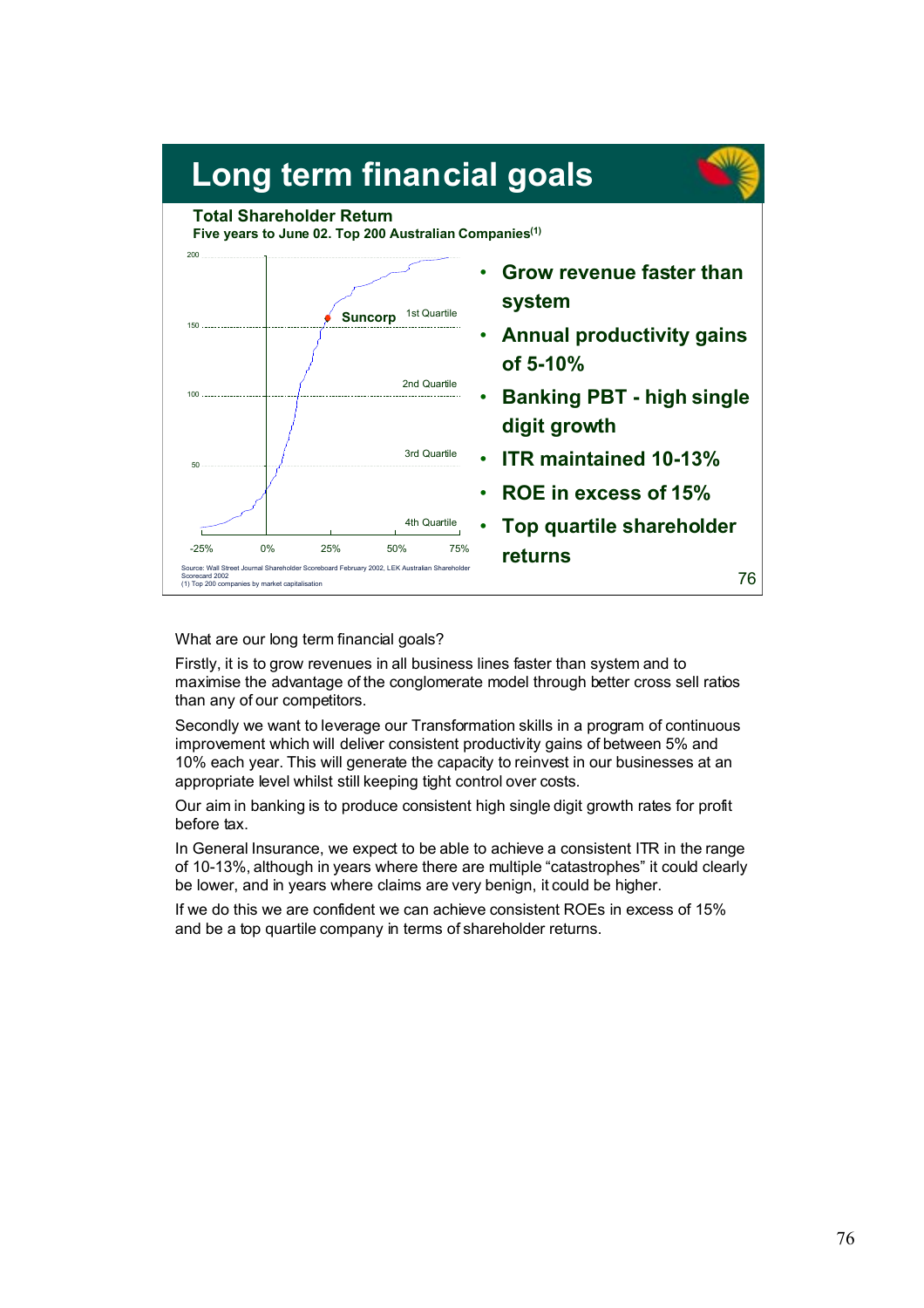

Finally, our the outlook for the full year. We made some commitments in our outlook statement at the half year presentation that the market and many of you are clearly still skeptical about. With 4 days to go to the end of the year and in the absence of any major catastrophes in that period, I would like to restate our confidence in achieving these targets.

1) In banking, we expect modest growth in revenues combined with flattish expenses and loan loss charge, compared to the first half. This will lead to an increase in year on year pre tax profits in the range of 8% to 10%.

2) In General Insurance we expect an ITR in the range of 9% to 12% with an expense ratio around 21%. Obviously, assuming no major claims events over the next 4 days.

3) Wealth Management - second half profit flat on first half, lower over full year.

4) Consolidated - 20% increase in underlying operating profit before tax, goodwill and investment income on GI shareholders funds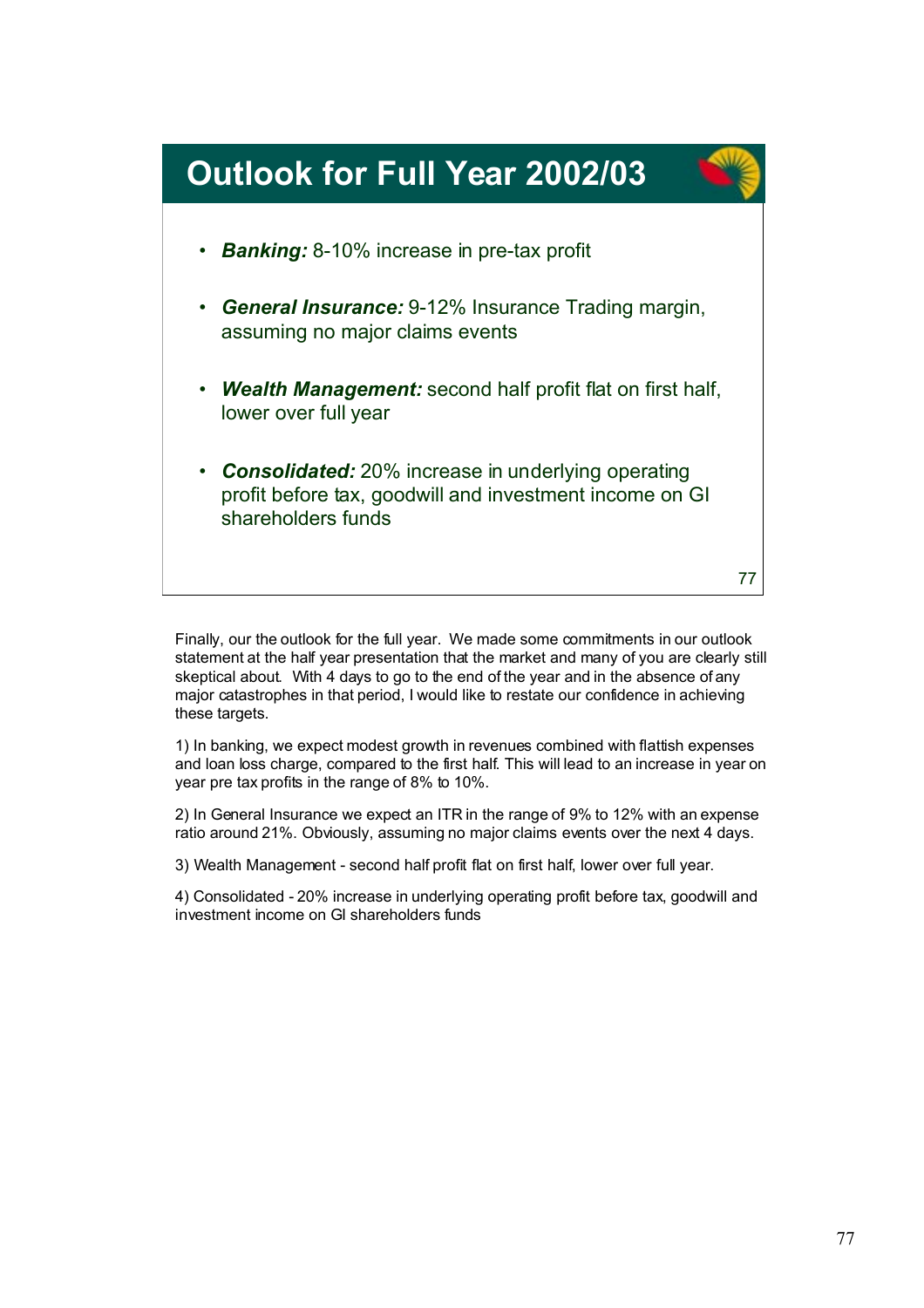## **Agenda**

- **Overview John Mulcahy**
	- **External environment**
	- **Strong strategic base**
	- **Our path to unlocking shareholder value**
- **Business Unit Strategies**
	- **Business Banking Ray Reimer**
	- **General Insurance John Trowbridge**
	- **Wealth Management Bernadette Fifield**
	- **Retail Banking Mark Blucher**
- **Corporate Centre John Mulcahy**
- **Capital, Financial Position, Outlook Chris Skilton**
- **Summary and Close John Mulcahy**

78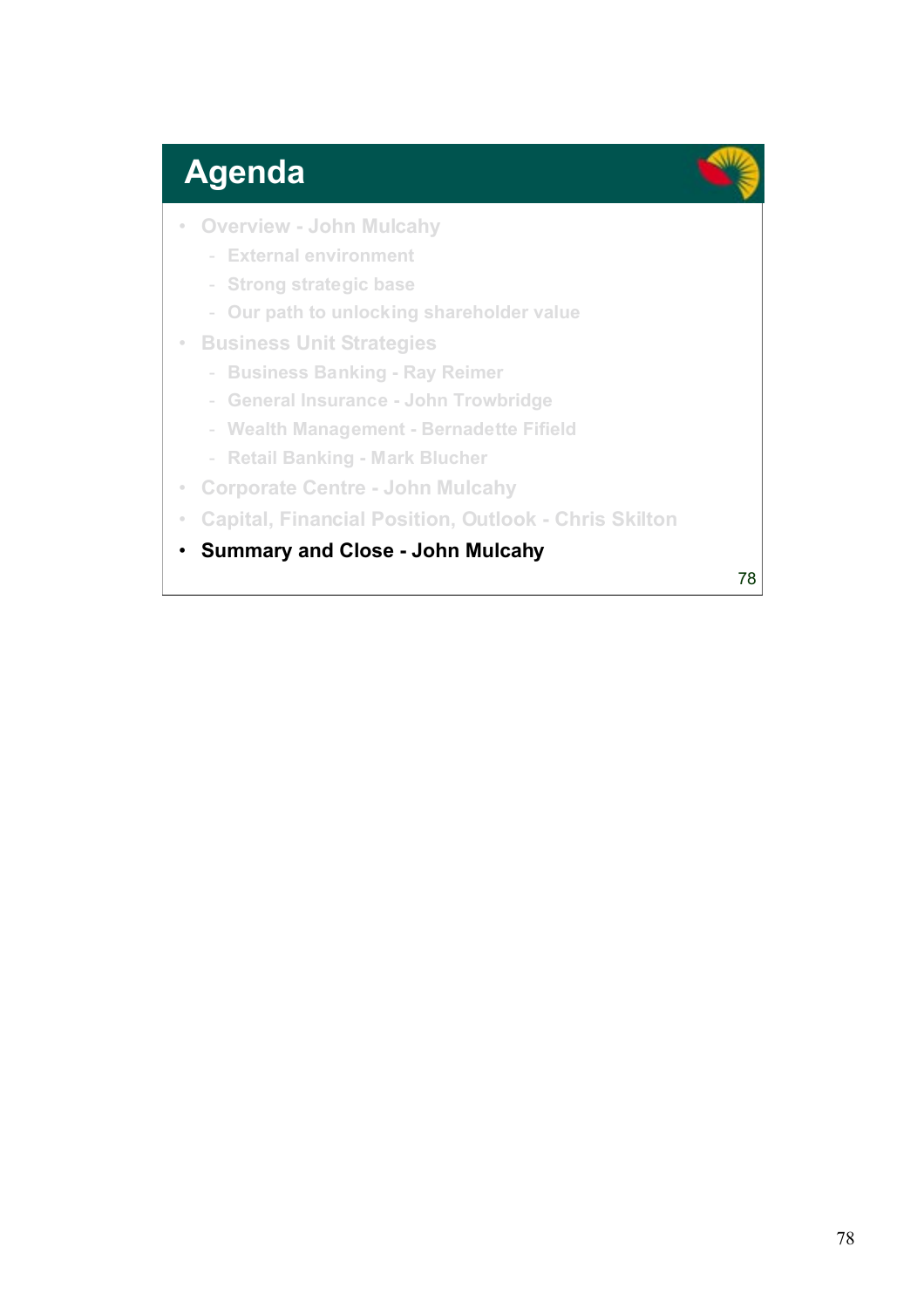

Thank you Chris.

So now to summarise what you've heard this morning.

We have developed a consistent business model across the organisation. We have multi-level strategy with goals set and outcomes expected for each component of the business model at each level of the organisation.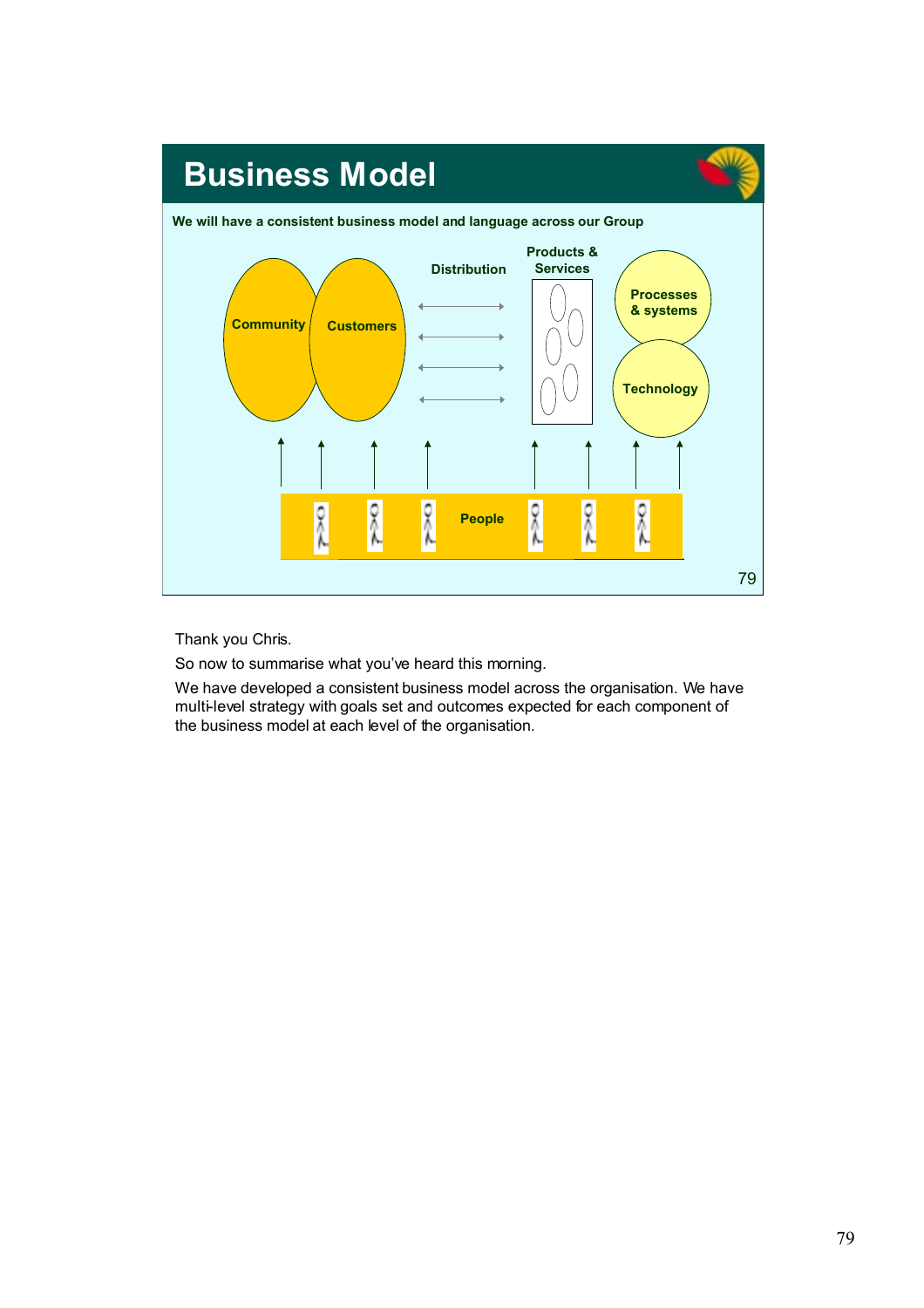

Those goals will be achieved within the framework of our corporate model, which, quite simply, means that we will operate four distinct business lines beneath a focused corporate centre that will house shared services. The corporate centre structure allows us to take advantage of a variety of significant synergies in four areas - operating expenses, revenues, innovation and capital.

These synergies will enable us to extract additional benefits and savings. It is not a complicated model. It is quite simple and logical. The key to its success lies in ensuring that the business lines are operating at peak levels, and the corporate centre is delivering all of the available synergies and benefits.

As long as we have the underlying business lines operating efficiently, and at least as profitably as their peers, then the additional synergies and benefits we can extract through the financial conglomerate model will mean we can deliver returns better than our peers. Hence we will reach the desired outcome where the market values us at greater than the sum of the parts, and 1+1+1=4.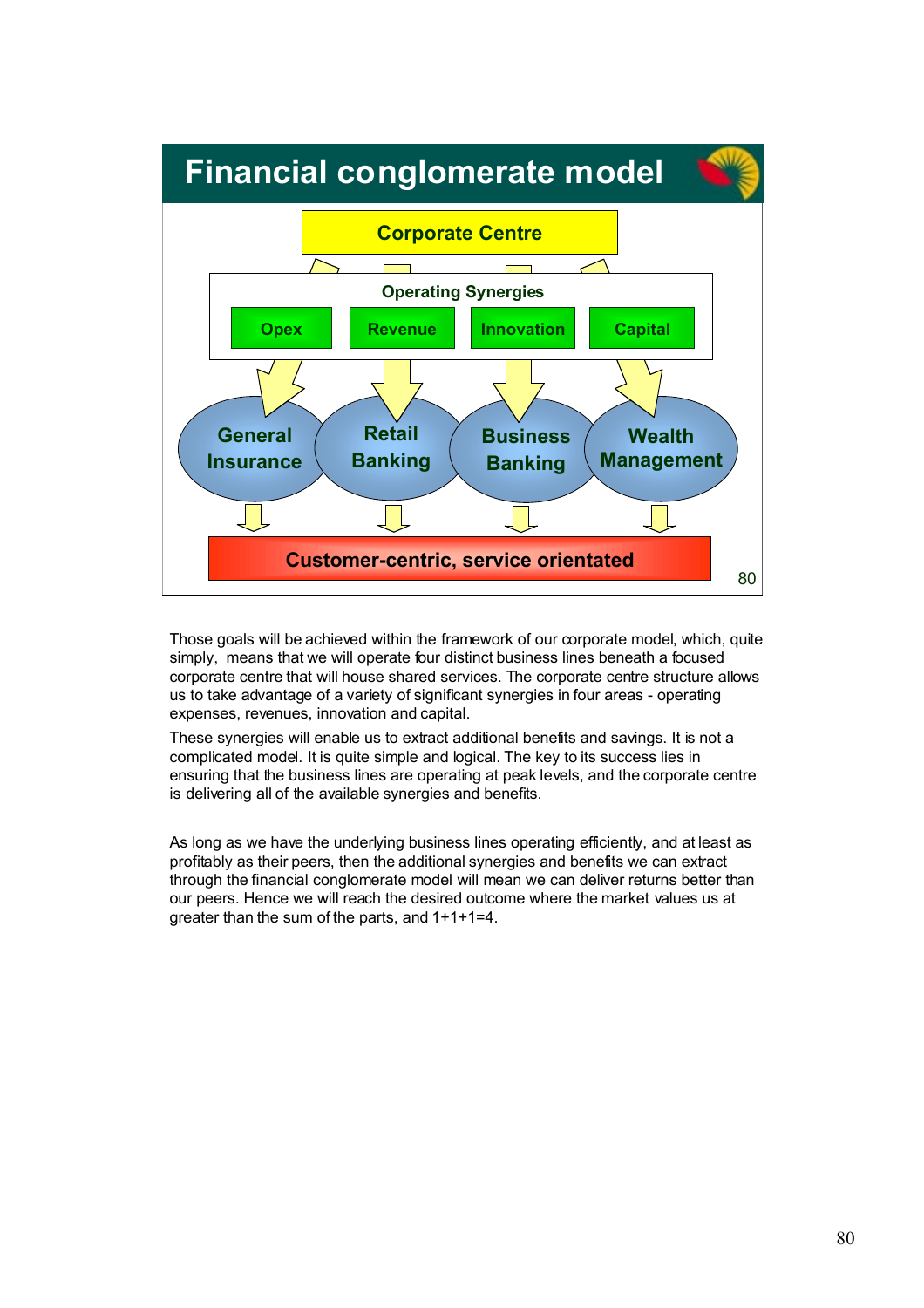

The key then becomes execution. We have to make sure that we execute and achieve our objectives, not just talk about them. One way of ensuring that happens is to put in place a mechanism to measure our performance and track progress. So we are putting in place multi-layered Suncorp balanced scorecards. These are being developed and will be cascaded through the organisation to ensure we are all aligned. The overall group summary is shown on this slide.

Clearly, customers are the starting point and as I said earlier, we are developing a customer service index that measures their perception of our performance. We also will use satisfaction ratings and cross sell statistics in that assessment.

For employees, we are already using the Gallup survey, which is an excellent indicator of employee commitment and satisfaction. And we will also be using turnover rates and other external surveys as measures of performance.

Obviously, community perception is incredibly important these days, and we are deeply committed to adopting the highest levels of corporate governance and ethical standards. We will continue to aim to be a good corporate citizen and demonstrate our community involvement through appropriate sponsorship and philanthropic activity. There is a range of external community surveys we can use to measure our performance in that respect.

And finally, for shareholders, the key financial goals that Chris spoke of will provide us with a solid framework to judge performance.

These four groups are the main stakeholders in the company, and satisfying their requirements are the main priorities of the total Suncorp team. It is therefore fitting that they should each have a place within our overall group vision.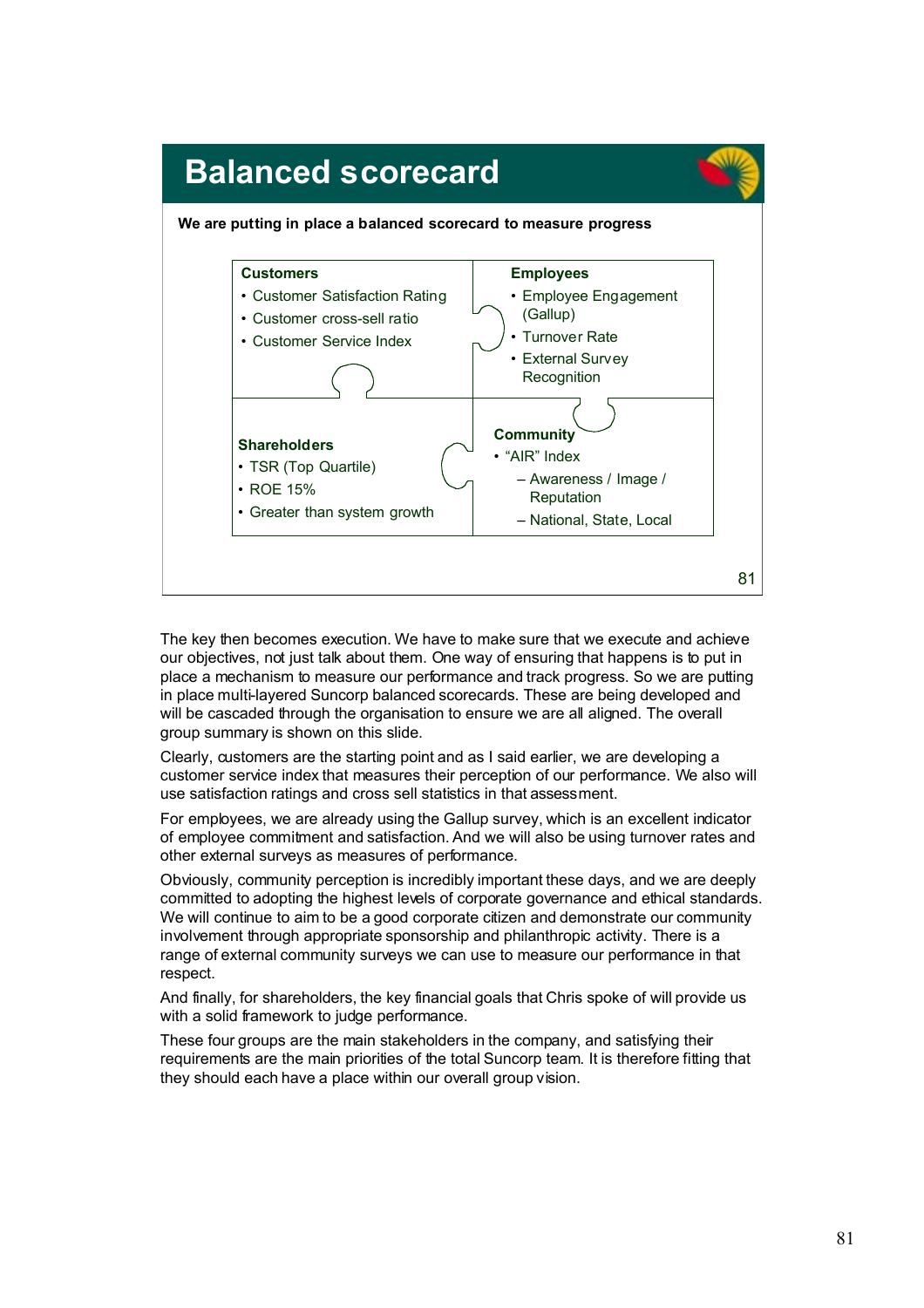## 82 *"To be the Most Desirable Financial Services Company in Australia"* • *For our customers to do business with* • *For our employees to work for* • *For the community to be associated with* • *For our shareholders to invest in* **Suncorp Vision**

That vision is "to be the most desirable financial services company in Australia."

We want to achieve that status for our customers, as the most desirable company to do business with.

For our employees, as the most desirable company to work for.

For the community, the most desirable company to be associated with.

And for our shareholders, as the best company to invest in.

Those are all ambitious goals, but we believe that our strategy and approach can deliver those outcomes.

Where the company's strategy previously was a little confused, even a little lost perhaps, we now have a clear strategy for the future, and sensible realistic plans. We can proceed to realign the company behind the strategy, make sure that everyone fully understands their role and has the skills and resources to do their jobs well. We can now marshal our troops behind the leadership and move forward with a committed team. At the end of the day that is what will make the difference in the organisation. We now all know where we are going and how we're going to get there.

The focus for us now moves onto execution. In fact we have already started down that track and are achieving results. Clearly, Suncorp has a long, solid track record of achievement, as demonstrated through the initial merger and the subsequent GIO merger. So I, and the rest of the leadership team, are very confident that we will be able to move forward with this strategy and deliver excellent results.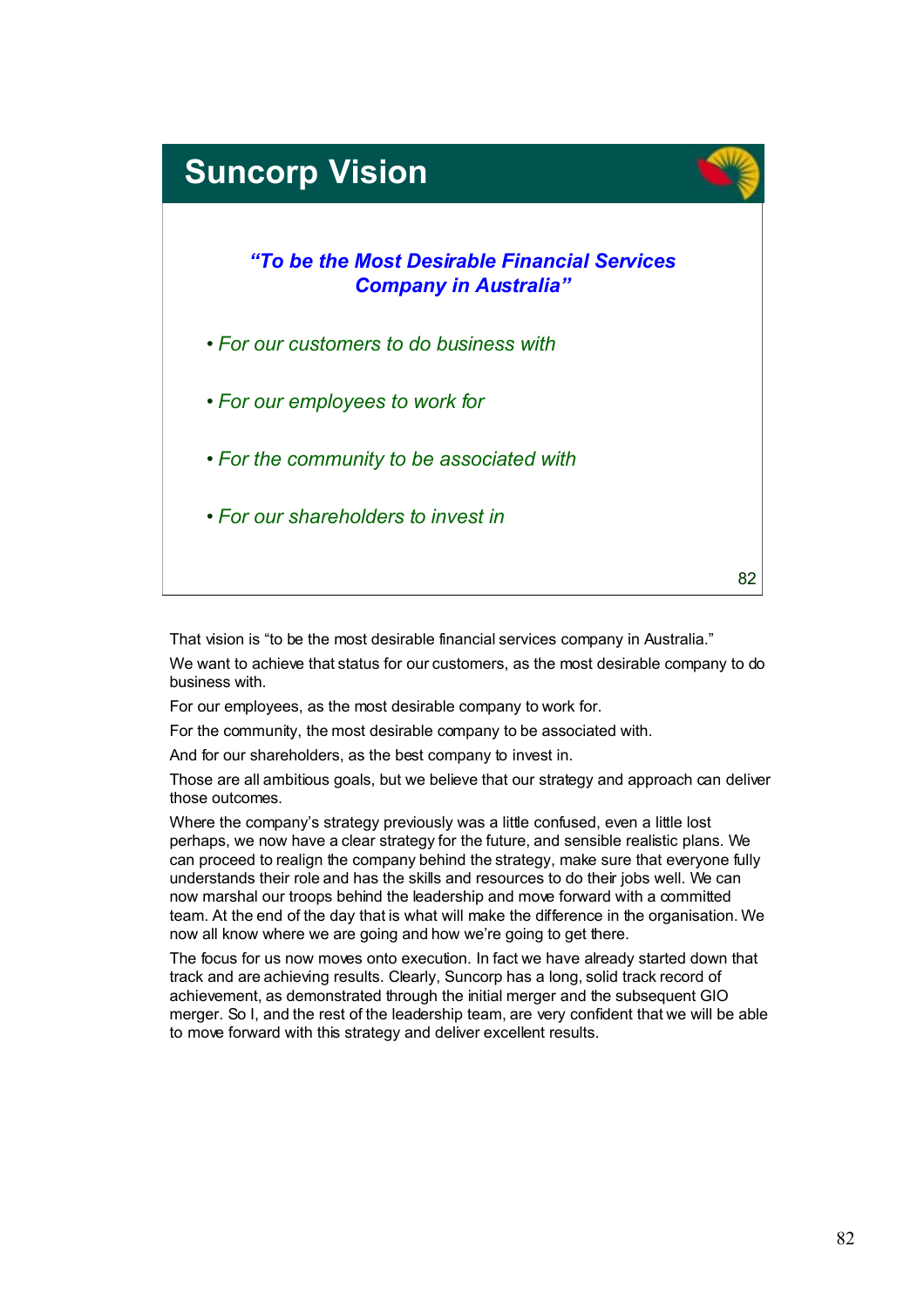